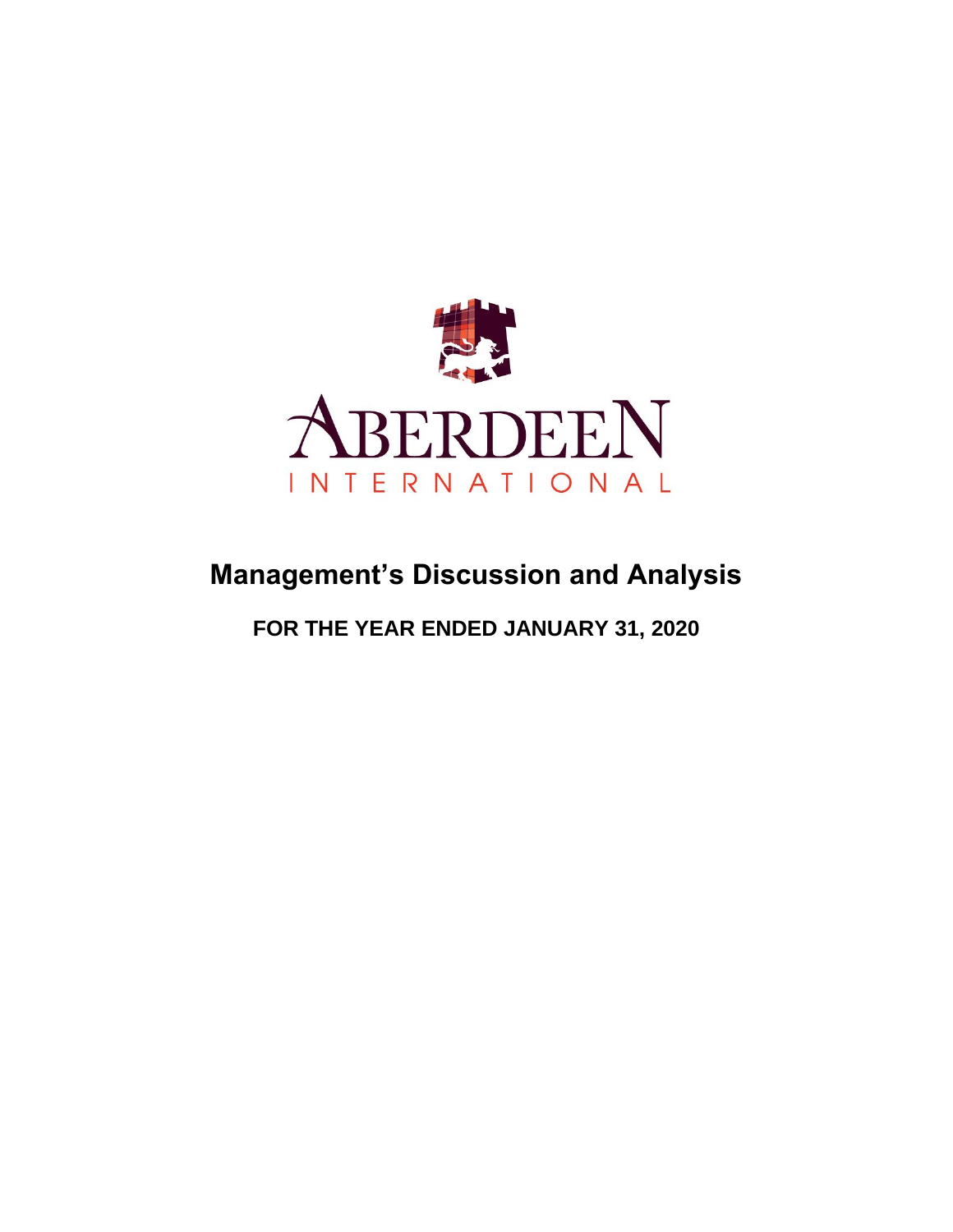# **MANAGEMENT'S DISCUSSION AND ANALYSIS FOR THE YEAR ENDED JANUARY 31, 2020**

*(All amounts stated in Canadian dollars, unless otherwise indicated)*

### **GENERAL**

This management's discussion and analysis of the operations, results and financial condition of Aberdeen International Inc. ("Aberdeen", or the "Company") should be read in conjunction with the annual consolidated financial statements as at and for the years ended January 31, 2020 and 2019, including the notes thereto. The annual audited consolidated financial statements and related notes of Aberdeen have been prepared in accordance with the International Financial Reporting Standards ("IFRS") issued by the International Accounting Standard Board ("IASB") and interpretations of the International Financial Reporting Interpretations Committee ("IFRIC"). A detailed summary of the Company's significant accounting policies is included in Note 2 of the Company's annual audited financial statements as at and for the years ended January 31, 2020 and 2019, which have been consistently applied. The Company's functional and reporting currency is the Canadian dollar. Unless otherwise noted, all references to currency in this Management's Discussion and Analysis ("MD&A") refer to Canadian dollars.

Additional information regarding Aberdeen, including our Annual Information Form ("AIF") and press releases, have been filed electronically through the System for Electronic Document Analysis and Retrieval ("SEDAR") and is available online under the Company's profile at [www.sedar.com.](http://www.sedar.com/) This MD&A is dated April 30, 2020 and reports on the Company's activities through April 30, 2020.

Aberdeen's common shares trade on the Toronto Stock Exchange ("TSX") under the symbol AAB.

### **CAUTION REGARDING FORWARD-LOOKING INFORMATION**

The MD&A may contain certain "forward-looking information" within the meaning of applicable securities law, which are prospective and reflect management's expectations regarding Aberdeen's future growth, results of operations, performance and business prospects and opportunities. Forward-looking information can often be identified by forward-looking words such as "anticipate", "believe", "expect", "goal", "plan", "intend", "estimate", "may" and "will" or similar words suggesting future outcomes, or other expectations, beliefs, plans, objectives, assumptions, intentions or statements about future events or performance. All statements, other than statements of historical fact, included herein, including without limitation, statements regarding the Company's plan of business operations; projections regarding future success based on past success; availability of financing on acceptable terms; ability to identify and execute investments; investment philosophy and business purposes; projected costs and expenditures; potential benefits of the business; anticipated returns; potential mineralization; projections regarding the business of investee companies, projection of future revenue; targets for cash operating costs; and future plans and objectives of Aberdeen are forward-looking information that involve various risks and uncertainties. There can be no assurance that such statements will prove to be accurate, and actual results and future events could differ materially from those anticipated in such statements. Important factors that could cause actual results to differ materially from Aberdeen's expectations include, but are not limited to, in particular, past success or achievement does not guarantee future success; risks related to investment performance, market fluctuations, fluctuations in commodity prices, uncertainties relating to the availability and costs of financing needed for the Company or investee companies, the strength of the Canadian, US and global economies and financial markets, foreign exchange fluctuations, competition, political and economic risks in the countries and financial markets in which the Company's investments' interests are located and other risks described elsewhere in this MD&A under the heading "Risks and Uncertainties" as well as those factors discussed in or referred to in the annual information form of the Company filed under the profile of the Company at www.sedar.com. Estimates and assumptions that have been considered when formulating forward-looking information (include valuation of investments) include, with respect to the investments and investment philosophy of Aberdeen, management expertise and knowledge of the resources industry and the continued involvement of the current management team with Aberdeen. With regards to all information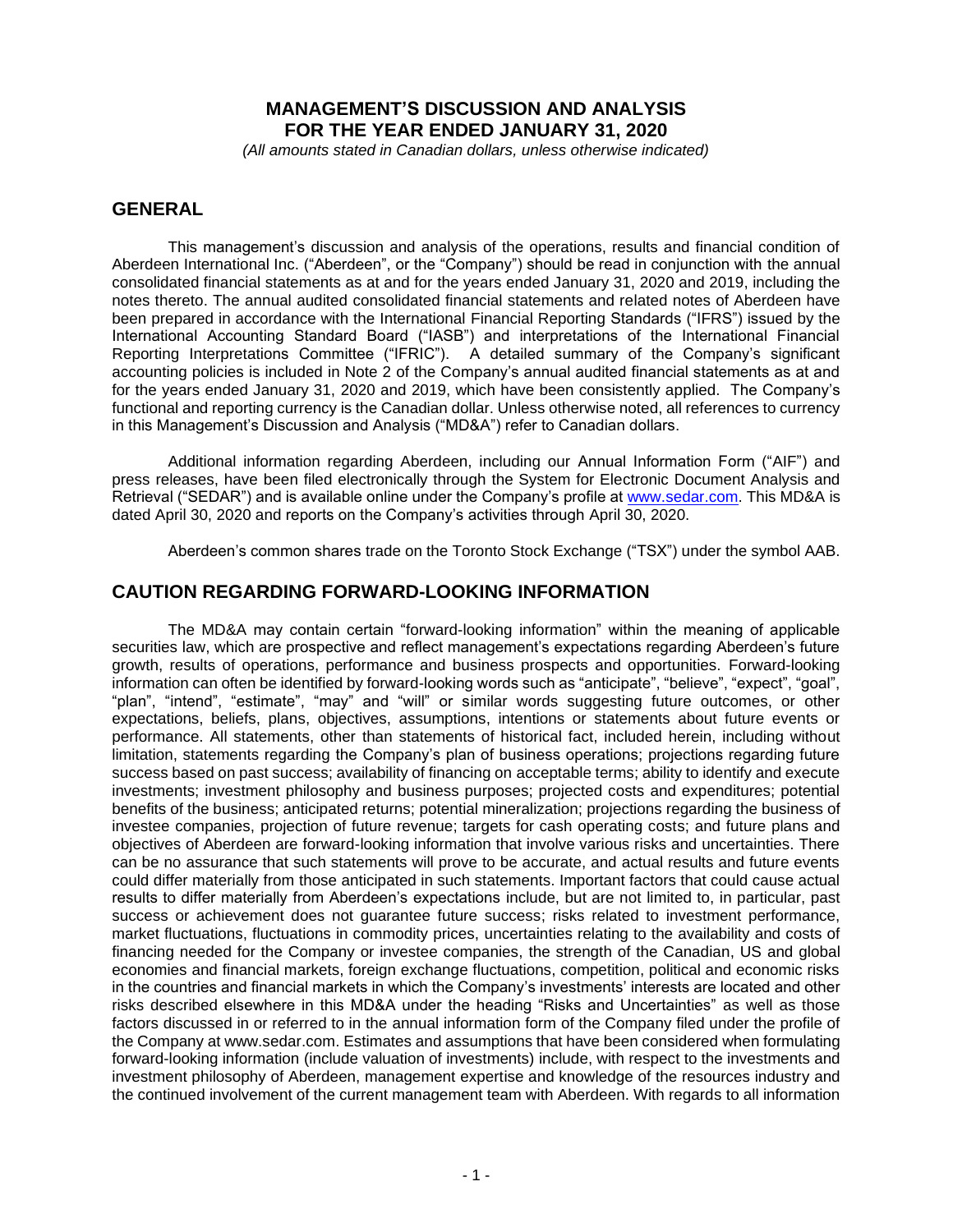included herein relating to investee companies, Aberdeen has relied on information provided by its investees as well as any publicly available information disclosed by the respective companies.

Shareholders and prospective investors should be aware that these forward-looking statements are subject to known and unknown risks, uncertainties and other factors that could cause actual results to differ materially from those suggested by the forward-looking information. Shareholders are cautioned not to place undue reliance on forward-looking information. By its nature, forward-looking information involves numerous assumptions, inherent risks and uncertainties, both general and specific, that contribute to the possibility that the predictions, forecasts, projections and various future events will not occur. Aberdeen undertakes no obligation to update publicly or otherwise revise any forward-looking information whether as a result of new information, future events or other such factors that affect this information, except as required by law.

# **OVERVIEW**

Aberdeen is a publicly traded global resource investment company and merchant bank focused on small capitalization companies in the metals and mining sector. In general, the Company's investment philosophy is to acquire equity participation in:

- pre-IPO and/or early stage public companies with undeveloped and undervalued high-quality resources;
- companies in need of managerial, technical and financial resources to realize their full potential;
- companies undervalued in foreign capital markets; and
- companies operating in jurisdictions with low to moderate local political risk.

Aberdeen's primary investment objective is to realize exceptional returns by investing in pre-IPO and/or early stage public resource companies with undeveloped or undervalued high-quality resources. Aberdeen's investments are carried out according to an opportunistic and disciplined process to maximize returns while minimizing risk, taking advantage of investment opportunities identified from the industry contacts of the Board, the officers of the Company and the members of the Investment Committee.

Aberdeen provides valued-added strategic advice to these companies in addition to investment capital. The Company's strategy is to optimize the return on its investments over a 24 to 36-month investment time frame. Aberdeen also has access to key experts in the mining and financial sectors who can provide further assistance in evaluating and monitoring companies and their progress.

The Company began operating as a global resource investment company and merchant bank in October 2007. As at January 31, 2020, the equity portfolio had investments in thirty-two companies with an estimated fair market value of \$23,325,030 (cost – \$35,092,440).

# **FISCAL 2020 PERFORMANCE HIGHLIGHTS**

|                                            |             | Three months ended January 31, |             | Twelve months ended January 31, |  |  |
|--------------------------------------------|-------------|--------------------------------|-------------|---------------------------------|--|--|
| <b>Operating Results</b>                   | 2020        | 2019                           | 2020        | 2019                            |  |  |
|                                            |             |                                |             | S                               |  |  |
| Realized (loss) gain on investments, net   | (1,348,476) | (1,655,358)                    | (4,624,750) | (1,472,031)                     |  |  |
| Unrealized gain (loss) on investments, net | 8,338,395   | 171.919                        | 7.943.504   | (23, 441, 909)                  |  |  |
| Net investment gain (loss)                 | 6,989,919   | (1,483,439)                    | 3,318,754   | (24, 913, 940)                  |  |  |
| Other revenue                              | 118,275     | 122,855                        | 456,129     | 621,549                         |  |  |
| Net income (loss) for the period           | 6,563,516   | (1,810,193)                    | 1,868,523   | (25, 953, 677)                  |  |  |
| Basic and diluted income (loss) per share  | 0.07        | (0.02)                         | 0.02        | (0.27)                          |  |  |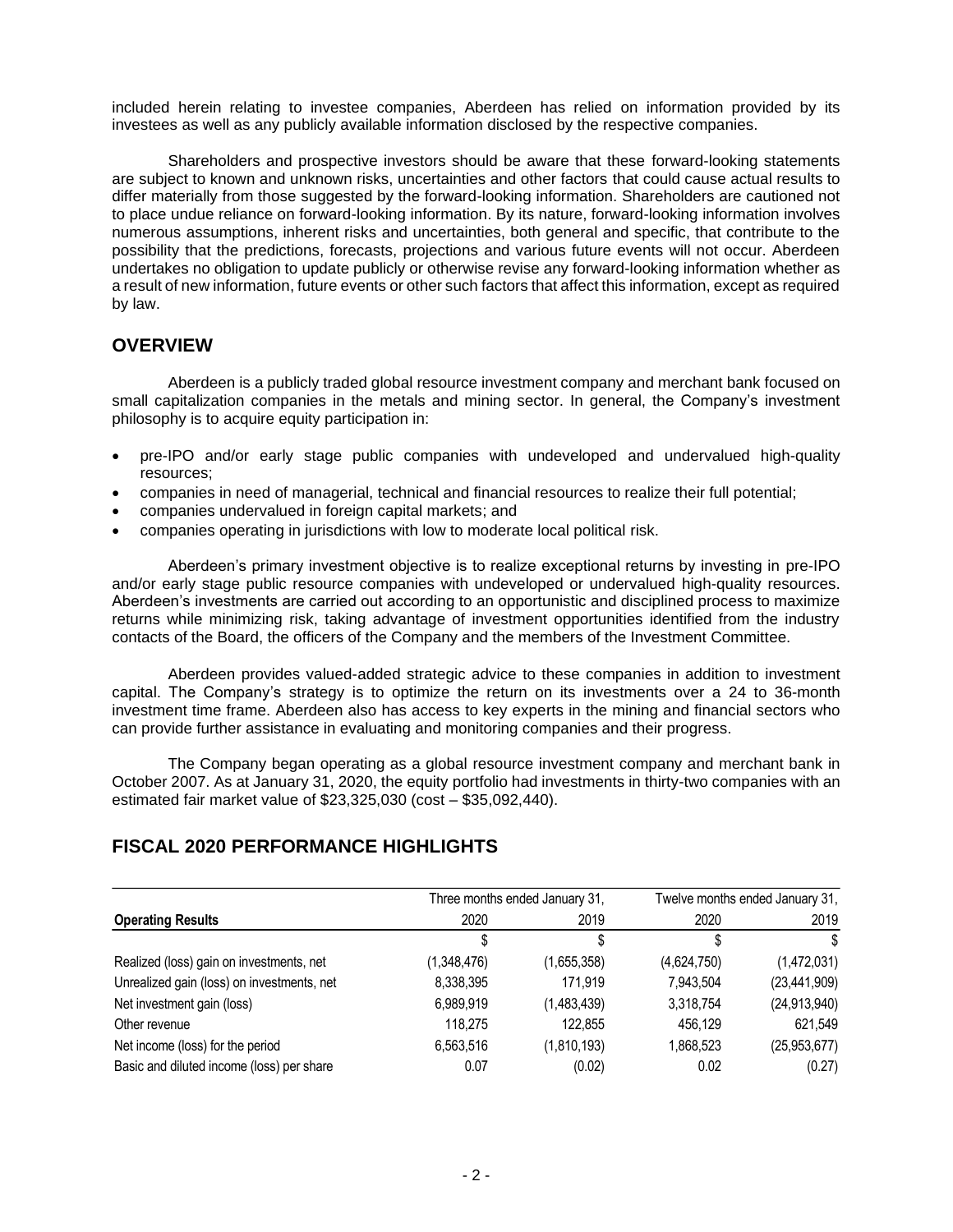|                               | January 31, 2020 | January 31, 2019 |
|-------------------------------|------------------|------------------|
| Investments                   |                  |                  |
| Total equities, at fair value | 23,325,030       | 21,757,164       |
| Loans receivable              | 3.563.300        | 2,959,400        |
| Total investments             | 26.888.330       | 24,716,564       |
| Shareholders' equity          | 28,671,010       | 26,802,487       |

During the three and twelve months ended January 31, 2020, the Company had a net investment gain of \$6,989,919 and \$3,318,754 compared to net investment loss of \$1,483,493 and \$24,913,940 in the similar periods of fiscal 2019. The net investment gain for the three and twelve months ended January 31, 2020 resulted from realized losses and unrealized gains of the equity investment portfolio. The Company's net income for the three and twelve months ended January 31, 2020 was \$6,563,516 (\$0.07 per basic share) and \$1,868,523 (\$0.02 per basic share) compared to net loss of \$1,810,193 (\$0.02 per basic share) and \$25,953,677 (\$0.27 per basic share) in fiscal 2019. The net income for the three and twelve months ended January 31, 2020 resulted from the net investment gain offset by operating, general and administration expenses. For more details, please see the Results of Operations in this MD&A.

As at January 31, 2020, the Company's total investments increased to \$26,888,330 from \$24,716,564 as at January 31, 2019. During the year ended January 31, 2020, the Company's shareholders' equity increased to \$28,671,010 from \$26,802,487 as at January 31, 2019. The increase in the value of the Company's investment portfolio and shareholders' equity during fiscal 2020 was due to unrealized gain recognized on the Company's portfolio particularly on increased fair value of investment in Brazil Potash Corp.("BPC"), gain realized from the sale of common shares in African Gold Group, Inc. ("AGG") offset by loss realized from the sale of common shares in Black Iron Inc. ("BKI"), EarthRenew Inc.("ERTH"), Emerita Gold Corp. ("EMO"), Euro Sun Mining Inc. ("ESM"), Fura Gems Inc. ("FURA"), QMX Gold Corporation ("QMX") and Sulliden Capital Mining Corp. ("SMC"), Vilhelmina Minerals Inc.("VMI"), loss realized from expired warrants in ARHT Media Inc. ("ART"), Lepidico Ltd. (formerly Desert Lion Energy Inc.("DLI")), EMO, Magnolia Columbia Limited ("MCO"), QMX and Trigon Metals Inc. ("TM") coupled with operating, general and administration expenses. For more details, please see the 2020 Investment Activities in this MD&A.

### **INVESTMENTS, AT FAIR VALUE THROUGH PROFIT AND LOSS, AS AT JANUARY 31, 2020 AND JANUARY 31, 2019.**

At January 31, 2020, the Company's investment portfolio consisted of twenty publicly traded investments and twelve privately held investments for a total fair value of \$23,325,030.

At January 31, 2019, the Company's investment portfolio consisted of nineteen publicly traded investments and thirteen privately held investments for a total fair value of 21,757,164.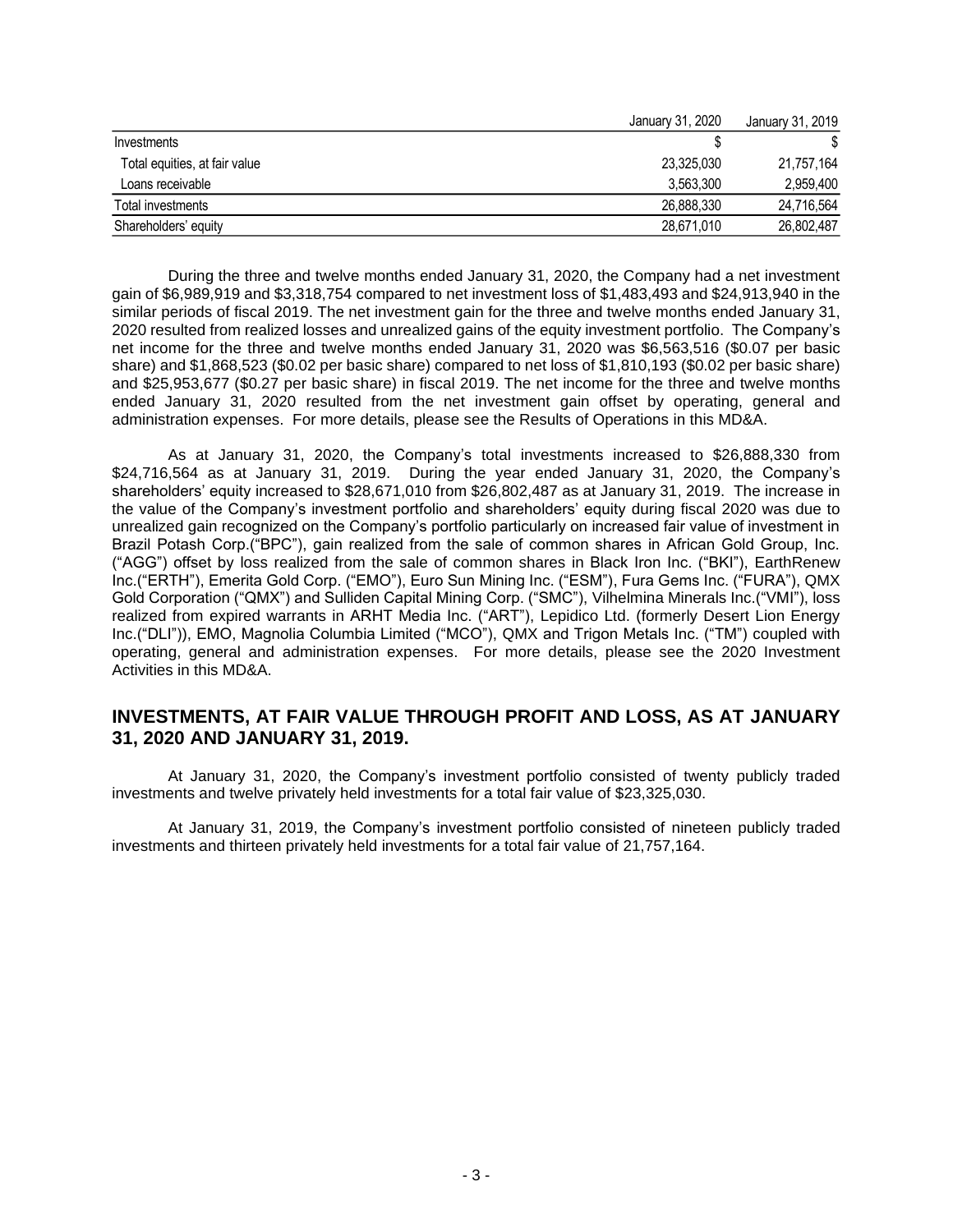# **PUBLIC INVESTMENTS**

At January 31, 2020, the Company's twenty publicly traded investments had a total fair value of \$6,590,346.

|                              |              |                                        |                  | Estimated       |         |
|------------------------------|--------------|----------------------------------------|------------------|-----------------|---------|
| Public Issuer                | Note         | Security description                   | Cost             | Fair value      | % of FV |
| African Gold Group, Inc.     | (iii)        | 2,487,143 common shares                | \$<br>749,407    | \$<br>555,307   | 8.4%    |
|                              |              | 1,357,143 warrants expire Jun 28, 2021 |                  |                 |         |
| Earthrenew Inc.              | (iii)        | 8,323,160 common shares                | 1,140,646        | 665,853         | 10.1%   |
| Blue Sky Energy Inc.         | (i, ii)      | 4,156,680 common shares                | 2,319,166        | 207,834         | 3.2%    |
| Fura Gems Inc.               | (i, iii)     | 12,538,094 common shares               | 2,957,883        | 1,808,714       | 27.5%   |
| Hornby Bay Exploration Ltd   |              | 2,000,000 common shares                | 100,000          | 167,600         | 2.5%    |
|                              |              | 1,000,000 warrants expire Nov 8, 2021  |                  |                 |         |
| Jourdan Resources Inc.       | (ii)         | 8,333,333 common shares                | 500,000          | 90,833          | 1.4%    |
|                              |              | 8,333,333 warrants expire Jun 12, 2020 |                  |                 |         |
| Magnolia Colombia Limited    | (iii)        | 1,000,000 common shares                | 70,509           | 120,000         | 1.8%    |
| Q-Gold Resources Ltd.        | (i, ii, iii) | 2,500,000 common shares                | 250,000          | 910,750         | 13.8%   |
|                              |              | 2,500,000 warrants expire Jul 4, 2020  |                  |                 |         |
| <b>QMX Gold Corporation</b>  |              | 432,500 common shares                  | 133,546          | 120,988         | 1.8%    |
|                              |              | 2,500,000 warrants expire Feb 16, 2021 |                  |                 |         |
| QuestCap Inc.                | (iii)        | 3,665,000 common shares                | 490,332          | 311,525         | 4.7%    |
| Sulliden Mining Capital Inc. | (ii, iii)    | 6,389,607 common shares                | 766,584          | 376,178         | 5.7%    |
| Trigon Metals Inc.           |              | 6,620,740 common shares                | 1,758,465        | 1,062,875       | 16.2%   |
|                              |              | 500,000 warrants expire Jul 31, 2020   |                  |                 |         |
|                              |              | 2,375,000 warrants expire Jan 8, 2023  |                  |                 |         |
| Yukoterre Resources Inc.*    | (iii)        | 980,000 common shares                  | 74,000           | 88,200          | 1.3%    |
| Total of 7 other investments | (iv)         |                                        | 932,945          | 103,689         | 1.6%    |
| Total public investments     |              |                                        | \$<br>12,243,483 | \$<br>6,590,346 | 100.0%  |

\*Formerly 2560344 Ontario Inc.

Note<br>(i) T

The Company has filed a Section 62-103 report pursuant to the *Securities Act (Ontario)* for this investment and has filed an early warning report on SEDAR.

(ii) The Company owns, on a partially diluted basis, at least a 10% interest in the investee as at January 31, 2020.

(iii) A director and/or officer of the Company is a director and/or officer of the investee corporation as at January 31, 2020.

(iv) Total other investments held by the Company are not individually listed as at January 31, 2020. Directors and officers may hold investments personally.

| At January 31, 2019, the Company's nineteen publicly traded investments had a total fair value of |  |  |  |  |  |  |  |
|---------------------------------------------------------------------------------------------------|--|--|--|--|--|--|--|
| \$12,779,879.                                                                                     |  |  |  |  |  |  |  |

|                        |       |                                         |   |           |   | Estimated  |           |
|------------------------|-------|-----------------------------------------|---|-----------|---|------------|-----------|
| Public Issuer          | Note  | Security description                    |   | Cost      |   | Fair value | $%$ of FV |
| Earthrenew Inc.*       | (iii) | 7,398,160 common shares                 | Œ | 1,724,769 | S | 554.862    | 4.3%      |
| Black Iron Inc.        | (iii) | 7,430,589 common shares                 |   | 1,611,951 |   | 408.682    | $3.2\%$   |
| Blue Sky Energy Inc.   |       | $(i, ii, iii)$ 4,156,680 common shares  |   | 2,319,166 |   | 2,078,340  | 16.3%     |
| Euro Sun Mining Inc.   | (iii) | 774,075 common shares                   |   | 1.083.702 |   | 251,574    | $2.0\%$   |
| Fura Gems Inc.         |       | $(i, ii, iii)$ 14,538,094 common shares |   | 3,566,234 |   | 6,396,761  | 50.0%     |
| Halo Labs Inc.         |       | 625,000 warrants expire Dec 31, 2020    |   | 67,268    |   | 123,688    | 1.0%      |
| Jourdan Resources Inc. | (ii)  | 8,333,333 common shares                 |   | 500,000   |   | 410.000    | $3.2\%$   |
|                        |       | 8,333,333 warrants expire Jun 12, 2020  |   |           |   |            |           |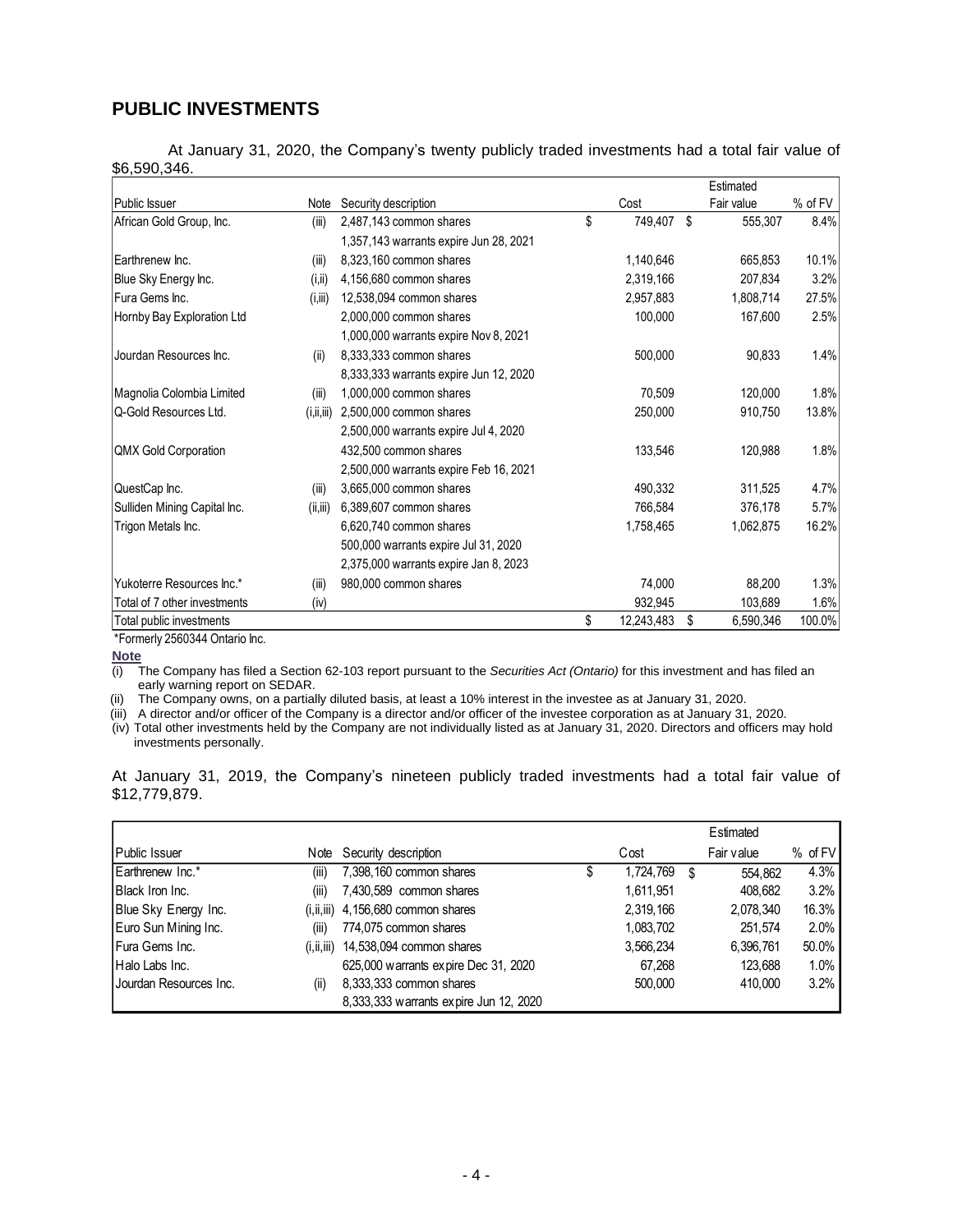|                              |              |                                        |                  | Estimated  |         |
|------------------------------|--------------|----------------------------------------|------------------|------------|---------|
| Public Issuer                | Note         | Security description                   | Cost             | Fair value | % of FV |
| Magnolia Colombia Limited    | (iii)        | 1,000,000 common shares                | 100.000          | 70.300     | 0.6%    |
|                              |              | 1,000,000 warrants expire Dec 13, 2019 |                  |            |         |
| Q-Gold Resources Ltd.        | (i, ii)      | 2,500,000 common shares                | 250.000          | 730.750    | 5.7%    |
|                              |              | 2,500,000 warrants expire Jul 4, 2020  |                  |            |         |
| <b>QMX Gold Corporation</b>  |              | 14,882,500 common shares               | 2.034.304        | 1.251.869  | 9.8%    |
|                              |              | 769,250 warrants expire Oct 5, 2019    |                  |            |         |
|                              |              | 2,500,000 warrants expire Feb 16, 2021 |                  |            |         |
| Sulliden Mining Capital Inc. | (iii)        | 1,449,000 common shares                | 615.090          | 144.900    | 1.1%    |
| Trigon Metals Inc.           | (i, ii, iii) | 4,245,740 common shares                | 1.610.401        | 255.387    | 2.0%    |
|                              |              | 500,000 warrants expire Jul 31, 2020   |                  |            |         |
|                              |              | 1,428,571 warrants expire Jan 12, 2020 |                  |            |         |
| Total of 7 other investments | (iv)         |                                        | 1,411,172        | 102.766    | 0.8%    |
| Total public investments     |              |                                        | \$<br>16.894.057 | 12.779.879 | 100.0%  |

\*Formerly 2292055 Ontario Ltd.

**Note**

(ii) The Company has filed a Section 62-103 report pursuant to the *Securities Act (Ontario)* for this investment and has filed an early warning report on SEDAR.

The Company owns, on a partially diluted basis, at least a 10% interest in the investee as at January 31, 2019.

(iii) A director and/or officer of the Company is a director and/or officer of the investee corporation as at January 31, 2019.

(v) Total other investments held by the Company are not individually listed as at January 31, 2019. Directors and officers may hold investments personally.

# **PRIVATE INVESTMENTS**

At January 31, 2020, the Company's twelve privately held investments had a total estimated fair value of \$16,734,684.

|                                  |              |                          |   |            |   | Estimated      |         |
|----------------------------------|--------------|--------------------------|---|------------|---|----------------|---------|
| <b>Private Issuer</b>            | Note         | Security description     |   | Cost       |   | Fair value     | % of FV |
| African Thunder Platinum Limited | (i, ii, iii) | 72,440,807 common shares | S | 15,766,695 | S | 3,748,652      | 22.4%   |
|                                  | (v)          | 46,230,979 options       |   |            |   |                |         |
|                                  | (v)          | 46,230,979 options       |   |            |   |                |         |
|                                  | (v)          | 55,477,175 options       |   |            |   |                |         |
|                                  | (v)          | 64,723,371 options       |   |            |   |                |         |
| Brazil Potash Corp.              | (iii)        | 2,512,508 common shares  |   | 3,315,639  |   | 12,468,006     | 74.5%   |
| International Cobalt Inc.        | (i,ii)       | 66.67% of interest       |   | 980.000    |   | 518.026        | 3.1%    |
| Total of 9 other investments     | (iv)         |                          |   | 2,786,623  |   | $\blacksquare$ | 0.0%    |
| Total private investments        |              |                          |   | 22,848,957 |   | 16.734.684     | 100.0%  |

**Note**

 $(i)$  The Company owns 66.7% of the outstanding common shares of International Cobalt Inc. and 16.9% of the outstanding common shares and voting rights of African Thunder Platinum Limited. There are no contractual arrangements, financial support, or other restrictions with these companies. Refer to Note 2 of the Company's consolidated financial statements as at and for the period ended January 31, 2019 and 2018 relating to the exemption to consolidating particular subsidiaries and the exemption from accounting for associates using the equity method for investment entities.

(ii) The Company owns, on a partially diluted basis, at least a 10% interest in the investee as at January 31, 2020.

(iii) A director and/or officer of the Company is a director and/or officer of the investee corporation as at January 31, 2020.

(iv) Total other investments held by the Company are not individually listed as at January 31, 2020. Directors and officers may hold investments personally.

(v) The option period is defined as the period beginning on the earlier of (i) the date upon which proceeds of sale or disposal of all, or part of ATPL assets except Kalplats project; (ii) the date upon which shareholders enter into an agreement to sell all ATPL assets to a third party, and (iii) the date upon which ATPL enters into an agreement with an arm's length third party to sell its rights to Kalplats Project, and ending on the date which is three years thereafter. As none of these conditions have been met, these options are not presently exercisable.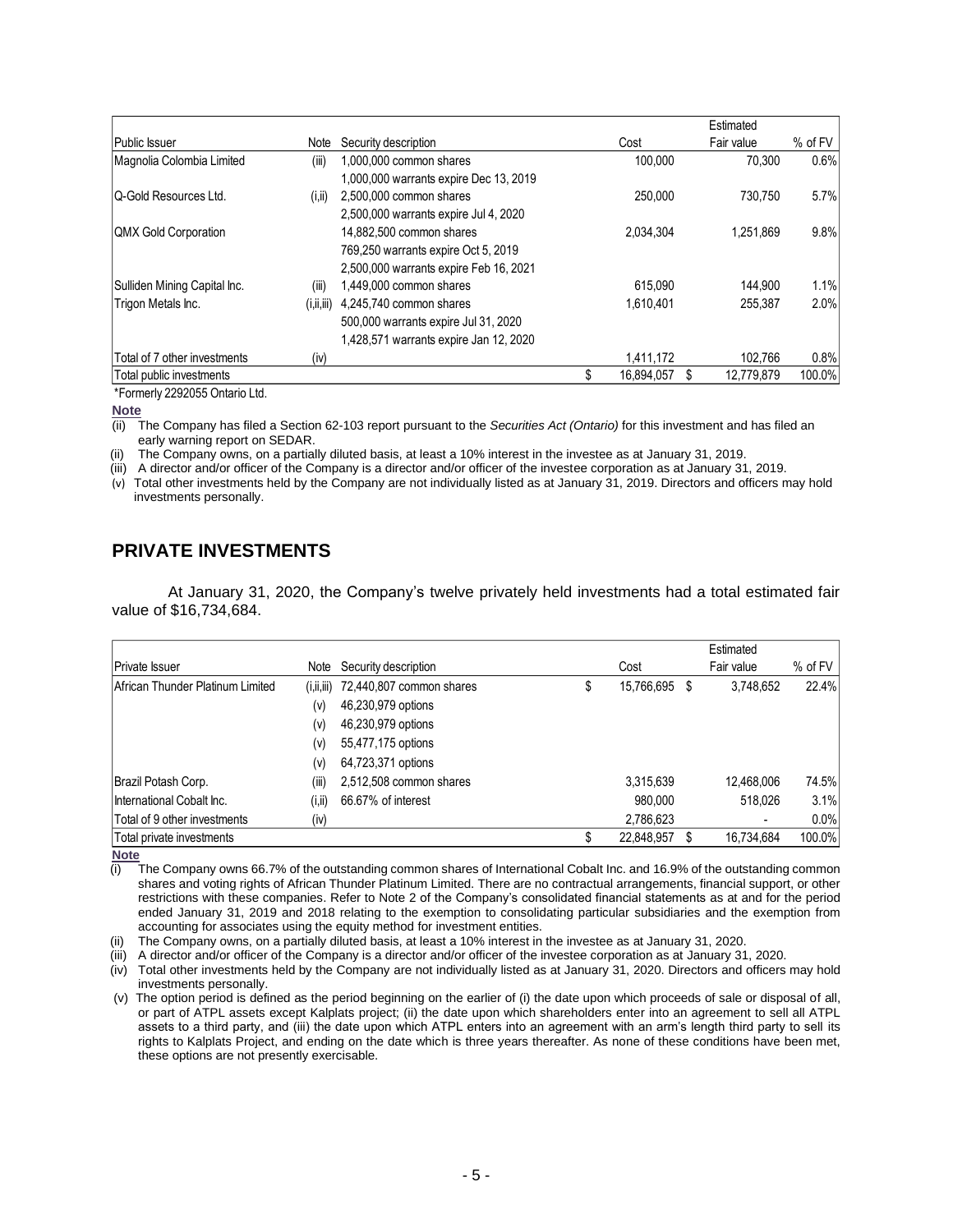At January 31, 2019, the Company's thirteen privately held investments had a total estimated fair value of \$8,977,285.

|                                  |              |                          |   |            |   | Estimated  |         |
|----------------------------------|--------------|--------------------------|---|------------|---|------------|---------|
| Private Issuer                   | Note         | Security description     |   | Cost       |   | Fair value | % of FV |
| African Thunder Platinum Limited | (i, ii, iii) | 72,440,807 common shares | S | 16,627,348 | S | 4.248.452  | 47.3%   |
|                                  | (v)          | 46,230,979 options       |   |            |   |            |         |
|                                  | (v)          | 46,230,979 options       |   |            |   |            |         |
|                                  | (v)          | 55,477,175 options       |   |            |   |            |         |
|                                  | (v)          | 64,723,371 options       |   |            |   |            |         |
| Brazil Potash Corp.              | (iii)        | 2,213,698 common shares  |   | 2,918,551  |   | 2,909,686  | 32.4%   |
| International Cobalt Inc.        | (i, ii)      | 66.67% of interest       |   | 980.000    |   | 557,648    | 6.2%    |
| Vilhelmina Minerals Inc.         | (i,ii)       | 1,237,500 common shares  |   | 1.237.500  |   | 1.237.500  | 13.8%   |
| Total of 9 other investments     | (iv)         |                          |   | 2,810,622  |   | 23.999     | 0.3%    |
| Total private investments        |              |                          |   | 24,574,021 |   | 8,977,285  | 100.0%  |

 $\frac{\overline{Note}}{\overline{(i)}}$ 

The Company owns 66.7% of the outstanding common shares of International Cobalt Inc., 33.2% of the outstanding common shares of Vilhelmina Minerals Inc. and 16.9% of the outstanding common shares and voting rights of African Thunder Platinum Limited. There are no contractual arrangements, financial support, or other restrictions with these companies. Refer to Note 2 of the Company's consolidated financial statements relating to the exemption to consolidating particular subsidiaries and the exemption from accounting for associates using the equity method for investment entities.

(ii) The Company owns, on a partially diluted basis, at least a 10% interest in the investee as at January 31, 2019.

(iii) A director and/or officer of the Company is a director and/or officer of the investee corporation as at January 31, 2019.

(iv) Total other investments held by the Company are not individually listed as at January 31, 2019. Directors and officers may hold investments personally.

(v) The option period is defined as the period beginning on the earlier of (i) the date upon which proceeds of sale or disposal of all, or part of ATPL assets except Kalplats project; (ii) the date upon which shareholders enter into an agreement to sell all ATPL assets to a third party, and (iii) the date upon which ATPL enters into an agreement with an arm's length third party to sell its rights to Kalplats Project, and ending on the date which is three years thereafter. As none of these conditions have been met, these options are not presently exercisable.



#### Industry Allocation\*

\* As a percentage of the aggregate fair value of our investment portfolio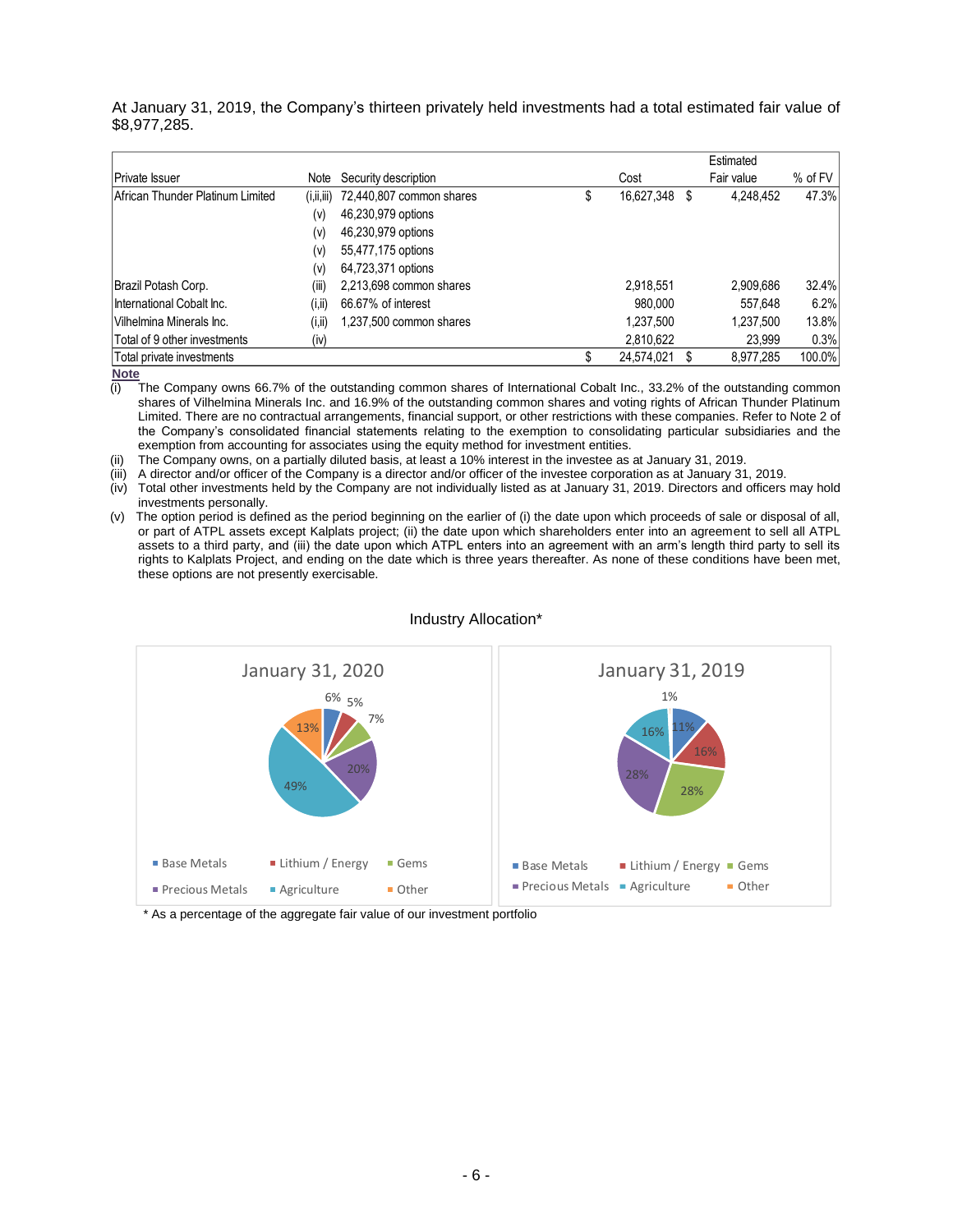### Public/Private Company Allocation\*



\* As a percentage of the aggregate fair value of our investment portfolio

# **2020 INVESTMENT ACTIVITIES**

During the year ended January 31, 2020, the Company invested approximately \$3.2 million and disposed of investments for proceeds of approximately \$3.4 million (details below).

### **AGG**

During the year ended January 31, 2020, the Company purchased approximately 2.9 million units of AGG for \$0.6 million. Each unit consisted of one common share and one share purchase warrant of AGG. The Company also exercised 1.5 million of warrants of AGG for \$0.5 million. In addition, the Company purchased 0.4 million shares and sold approximately 2.3 million shares of AGG for proceeds of approximately \$0.7 million realizing a gain of \$0.3 million. AGG had un unrealized and cumulative unrealized gain of approximately \$0.2 million. As at January 31, 2020, AGG represented approximately 1.8% of the total assets of the Company. A 10% decline in the fair market value of AGG would result in an estimated increase in after-tax loss to Aberdeen of approximately \$0.04 million. Please refer to AGG's SEDAR profile for additional information on this company.

### **ART**

During the year ended January 31, 2020, the Company realized a loss of approximately \$0.04 million from approximately 0.4 million warrants of ART expired unexercised. The Company also had an unrealized gain of approximately \$0.03 million from reversal of the prior year unrealized loss and cumulative unrealized loss of approximately \$0.07 million. Please refer to ART's SEDAR profile for additional information on this company.

### **African Thunder ("ATP")**

During the year ended January 31, 2020, there were no realized gains or losses on African Thunder. The Company received a return on capital of approximately \$0.9 million. ATP had an unrealized gain of approximately \$0.4 million and an unrealized loss of approximately \$12 million. As at January 31, 2020, African Thunder represented approximately 12.4% of the total assets of the Company. A 10% decline in the fair market value of African Thunder would result in an estimated increase in after-tax loss to Aberdeen of approximately \$0.28 million.

### **BPC**

During the year ended January 31, 2020, the Company purchased approximately 0.3 million common shares of BPC from exercising options to settle its loans. There were no realized gains or losses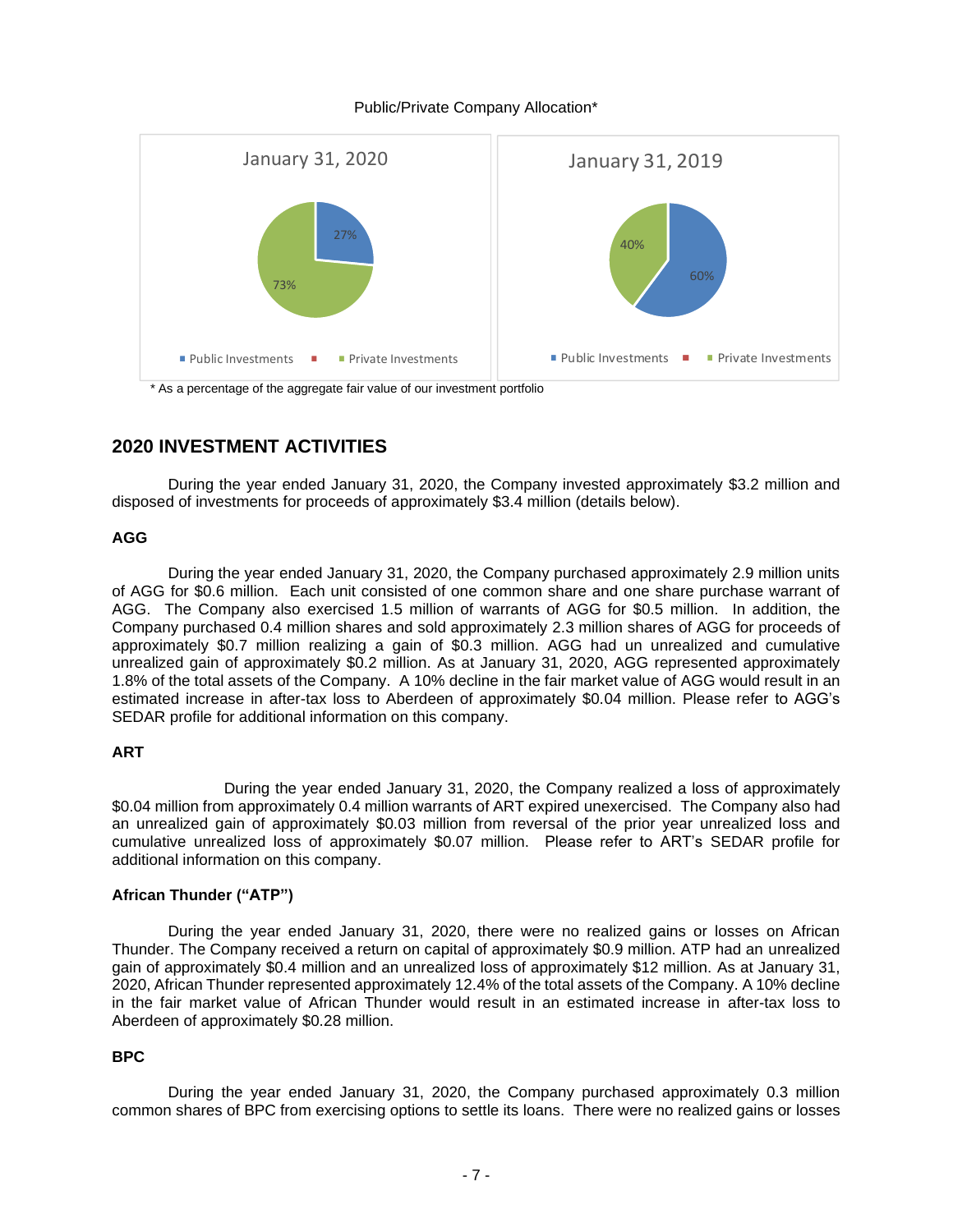on BPC. The Company had unrealized gain of approximately \$9.2 million and a cumulative unrealized gain of approximately \$9.2 million on BPC. As at January 31, 2020, BPC represented approximately 41.2% of the total assets of the Company. A 10% decline in the fair market value of BPC would result in an estimated increase in after-tax loss to Aberdeen of approximately \$0.92 million.

### **BKI**

During the year ended January 31, 2020, the Company realized a loss of approximately \$1.1 million from the sale of 7.4 million shares of BKI for proceeds of approximately \$0.5 million. BKI had an unrealized gain of approximately \$1.2 million from the reversal of prior year losses. As at January 31, 2020, BKI represented approximately 0% of the total assets of the Company. Please refer to BKI's SEDAR profile for additional information on this company.

### **DLI**

During the year ended January 31, 2020, the Company realized a loss of approximately \$0.3 million from approximately 0.5 million warrants of DLI expired unexercised. The Company also had an unrealized gain of approximately \$0.3 million from reversal of the prior year unrealized loss.

### **ERTH**

During the year ended January 31, 2020, the Company purchased approximately 4.7 million of ERTH for \$0.3 million. The Company also realized a loss of approximately \$0.8 million from the sale of 3.8 million shares of ERTH for proceeds of \$0.1 million. ERTH had an unrealized gain of approximately \$0.7 million and a cumulative unrealized loss of approximately \$0.5 million. As at January 31, 2020, ERTH represented approximately 2.2% of the total assets of the Company. A 10% decline in the fair market value of ERTH would result in an estimated increase in after-tax loss to Aberdeen of approximately \$0.05 million. Please refer to ERTH's SEDAR profile for additional information on this company.

#### **EMO**

During the year ended January 31, 2020, the Company realized a loss of approximately \$0.2 million from the sale of 1.6 million shares of EMO for proceeds of \$0.03 million along with 2.5 million warrants expired unexercised. EMO had an unrealized gain of approximately \$0.2 million from reversal of prior year unrealized loss. Please refer to EMO's SEDAR profile for additional information on this company.

#### **ESM**

During the year ended January 31, 2020, the Company invested in 0.5 million units of ESM for approximately \$0.2 million. Each unit consisted of one common share and one-half of one share purchase warrant. The Company also exercised 0.2 million share purchase warrants of ESM at \$0.50 per warrant for \$0.1 million and purchased 1.8 million shares of ESM for approximately \$0.6 million. The Company realized a loss of approximately \$0.8 million from the sale of approximately 3.3 million shares of ESM for proceeds of \$1.0 million. ESM also had an unrealized gain of approximately \$0.8 million from reversal of the prior year loss. Please refer to ESM's SEDAR profile for additional information on this company.

#### **FURA**

During the year ended January 31, 2020, the Company sold approximately 2.5 million shares of FURA realizing loss of \$0.2 million. FURA had unrealized loss of approximately \$4.0 million and a cumulative unrealized loss of approximately \$1.1 million. As at January 31, 2020, FURA represented approximately 6% of the total assets of the Company. A 10% decline in the fair market value of FURA would result in an estimated increase in after-tax loss to Aberdeen of approximately \$0.13 million. Please refer to FURA's SEDAR profile for additional information on this company.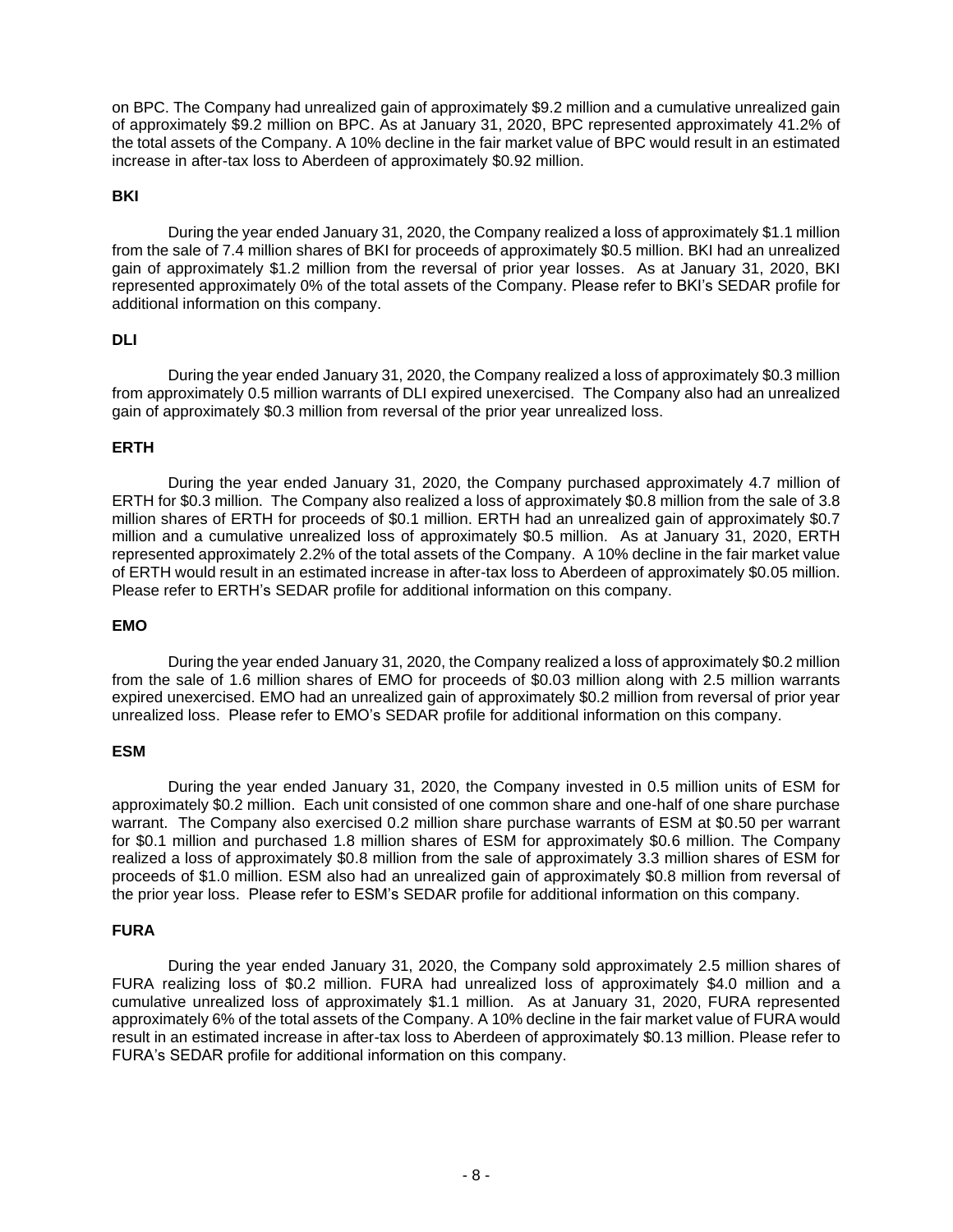### **Hornby Bay Exploration Ltd. ("HBE")**

During the year ended January 31, 2020, the Company purchased 2 million units of HBE for \$0.1 million. Each unit consisted of one common share and one-half of one share purchase warrants. HBE had an unrealized gain of approximately \$0.1 million. As of January 31, 2020, HBE represented 0.6% of the total assets of the Company. A 10% decline in the fair market value of HBE would result in an estimated increase in after-tax loss to Aberdeen of approximately \$0.01 million. Please refer to HBE's SEDAR profile for additional information on this company.

### **MCO**

During the year ended January 31, 2020, the Company realized a loss of approximately \$0.03 million from 1.0 million warrants of MCO expired unexercised. The Company also had an unrealized gain of approximately \$0.08 million partially from reversal of the prior year unrealized loss and an unrealized gain of approximately \$0.05 million. As of January 31, 2020, MCO represented 0.4% of the total assets of the Company. A 10% decline in the fair market value of HBE would result in an estimated increase in aftertax loss to Aberdeen of approximately \$0.01 million. Please refer to MCO's SEDAR profile for additional information on this company.

### **Origin Gold Corporation ("OIC")**

During the year ended January 31, 2020, the Company purchased approximately 0.2 million shares of OIC for \$0.02 million. Please refer to OIC's SEDAR profile for additional information on this company.

#### **QMX**

During the year ended January 31, 2020, the Company realized a loss of approximately \$1.0 million from the sale of approximately 14.5 million shares of QMX for proceeds of approximately \$0.8 million. The Company also realized a loss of approximately \$0.09 million on approximately 0.8 million expired warrants. QMX had an unrealized gain of approximately \$0.08 million partially due to a reversal of prior year unrealized loss on the expired warrants and a cumulative unrealized loss of approximately \$0.01 million. As at January 31, 2020, QMX represented approximately 0.4% of the total assets of the Company. A 10% decline in the fair market value of QMX would result in an estimated increase in after-tax loss to Aberdeen of approximately \$0.01 million. Please refer to QMX's SEDAR profile for additional information on this company.

#### **QuestCap Inc. ("QSC")**

During the year ended January 31, 2020, the Company purchased approximately 3.7 million shares of QSC for \$0.5 million. QSC had an unrealized loss of approximately \$0.2 million. As of January 31, 2020, QSC represented 1% of the total assets of the Company. A 10% decline in the fair market value of QSC would result in an estimated increase in after-tax loss to Aberdeen of approximately \$0.02 million. Please refer to QSC's SEDAR profile for additional information on this company.

#### **SMC**

During the year ended January 31, 2020, the Company realized a loss of approximately \$0.1 million from the sale of 0.4 million shares of SMC for proceeds of approximately \$0.03 million. The Company also purchased approximately 5.7 million of SMC for \$0.3 million. SMC also had an unrealized gain of approximately \$0.08 million and a cumulative unrealized gain of approximately \$0.4 million. As at January 31, 2020, SMC represented approximately 1.2% of the total assets of the Company. A 10% decline in the fair market value of QMX would result in an estimated increase in after-tax loss to Aberdeen of approximately \$0.03 million. Please refer to SMC's SEDAR profile for additional information on this company.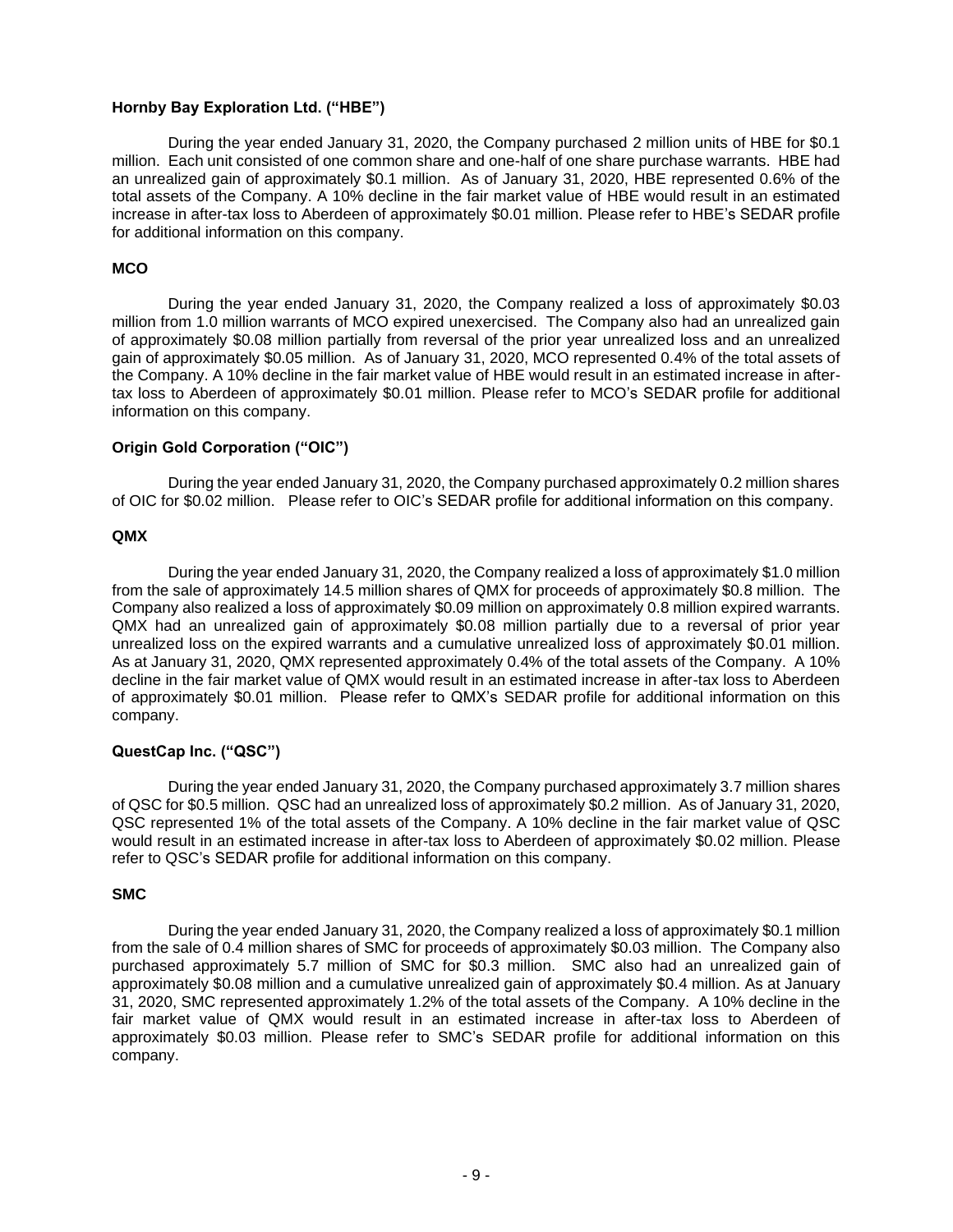### **TM**

During the year ended January 31, 2020, the Company realized loss of approximately \$0.1 million on 1.4 million of warrants expired unexercised. The Company also purchased approximately 2.4 million units of TM for \$0.3 million. Each unit consisted of one common share and one share purchase warrant. TM and had an unrealized gain of approximately \$0.7 million partially from reversal of the prior year loss and a cumulated unrealized loss of \$0.7 million. As of January 31, 2020, TM represented 3.5% of the total assets of the Company. A 10% decline in the fair market value of TM would result in an estimated increase in after-tax loss to Aberdeen of approximately \$0.08 million. Please refer to TM's SEDAR profile for additional information on this company.

### **VMI**

During the year ended January 31, 2020, the Company realized a loss of approximately \$0.1 million from the sale of approximately 1.2 million of VMI shares to Greenway Investments International Ltd. for proceeds of \$1.1 million which included cash of approximately \$0.1 million and a promissory note of \$1 million earning interest at 10% per annum for 24 months.

### **Yukoterre Resources Inc. ("YT") (formerly 2560344 Ontario Inc.)**

During the year ended January 31, 2020, the Company purchased 0.5 million shares of YT for \$0.05 million after YT became a public company listed on the Canadian Securities Exchange. The Company had an unrealized and cumulative unrealized gain of approximately \$0.01 and \$0.01 million respectively on YT. As at January 31, 2020, YT represented approximately 0.3% of the total assets of the Company. A 10% decline in the fair market value of YT would result in an estimated increase in after-tax loss to Aberdeen of approximately \$0.01 million. Please refer to YT's SEDAR profile for additional information on this company.

### **Other Public and Private Equity Investments**

During the year ended January 31, 2020, the Company had a combined unrealized loss of approximately \$2.1 million and a cumulative unrealized loss of approximately \$5.9 million on the remainder of the Company's public and private investments. As at January 31, 2020, these other public and private investments represented approximately 6% of the total assets of the Company. A 10% decline in the fair market value of public and private investments would result in an estimated increase in after-tax loss of approximately \$0.13 million.

During the year ended January 31, 2020, the Company purchased AGG (gold), BPC (agriculture), ERTH (agriculture), ESM (gold), HBE (base metals), OIC (gold), QSC (other), SMC (other), TM (base metals) and YT (energy) and sold its investment in AGG (gold), BKI (base metals), EMO (zinc), ERTH (agriculture), ESM (gold), FURA (gemstones), QMX (gold), SMC (other) and VMI (base metals). Please refer to the companies' SEDAR profiles for additional information on these companies. Aberdeen does not take any responsibility for its investee SEDAR disclosure and makes no comment as to its accuracy or completeness.

As at January 31, 2020, the fair market value of the Company's total investment portfolio had a cumulative unrealized loss of \$11.8 million. The Company had cumulated unrealized losses of approximately \$0.6 million from its base metal holdings, \$2.9 million from its energy holdings, \$11.7 million from its precious metal holdings, \$1.2 million from its gemstone holdings, \$1.6 million from its other holdings offset by \$6.2 million cumulative unrealized gain from its agriculture holdings.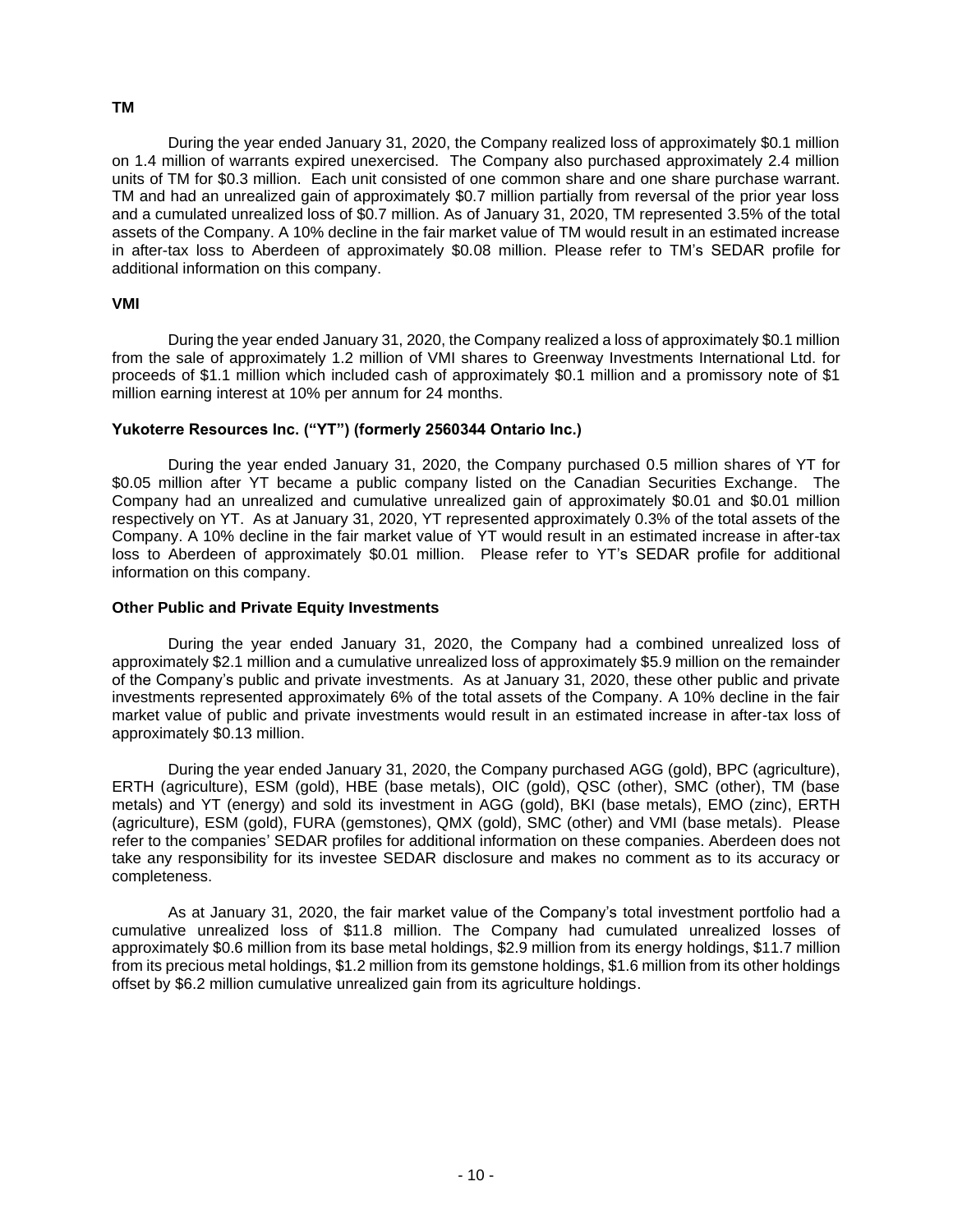# **LOANS RECEIVABLE**

### *Blue Sky Energy Inc.*

On May 9, 2017, the Company entered into an unsecured loan agreement with Blue Sky Energy Inc. ("Blue Sky") and provided \$250,000 to Blue Sky. The loan bears interest of 12% per annum and was due and payable in full on July 5, 2017. The Company granted Blue Sky an extension to repay the loan until December 31, 2017. In consideration for the extension, Blue Sky agreed to pay an extension fee of \$12,500 on the repayment date. No further extension was made beyond December 31, 2017. The Company planned to convert the loan into Blue Sky shares upon completion of Blue Sky's announced reverse acquisition of Irati Energy Corp. ("RTO").

On November 9, 2017, the Company signed a loan settlement agreement with Blue Sky whereby Blue Sky will settle the total debt owing at the time of settlement by issuing common shares of Blue Sky valued at \$0.50 per share to Aberdeen in full and final satisfaction of the total debt.

On December 18, 2018, Blue Sky terminated its planned RTO transaction with Irati Energy Corp. Consequently, the Company signed an acceptance of agreement with Blue Sky to settle the total debt of \$303,924 owing as of September 30, 2019 for 607,848 common shares of Blue Sky at \$0.50 per share. The proposed settlement is pending TSXV approval. As settlement has not been received as at January 31, 2020, the loan continues to accrue interest at 12% per annum.

As of January 31, 2020, loan principal of \$250,000 (January 31, 2019 - \$250,000) plus accrued interest and arrangement fee totaling \$94,034 (January 31, 2019 - \$60,500) remained outstanding.

The Company is a 10% security holder of Blue Sky as of January 31, 2020.

### *Brazil Potash Corp.*

In May 2019, the Company entered into a loan agreement with Brazil Potash Corp. ("BPC") for an unsecured loan of US\$153,283 (\$206,625). Interest is accrued and calculated at 12% per annum. Principal plus accrued interest were due and payable on or before November 30, 2019. BPC and the Company may negotiate repayment of the loans via the transfer of securities or other investment products but any arrangement for repayment other than cash is subject to a subsequent written agreement. In October 2019, the Company advanced an additional US\$135,000 (\$178,173) to BPC.

In November 2019 the Company exercised an option and converted the loan principal plus interest of US\$298,810 (\$397,088) into 298,810 shares at US\$1 per share.

A director and officer of the Company (Stan Bharti) and an officer of the Company (Ryan Ptolemy) are a director and an officer, respectively, of BPC.

### *Irati Energy Corp.*

On June 27, 2018, the Company entered into a loan agreement with Irati Energy Inc. ("Irati") whereby the Company loaned \$200,000 to Irati. Interest is accrued and calculated at 12% per annum. Principal plus accrued interest and due and payable on or before December 27, 2018. Irati and the Company may negotiate repayment of the loans via the transfer of securities or other investment products but any arrangement for repayment other than cash are subject to a subsequent written agreement. The Company granted Irati extension to repay the loan until June 27, 2019 and as at January 31, 2020, the loan remained outstanding and continued to accrue interest at the rate of 12% per annum.

As of January 31, 2020, the loan principal of \$200,000 (January 31, 2019 - \$200,000), plus accrued interest of \$38,334 (January 31, 2019 - \$14,334) remained outstanding.

A director and officer of the Company (Stan Bharti) and an officer of the Company (Ryan Ptolemy) are director and officer, respectively, of Irati.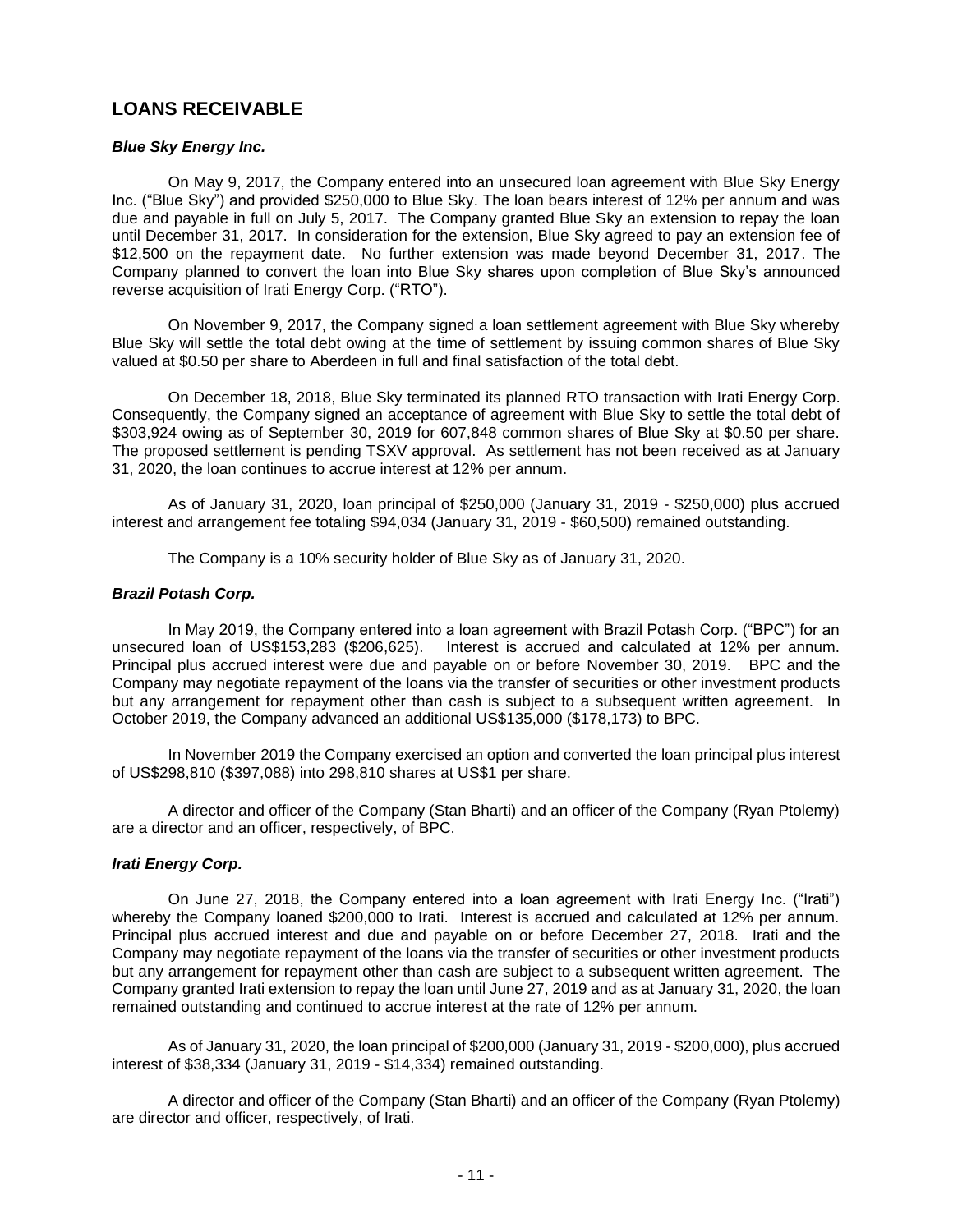### *Newdene Gold Inc.*

On May 22, 2018, the Company entered into a loan agreement with Newdene Gold Inc. ("Newdene") whereby the Company loaned \$500,000 to Newdene. Interest is accrued and calculated at 12% per annum. Principal plus accrued interest and due and payable on or before August 31, 2018. Newdene and the Company may negotiate repayment of the loans via the transfer of securities or other investment products but any arrangement for repayment other than cash are subject to a subsequent written agreement. The Company granted Newdene extensions to repay the loan until January 31, 2019 and subsequently until January 31, 2020 and further until July 31, 2020.

As of January 31, 2020, the loan principal of \$500,000 (January 31, 2019 - \$500,000) plus accrued interest of \$101,753 (January 31, 2019 - \$41,753) remained outstanding.

### *Siwash Holdings Inc. (formerly KAZ Invest AB)*

On March 14, 2017, the Company entered into a loan agreement with KAZ Invest AB ("KAZ") and provided US\$1,000,000 to KAZ. This loan bore interest at 12% per annum. The principal and accrued interest were due and payable to the Company in cash on or before September 14, 2017. KAZ and the Company may negotiate repayment of the loan via the transfer of securities or other investment products but any arrangement for repayment other than cash remains subject to a subsequent written agreement. This loan is unsecured and convertible.

The Company granted KAZ an extension to repay the loan until March 13, 2018. In consideration for the extension, KAZ agreed to pay an extension fee of US\$50,000 on the repayment date.

The Company granted KAZ an extension to repay the loan until September 13, 2018. In consideration for the extension, KAZ agreed to pay an extension fee of US\$50,000 on the repayment date.

On June 5, 2018, the KAZ loan was assigned to Siwash Holdings Inc.("Siwash"). All the terms and condition remained unchanged.

On September 13, 2018, the Company granted Siwash extension to repay the loan until January 31, 2019. In consideration for the extension, Siwash agreed to pay extension fee of US\$30,000 on the repayment date. On January 31, 2019, the Company granted Siwash further extension to repay the loan until July 31, 2019, then January 31, 2020. The loan was further extended to July 31, 2020.

As of January 31, 2020, the principal balance of US\$1,000,000 (\$1,323,300) (January 31, 2019 - US\$1,000,000 (\$1,314,400)) plus accrued interest and extension fees of US\$473,890 (\$627,099) (January 31, 2019 - US\$353,890 (\$465,154)) remained outstanding.

### *Trigon Metals Inc.*

The Company entered into a loan agreement with Trigon Metals Inc. ("Trigon") in May 30, 2018 and June 26, 2018 whereby the Company loaned \$200,000 and \$275,000 to Trigon, respectively. Interest on these loans are accrued and calculated at 12% per annum. Principals plus accrued interest are due and payable in cash on November 30, 2018 and December 26, 2018, respectively. Trigon and the Company may negotiate repayment of the loans via the transfer of securities or other investment products but any arrangement for repayment other than cash are subject to a subsequent written agreement. On September 10, 2018, the Company amended the loan agreement signed on June 26, 2018 and loaned an additional \$80,000 to Trigon repayable on December 26, 2018.

Trigon did not repay the first and second loans on November 30, 2018 and December 26, 2018. On December 31, 2018, the Company provided a further \$140,000 to Trigon and continued to accrue interest at 12% per annum. The Company granted Trigon an extension to repay all the amounts loaned up to December 31, 2018 until January 31, 2020.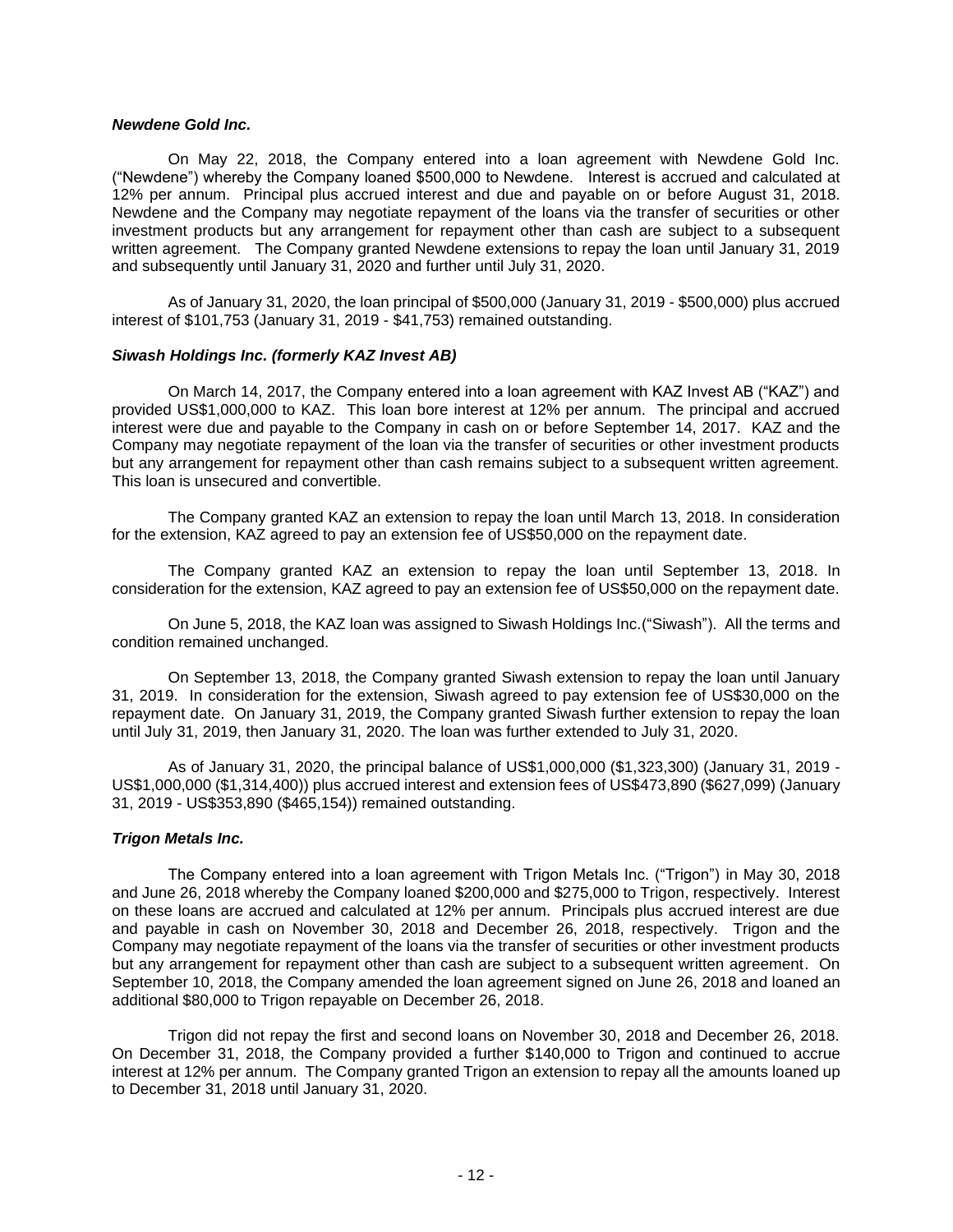In January 2020, the Company participated in Trigon's private placement financing and received 2,375,000 units against \$285,000 of loan principal owed. The Company also received repayment of \$120,000 in cash.

As of January 31, 2020, the loan principal of \$290,000 (January 31, 2019 - \$695,000) plus accrued interest of \$122,527 (January 31, 2019 - \$41,321) remained outstanding.

### *Greenway Investments International Ltd.*

On September 23, 2019, the Company entered into a share purchase agreement with Greenway Investments International Ltd. ("Greenway") selling 1,237,500 common shares of Vilhemina Minerals Inc. (formerly 2587357 Ontario Inc.) to Greenway for cash of \$123,750 and a promissory note of \$1,000,000 with interest calculated at 10% per annum. The loan principal and accrued interest will mature and be due on September 23, 2021.

As of January 31, 2020, the cash payment of \$123,750, included in amount receivable, loan principle of \$1,000,000 plus accrued interest of \$35,616 remained outstanding.

# **SELECTED ANNUAL INFORMATION**

The following are highlights of audited financial data of the Company for the most recently completed three financial years ended January 31:

|                                           | 2020       | 2019           | 2018       |
|-------------------------------------------|------------|----------------|------------|
|                                           | \$         |                | \$         |
| Investment income (losses) & revenue      | 3,774,883  | (24, 292, 391) | 22,666,777 |
| Net income (loss) for the year            | 1,868,523  | (25, 953, 677) | 16,569,549 |
| Basic and diluted income (loss) per share | 0.02       | (0.27)         | 0.18       |
| Total assets                              | 30,297,651 | 27,622,988     | 56,280,944 |
| <b>Total liabilities</b>                  | 1,626,641  | 820,501        | 3,706,395  |

# **QUARTERLY INFORMATION**

The following is a summary of unaudited financial data for the most recently completed eight quarters:

(Tabular amounts in \$000, except for per share amounts)

| <b>January 31, 2020</b>      | Summary Financial Information for the Eight Quarters Three Months Ended |              |                      |                                                 |
|------------------------------|-------------------------------------------------------------------------|--------------|----------------------|-------------------------------------------------|
| Period                       | Investment gains<br>(losses) &<br>revenues                              | Total assets | Net income<br>(loss) | Basic and diluted<br>income (loss) per<br>share |
| 2020-4 <sup>th</sup> Otr     | 7,108                                                                   | 30,298       | 6,564                | 0.07                                            |
| 2020-3rd Otr                 | (444)                                                                   | 23,628       | (903)                | (0.01)                                          |
| $2020 - 2nd$ Otr             | (939)                                                                   | 24,503       | (1,506)              | (0.02)                                          |
| $2020 - 1$ <sup>st</sup> Otr | (1,950)                                                                 | 25,346       | (2,286)              | (0.02)                                          |
| 2019-4 <sup>th</sup> Otr     | (1,360)                                                                 | 27,623       | (1,810)              | (0.02)                                          |
| $2019-3rd$ Otr               | (6,703)                                                                 | 29,546       | (7,211)              | (0.08)                                          |
| $2019 - 2nd$ Otr             | (5,871)                                                                 | 37,129       | (6, 191)             | (0.06)                                          |
| $2019 - 1$ <sup>st</sup> Otr | (10, 358)                                                               | 42,875       | (10, 741)            | (0.11)                                          |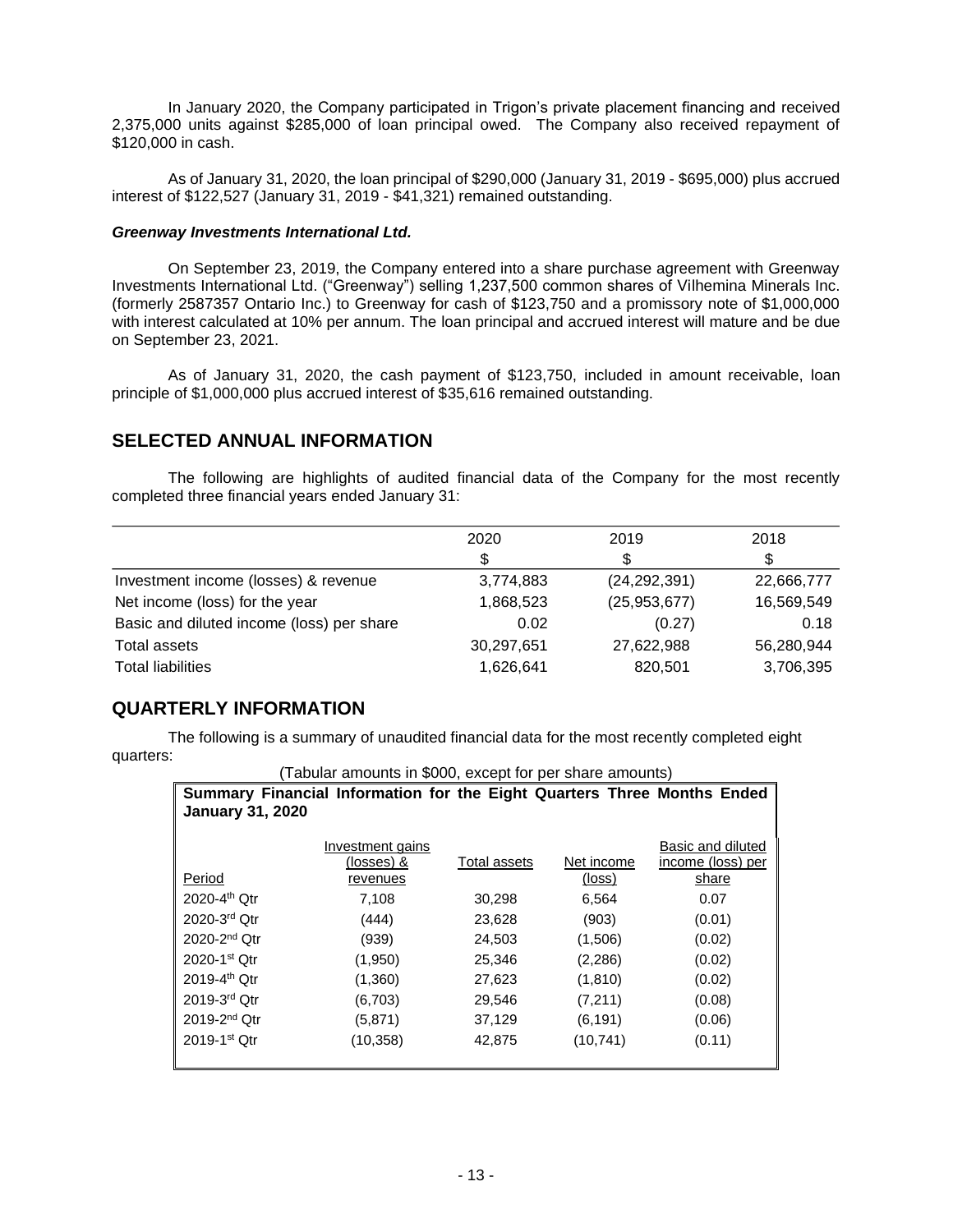During Q1 of 2019, the loss was mainly driven by the unrealized loss on the Company's investment portfolio offset by gain realized from the sale of investment in Lithium X Energy Corp.

During Q2 of 2019, the loss was mainly driven by the unrealized loss on the Company's investment portfolio.

During Q3 of 2019, the loss was mainly driven by the realized and unrealized loss on the Company's investment portfolio.

During Q4 of 2019, the loss was mainly driven by the realized loss on the Company's investments portfolio.

During Q1 of 2020, the loss was mainly driven by the realized and unrealized loss on the Company's investment portfolio.

During Q2 through Q3 of 2020, the losses were mainly driven by the realized loss on the Company's investment portfolio.

During Q4 of 2020, the income was mainly driven by the unrealized gain on the Company's investment in BPC.

### **RESULTS OF OPERATIONS**

The following is a discussion of the results of operations of the Company for the three and nine months ended January 31, 2020 and 2019. This should be read in conjunction with the Company's annual audited consolidated financial statements for the three and nine months ended January 31, 2020 and 2019 and related notes.

#### *Three and twelve months ended January 31, 2020 and 2019*

|                                            |             | Three months ended January 31, |             | Twelve months ended January 31, |
|--------------------------------------------|-------------|--------------------------------|-------------|---------------------------------|
|                                            | 2020        | 2019                           | 2020        | 2019                            |
|                                            | S           | S                              | S           | S                               |
| Net income (loss)                          | 6,563,516   | (1,810,193)                    | 1,868,523   | (25, 953, 677)                  |
| Realized (loss) on investments, net        | (1,348,476) | (1,655,358)                    | (4,624,750) | (1,472,031)                     |
| Unrealized gain (loss) on investments, net | 8,338,395   | 171.919                        | 7,943,504   | (23, 441, 909)                  |
| Interest income                            | 115,210     | 72,659                         | 407,679     | 358,292                         |
| Advisory fees                              | 3.065       | 50.196                         | 48.450      | 263,257                         |
| Operating, general and administration      | (518, 791)  | (441,852)                      | (1,839,042) | (1,786,102)                     |
| Transaction costs                          | (26, 073)   | (11, 633)                      | (46, 237)   | (20, 423)                       |
| Interest (expense)                         | (14, 584)   | (94)                           | (27, 352)   | (278)                           |
| Foreign exchange gain                      | 14,770      | 3,970                          | 6.271       | 145,517                         |

The net income for the three and twelve months ended January 31, 2020 was \$6,563,516 and \$1,868,523 compared to net loss of \$(1,810,193) and \$(25,953,677) for the three and twelve months ended January 31, 2019.

The Company's realized (loss) on investment was \$(1,348,476) and \$(4,624,751) during the three and twelve months ended January 31, 2020 compared to \$(1,655,358) and \$(1,472,031) during the three and twelve months ended January 31, 2019. The Company's unrealized gain on investments was \$8,338,395 and \$7,943,504 for the three and twelve months ended January 31, 2020 compared to gain and (loss) of \$171,919 and \$(23,441,909) in the prior periods. During the twelve months ended January 31, 2020, the Company sold its investments in AGG, BKI, ERTH, EMO, ESM, FURA, QMX, SMC and had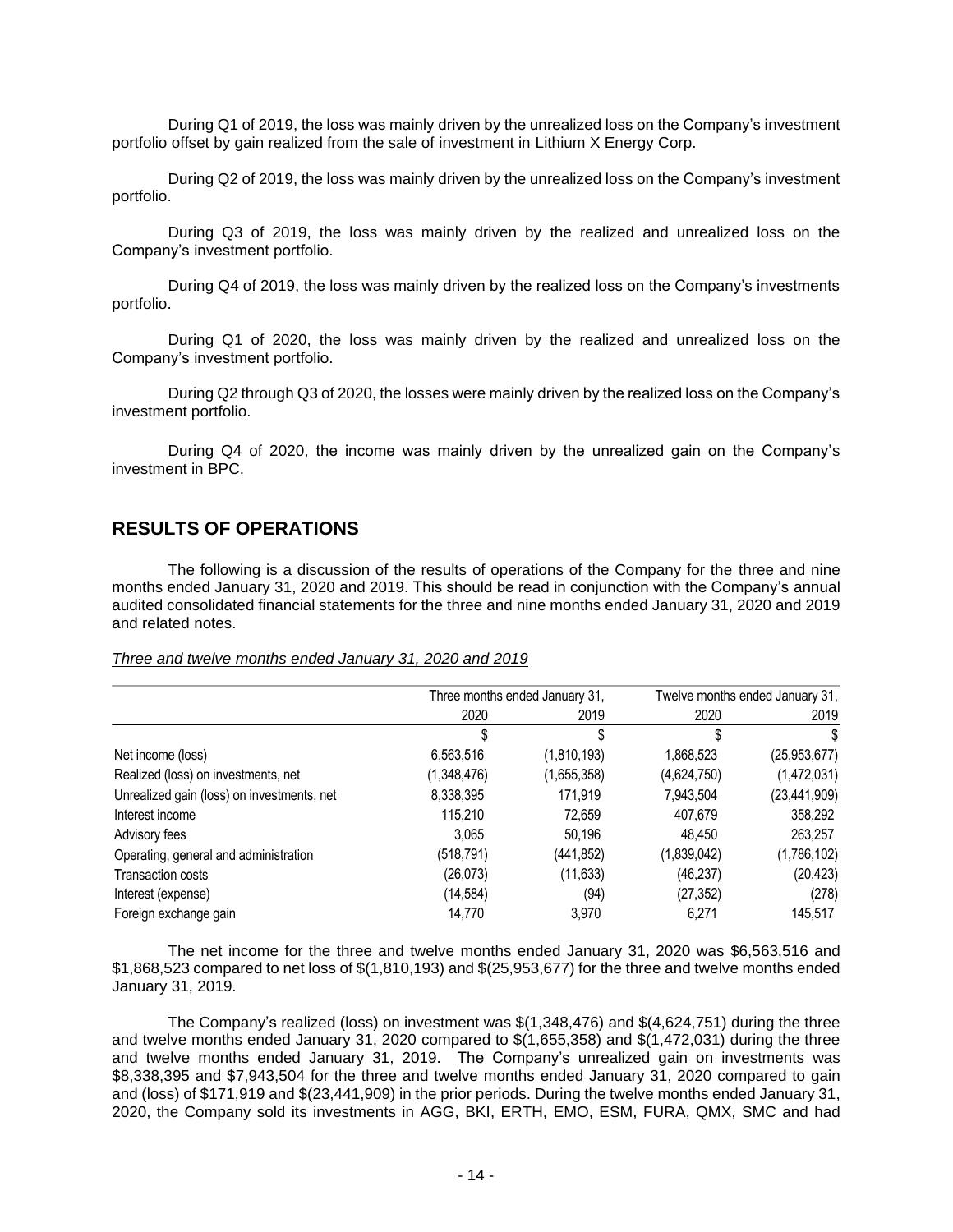warrants on ART, DLI, EMO, MCO, QMX and TM expired unexercised and realized a loss of approximately \$4.6 million. The unrealized gain on investments during the three months ended January 31, 2020 was due to approximately \$3.0 million decreased in the combined fair value of AGG, Aguia Resources Limited ("AGR"), Blue Sky Energy Inc. ("BSI"), Halo Labs Inc. ("HALO"), Jourdan Resources Inc. ("JOR"), Panthera Resources PLC ("PAT"), QSC and YT offset by approximately \$11.4 million increased in the combined fair value of the remainder of the portfolio. The unrealized gain on investments during the twelve months ended January 31, 2020 was due to approximately \$4.0 million decreased in fair value of FURA, approximately \$2.7 million decreased in the combined fair value of AGG, AGR, BSI, HALO, JOR, QSC and International Cobalt Inc. offset by approximately \$14.6 million increase in the combined fair value of the remainder of the portfolio.

During the three and twelve months ended January 31, 2020, the Company recorded interest income of \$115,210 and \$407,679 compared to \$72,659 and \$358,292 for the three and twelve months ended January 31, 2019. Interest was earned from the Company's loans receivable. See Loans Receivable Section for details.

During the three and twelve months ended January 31, 2020, the Company recorded advisory fees of \$3,065 and \$48,450 compared to \$50,196 and \$263,257 for the three and twelve months ended January 31, 2019. The advisory fees were earned from debt arrangement and management fees from Ore Acquisition Partners.

Operating, general and administrative expense for the three and twelve months ended January 31, 2020 was \$518,791 and \$1,839,042 compared to \$441,852 and \$1,786,102 for the three and twelve months ended January 31, 2019. The increase in the three months ending January 31, 2020 was due to increased legal fees offset by decreased in overall spending. The increased in the twelve months ending January 31, 2020 was due to increased spending on legal, filing and agency fee, shareholders communication and promotion and general office and admin costs offset by decreased consulting fees and travel. For the three and twelve months ended January 31, 2020 and 2019, other major expenses of the Company that comprise general and administrative expenses include compensation of \$225,767 and \$857,226 (2019 – \$242,754 and \$884,899), legal, accounting and professional fees of \$161,790 and \$324,885 (2019 – \$12,033 and \$180,029), filing and transfer agent fees of \$1,486 and \$26,536 (2019 – \$1,562 and \$21,114), shareholder communication and promotion of \$7,324 and \$111,021 (2019 – \$10,112 and \$95,578), travel of \$76,689 and \$283,990 (2019 – \$127,507 and \$390,090) and general office and administration costs of \$45,735 and \$235,344 (2019 – \$47,884 and \$214,392).

The Company recorded \$26,073 and \$46,237 in transactions costs for the three and twelve months ended January 31, 2020 compared to \$11,633 and \$20,423 for the three and twelve months ended January 31, 2019. The costs are related to commissions incurred on increased activities in the sale and purchase of equity investments in Fiscal 2020.

The Company recorded a foreign exchange gain of \$14,770 and \$6,271 during the three and twelve months ended January 31, 2020 compared to \$3,970 and \$145,517 during the three and twelve months ended January 31, 2019. The gain in the current years reflects favourable currency fluctuations in the Company's loans receivable and investments denominated in US dollars.

# **CASH FLOWS**

### *Three and twelve months ended January 31, 2020*

Cash provided from (used in) operating activities during the three and twelve months ended January 31, 2020 was \$(44,169) and \$(419,363) compared to \$(92,719) and \$(179,064) during the three and twelve months ended January 31, 2019. The difference between the operating cash flow and the net loss reflects the unrealized nature of gain from the Company's investment holdings. Operating cash flow for the three and twelve months ended January 31, 2020 was largely generated by the proceeds of \$1,986,385 and \$3,435,562 from the disposal of the Company's portfolio, \$nil and \$860,653 on return of capital from ATP plus \$120,000 and \$120,000 from loan repayment, offset by purchase of portfolio investments of \$(2,167,688) and \$(3,155,444) and short term loans provided of \$nil and \$(384,798)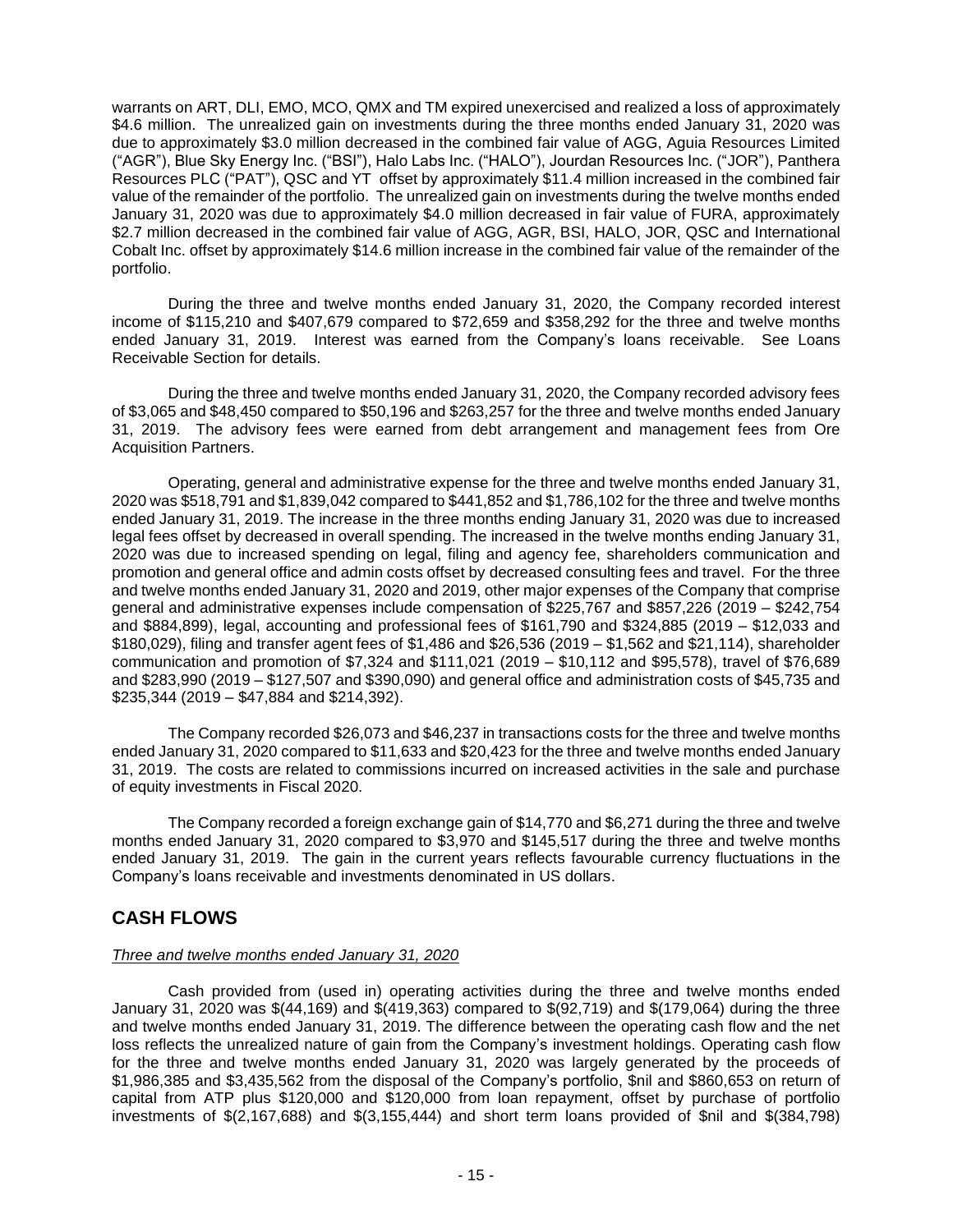provided, general and administrative expenses and net changes in investment and non-cash working capital. Operating cash flow during the three and twelve months ended January 31, 2019 was largely generated by \$1,135,437 and \$9,742,253 proceeds from the disposal of the Company's investment portfolio, \$120,899 and \$590,899 of short-term loans repaid offset by \$(597,500) and \$(3,413,516) purchase of portfolio investments, \$(140,000) and \$(2,698,200) of short term loan provided, general and administrative expenses, and net changes in investment and non-cash working capital.

There were no investing activities during the three and twelve months ended January 31, 2020 and 2019 while financing activities provided \$nil and \$470,000 during the three and twelve months ended January 31, 2020 compared to \$nil and \$nil in the prior periods.

# **LIQUIDITY AND CAPITAL RESOURCES**

Aberdeen relies upon various sources of funds for its ongoing operating activities. These resources include proceeds from dispositions of investments, interest and dividend income from investments, advisory fees, and corporate borrowings on the Company's margin account.

Aberdeen used \$419,363 from its operating activities and \$Nil in its investing offset by \$470,000 provided from financing activities during the year ended January 31, 2020. Included in cash provided in operations are \$3,435,562 generated from the disposal of portfolio investments, \$120,000 loan repayment plus \$860,653 return of capital from ATP, offset by \$(3,155,444) used in acquiring new investments and \$(384,798) of short-term loan provided. The estimated fair value of its equity portfolio investments is \$23,325,030, loan receivable of \$3,565,300, amounts receivable of \$1,164,700 and cash of \$176,973. This was partially offset by liabilities of \$1,129,754 and loan payable of \$496,887.

# **OUTLOOK**

The resource equity markets improved in Q4 resulting in the Company's investment portfolio incurring a net investment gain of \$7.0 million. During Q4, the Company made an additional equity investment in BPC, ESM and AGG. The Company continues to review opportunistic investments in companies it feels it can achieve an exceptional capital appreciation.

The Company's strategy will be to focus on more advanced, less risky investments in miningfriendly jurisdictions to generate superior risk-adjusted returns for Aberdeen's shareholders.

Aberdeen manages its portfolio among three broad categories of investments in the metals and mining sector and over the longer investment cycle will vary its target ratio between the three categories:

- 1. Long-term opportunities: Dominantly private companies where Aberdeen can acquire a meaningful controlling position through an equity investment or convertible loans. The holding period is expected to be three plus years. For these types of investments, Aberdeen will typically seek to take a lead role in financing and strategic planning. Aberdeen would expect to achieve liquidity from a public listing in the future, or through a merger/acquisition of the private assets.
- 2. Short/medium-term opportunities: Dominantly small or microcap public companies with moderate to low trading liquidity. Aberdeen will typically enter a position in a private placement where it can obtain warrants as well as common shares, and in many cases, may be a significant shareholder (i.e. >5%) of the Company. The holding period is expected to be six months to two years. While Aberdeen may not be a lead investor in these cases, it will seek to maintain close contact with management and monitor the growth and risk against our expectations and seek liquidity as the Company delivers on its growth targets.
- 3. Trading opportunities: Aberdeen will at times maintain small minority positions in companies where it can capitalize on its expertise in the sector to realize on short-term opportunities or catalysts.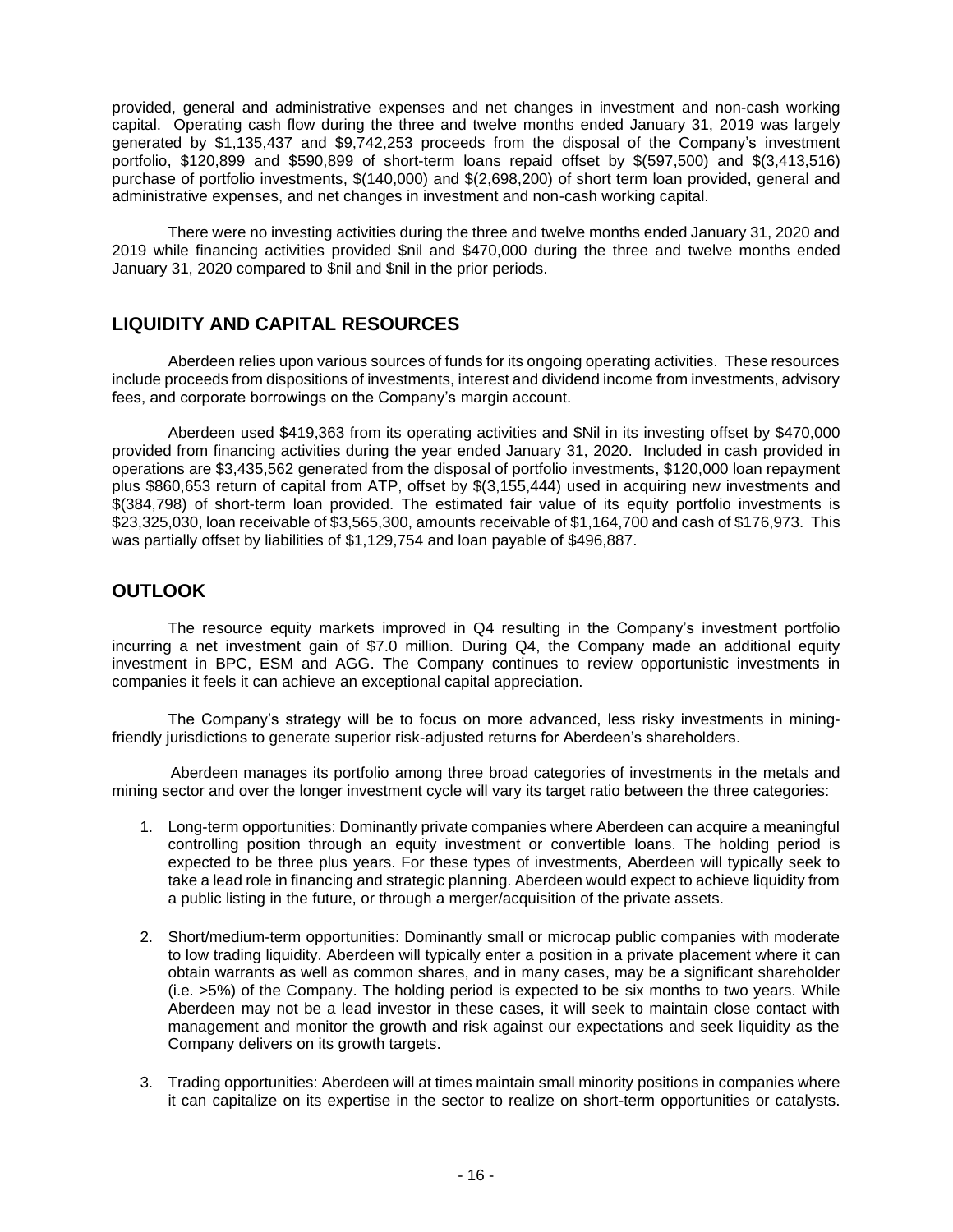Typically, positions would be held for less than six months. This is not a focus for management currently.

# **COMMITMENT AND CONTINGENCIES**

### *Management contracts*

The Company is party to certain management contracts. These contracts contain minimum commitments of approximately \$933,000 (January 31, 2019 - \$304,000) ranging from 30 days to 31 months and additional contingent payments of up to approximately \$3,916,000 (January 31, 2018 - \$5,170,000) upon the occurrence of a change of control. As a triggering event has not taken place, the contingent payments have not been reflected in the annual audited consolidated financial statements as at and for the year ended January 31, 2020.

### *Tax positions*

In assessing the probability of realizing income tax assets and the valuation of income tax liabilities, management makes estimates related to expectations of future taxable income, applicable tax planning opportunities, expected timing of reversals of existing temporary differences and the likelihood that tax positions taken will be sustained upon examination by applicable tax authorities. In making its assessments, management gives additional weight to positive and negative evidence that can be objectively verified. Estimates of future taxable income are based on forecasted cash flows from operations and the application of existing tax laws in each jurisdiction. The Company considers relevant tax planning opportunities that are within the Company's control, are feasible and within management's ability to implement. Examination by applicable tax authorities is supported by individual facts and circumstances of the relevant tax position examined in light of all available evidence. Where applicable tax laws and regulations are either unclear or subject to ongoing varying interpretations, it is reasonably possible that changes in these estimates can occur that materially affect the amounts of income tax assets recognized. Also, future changes in tax laws could limit the Company from realizing the tax benefits from the deferred tax assets. The Company reassesses unrecognized income tax assets at each reporting period.

### *F&M costs sharing policy*

The Company was party to a cost sharing policy with F&M whereby the Company will be responsible for 50% of costs, including any reasonable third-party costs such as legal, technical, and/or accounting expenses jointly incurred in connection with, or arising as a result of the pursuit of certain investment opportunities and the subsequent development of any such investment opportunities that are acquired by the Company and F&M up to a maximum of \$500,000. In the event any expenses incurred with respect to the investment opportunities are recouped by either party, such amounts will be allocated 50% to each party. As at October 31, 2016, \$500,000 had been incurred by the Company. On March 27, 2017, the Board amended the cost sharing agreement whereby the Company would pay all legal, technical, and/or accounting expenses in connection with or arising as a result of the pursuit of certain investment opportunities and the subsequent development of any such investment opportunities that are acquired by the Company and F&M. During the year ended January 31, 2020, the Company incurred \$107,688 (2019 - \$69,266) of legal and professional fees. As at January 31, 2020 \$1,404,712 (January 31, 2019 - \$1,297,024) had been incurred by the Company. Of the total legal costs incurred during the year ended January 31, 2019, \$103,500 was owed to QuestCap Inc ("QSC"). Stan Bharti, an officer and director of the Company, is the Executive Chairman of F&M and a director and officer of QSC.

### *FRC loan agreement*

During 2017, the Company entered into a loan agreement with Forbes Royalty Corporation ("FRC"), a corporation controlled by Stan Bharti, a director and officer of the Company. Pursuant to this agreement, the Company has agreed to make loans to FRC up to a maximum of \$1,000,000. During the year ended January 31, 2020, the Company advanced a total of \$93,984 (2019 - \$35,542) to FRC. As at January 31,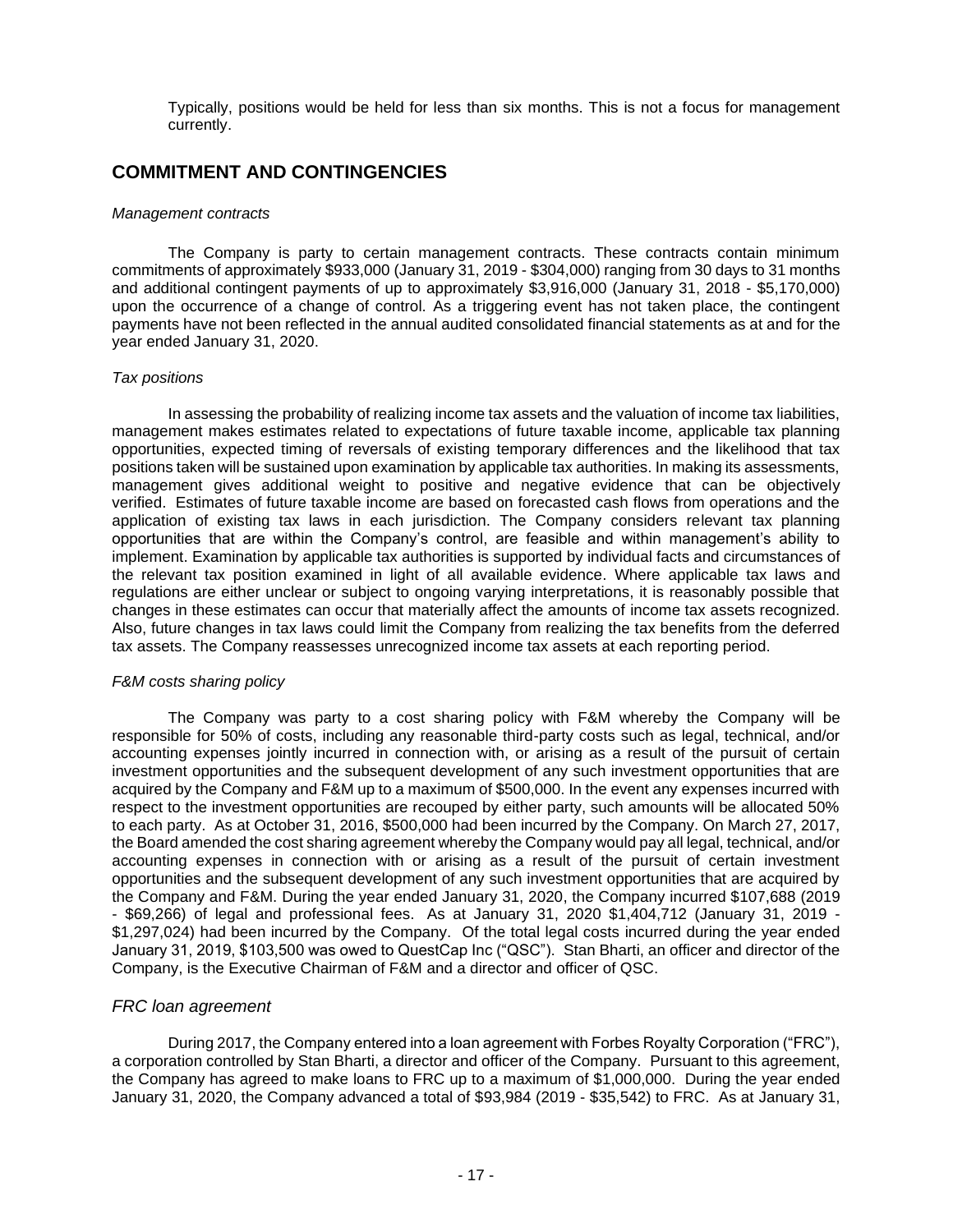2020, \$353,871 (January 31, 2019 - \$259,887) had been advanced pertaining to the loan agreement. See Related Party Section for more details.

# **FINANCIAL INSTRUMENTS**

### *Fair value*

IFRS requires that the Company disclose information about the fair value of its financial assets and liabilities. Fair value estimates are made at the statements of financial position date, based on relevant market information and information about the financial instrument. These estimates are subjective in nature and involve uncertainties in significant matters of judgment and therefore cannot be determined with precision. Changes in assumptions could significantly affect these estimates.

The Company has determined the carrying value of its financial instruments as follows:

- i. The carrying value of cash, amounts receivable, due to brokers, accounts payable and accrued liabilities reflected on the statements of financial position approximate fair value because of the limited terms of these instruments.
- ii. Loans receivable, public and private investments are carried at amounts in accordance with the Company's accounting policies as set out in Note 2 of the annual audited consolidated financial statements as at and for the years ended January 31, 2020.
- iii. Prior to maturity, the outstanding loans receivable are carried at their discounted value. Following their maturity, loans receivable is carried at their estimated realizable value.

The following table illustrates the classification of the Company's financial instruments, measured at fair value on the statements of financial position as at January 31, 2020 and January 31, 2019 categorized into levels of the fair value hierarchy:

| Financial assets (liabilities), fair value      |    | Level 1<br>(Quoted Market<br>price) |      | Level 2<br>(Valuation<br>technique -<br>observable market<br><i>lnputs</i> ) |   | Level 3<br>(Valuation<br>technique -<br>non-observable<br>market inputs) |    | Total      |
|-------------------------------------------------|----|-------------------------------------|------|------------------------------------------------------------------------------|---|--------------------------------------------------------------------------|----|------------|
| Publicly traded investments                     | \$ | 4,632,996 \$                        |      | 241,698 \$                                                                   |   |                                                                          | \$ | 4,874,694  |
|                                                 |    |                                     |      |                                                                              |   |                                                                          |    |            |
| Non-trading warrants on public investments      |    |                                     |      | 1,715,652                                                                    |   |                                                                          |    | 1,715,652  |
| Private investments                             |    |                                     |      |                                                                              |   | 16,734,684                                                               |    | 16,734,684 |
| DSU in accounts payable and accrued liabilities |    | (44,000)                            |      |                                                                              |   |                                                                          |    | (44,000)   |
| January 31, 2020                                |    | 4,588,996                           | - \$ | 1,957,350                                                                    | S | 16,734,684                                                               | \$ | 23,281,030 |
| Publicly traded investments                     | S. | 10,010,576 \$                       |      | 2,223,326                                                                    | S | ۰                                                                        | S  | 12,233,902 |
| Non-trading warrants on public investments      |    |                                     |      | 545,977                                                                      |   |                                                                          |    | 545,977    |
| Private investments                             |    |                                     |      |                                                                              |   | 8,977,285                                                                |    | 8,977,285  |
| DSU in accounts payable and accrued liabilities |    | (60, 500)                           |      |                                                                              |   |                                                                          |    | (60, 500)  |
| January 31, 2019                                |    | 9.950.076                           |      | 2,769,303                                                                    | S | 8,977,285                                                                |    | 21.696.664 |

The following table presents the changes in fair value measurements of financial instruments classified as Level 2 for the periods ended January 31, 2020 and January 31, 2019.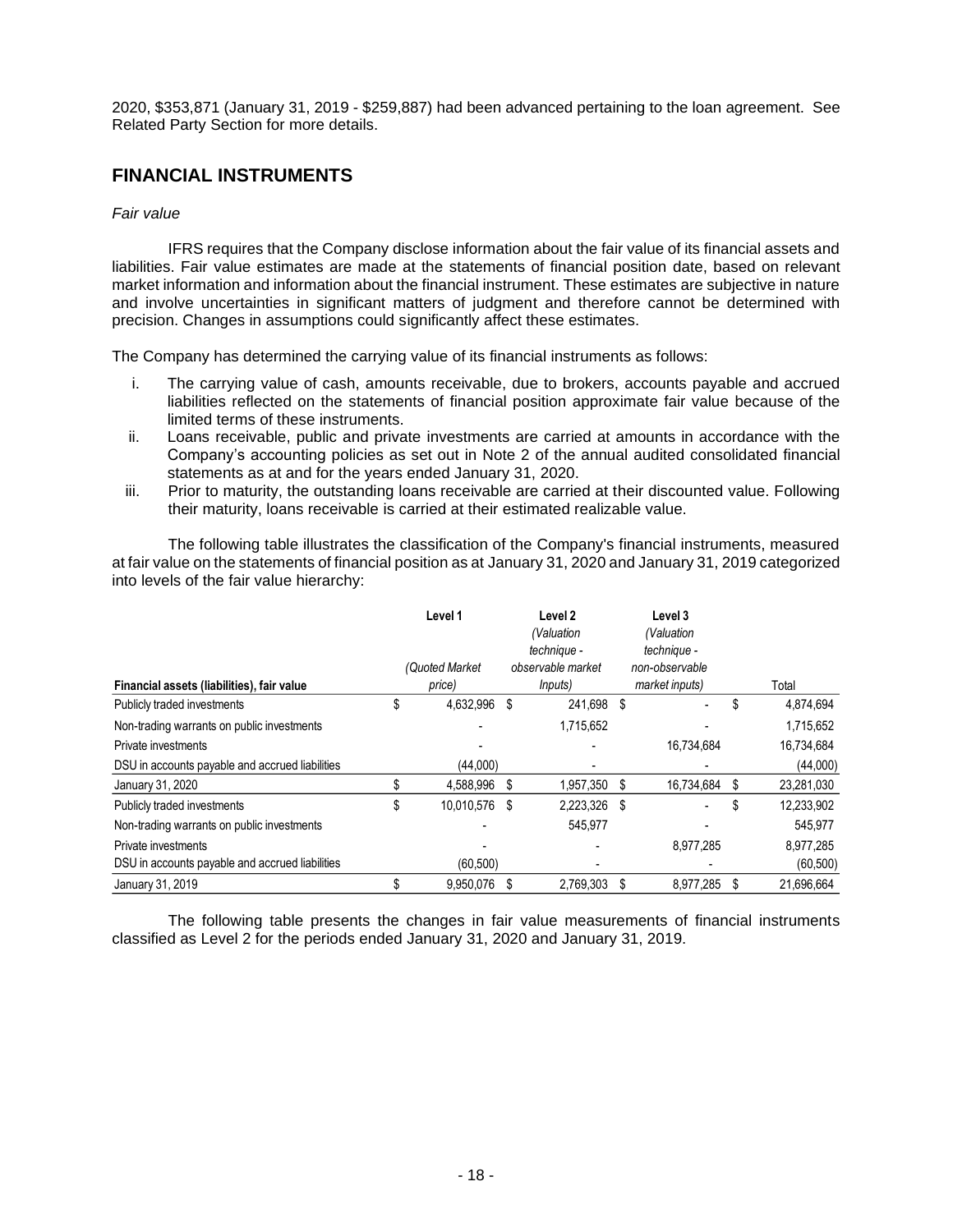|                                          |    | Years ended      | Years ended      |
|------------------------------------------|----|------------------|------------------|
| Investments, fair value                  |    | January 31, 2020 | January 31, 2019 |
| Balance, beginning of year               | \$ | 2,769,303 \$     | 14,740,571       |
| Purchase at cost - shares and warrants   |    | 1,549,792        | 2,779,950        |
| Disposal at cost - warrants              |    | (818, 441)       | (85, 043)        |
| Transferred (to) Level 1                 |    | (859, 390)       | (10,510,460)     |
| Transferred from Level 3                 |    |                  | 111,868          |
| Unrealized and realized gain (loss), net |    | (683, 914)       | (4, 267, 583)    |
| Balance, end of year                     | S  | 1,957,350        | 2,769,303        |

During the year ended January 31, 2020, public investments of \$1,549,792 were purchased, \$818,441 were disposed, \$859,390 were transferred to level 1 upon the removal of restriction from this public investment. During the year ended January 31, 2019, public investments of \$2,779,950 were purchased, \$85,043 were disposed, \$111,868 were transferred from Level 3 resulting from RTO transaction, \$2,319,166 were transferred from level 1 due to ceased trade and \$12,829,626 were transferred to Level 1 upon the removal of restriction from these public investments.

The following table presents the changes in fair value measurements of financial instruments classified as Level 3 for the periods ended January 31, 2020 and January 31, 2019. These financial instruments are measured at fair value utilizing non-observable market inputs. The net realized and unrealized gain (losses) are recognized in the statements of income (loss).

|                                         | Years ended        |   | Years ended      |
|-----------------------------------------|--------------------|---|------------------|
| Investments, fair value                 | January 31, 2020   |   | January 31, 2019 |
| Balance, beginning of year              | \$<br>8,977,285 \$ |   | 16,133,095       |
| Purchase at cost - shares               |                    |   | 637,500          |
| Disposal at cost - shares               | (1,237,500)        |   |                  |
| Share for debt conversion               | 397,088            |   | 111,868          |
| Options exercised                       |                    |   | 2,644,578        |
| Transferred to public                   | (23,999)           |   | (7,584,767)      |
| Return of capital on investments        | (860, 653)         |   |                  |
| Unrealized and realized gain (loss) net | 9,482,463          |   | (2,964,989)      |
| Balance, end of year                    | 16,734,684         | S | 8,977,285        |

Included in unrealized and realized gain (loss) for the periods ended January 31, 2020 and January 31, 2019, the total gain (loss) that are attributable to change in realized and unrealized gain (losses) relating to those assets and liabilities held at January 31, 2020 were \$9,482,463 (January 31, 2019 – (\$2,964,989)).

Within Level 3, the Company included private company investments that are not quoted on an exchange. The key assumptions used in the valuation of these instruments include (but are not limited to) the value at which a recent financing was done by the investee, company-specific information, trends in general market conditions, discount cash flow models and the share performance of comparable publiclytraded companies.

The following table presents the fair value, categorized by key valuation techniques and the unobservable inputs used within Level 3 as at: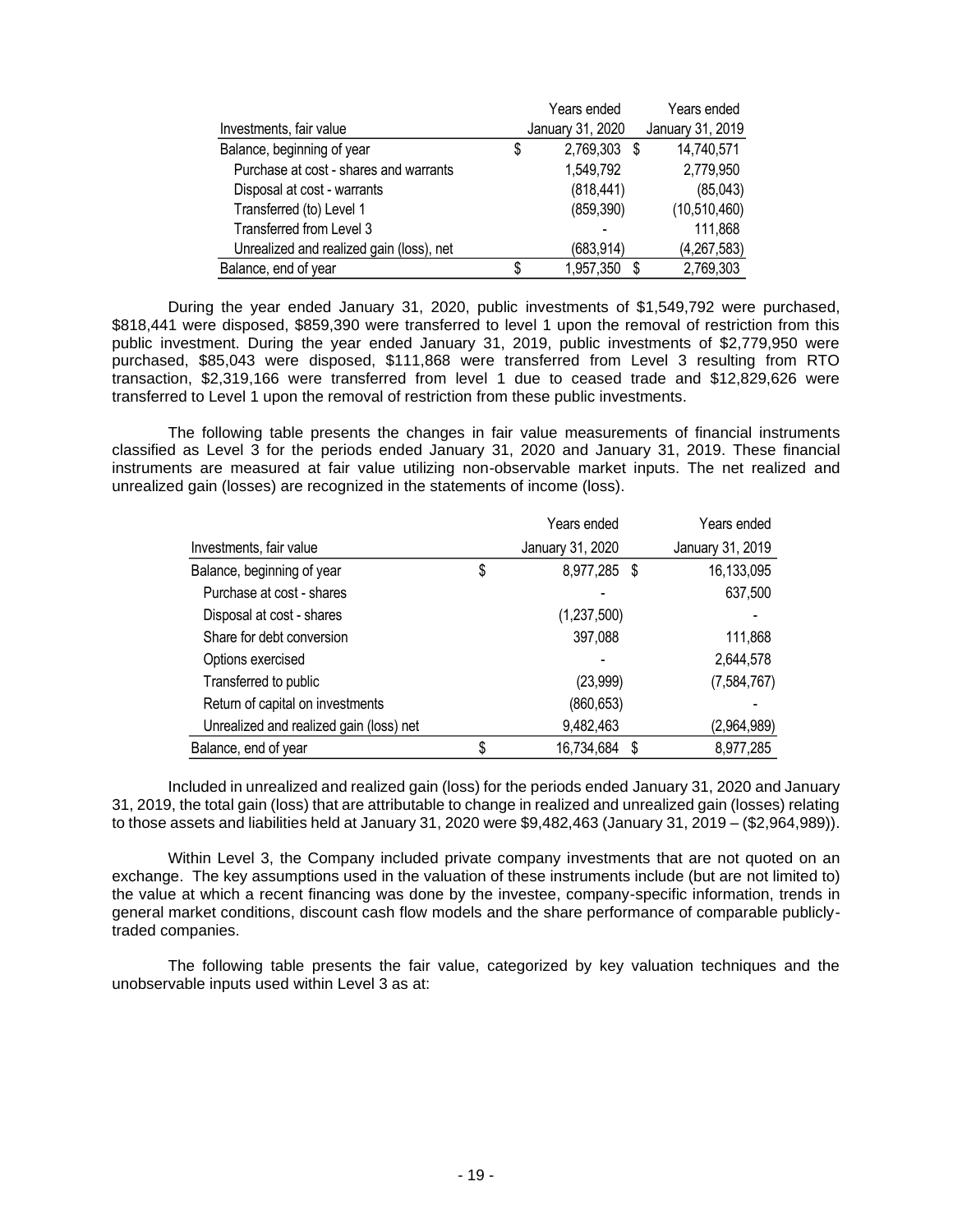|                               |                  | January 31, 2020          |                                    |                                             |
|-------------------------------|------------------|---------------------------|------------------------------------|---------------------------------------------|
| Description                   | Fair value       | Valuation technique       | Significant unobservable input(s)  | Range of significant<br>unobservable inputs |
| African Thunder Platinum Ltd. | \$<br>3,748,652  | Net asset value           | Net realizable value of put option | US\$17.8 million                            |
|                               |                  |                           | Discount rate                      | 10.00%                                      |
| Brazil Potash Corp.           | 12,468,006       | Recent financing          | Marketability of shares            | 0% discount                                 |
| International Cobalt Inc.     | 518,026          | Net asset value           | Marketability of shares            | 0% discount                                 |
|                               | \$<br>16,734,684 |                           |                                    |                                             |
|                               |                  | January 31, 2019          |                                    |                                             |
| Description                   | Fair value       | Valuation technique       | Significant unobservable input(s)  | Range of significant<br>unobservable inputs |
| African Thunder Platinum Ltd. | \$<br>4,248,452  | Net asset value           | Net realizable value of put option | US\$21.3 million                            |
|                               |                  |                           | Discount rate                      | 10.25%                                      |
| Brazil Potash Corp.           | 2,909,686        | Recent financing          | Marketability of shares            | 0% discount                                 |
| International Cobalt Inc.     | 557,648          | Net asset value           | Marketability of shares            | 0% discount                                 |
| Vilhelmina Minerals Inc.      | 1,237,500        | Recent financing          | Marketability of shares            | 0% discount                                 |
| Yukoterre Resources Inc.      | 23,999           | Adjusted recent financing | Marketability of shares            | 0% - 100% discount                          |
|                               | \$<br>8,977,285  |                           |                                    |                                             |

As valuations of investments for which market quotations are not readily available, are inherently uncertain, may fluctuate within short periods of time and are based on estimates, determination of fair value may differ materially from the values that would have resulted if a ready market existed for the investments. Given the size of the private investment portfolio, such changes may have a significant impact on the Company's financial condition or operating results.

### *African Thunder Platinum Limited*

The valuation of January 31, 2020 was based on the net asset valuation of African Thunder. African Thunder entered into a sale and subscription agreement to sell its Smokey Hills Mauritius subsidiaries which includes the Smokey Hills mine in exchange for US\$24 million in SAIL Group shares. The sale and subscription agreement grants African Thunder the right under certain circumstances, to sell its shares back to SAIL Group for US\$22 million over the option term and gives SAIL Group the right to redeem the shares for a revised actual cash flow of US\$ 17.8 million, adjusted for the first two instalments received in fiscal 2020 and amended payment schedule with instalments payable between January 2020 and January 2021. Management has determined that there are no reasonable possible alternative assumptions that would change the fair value significantly as at January 31, 2020. As at January 31, 2020, a +/- 10% change in the fair value of ATP will result in a corresponding +/-\$374,865 (January 31, 2019 - +/-\$424,845) change in income. As at January 31, 2020 a discount rate of 6% would increase the fair value by approximately \$88,000 (January 31, 2019 - \$185,000) whereas a discount rate of 14% would decrease the fair value by approximately \$83,000 (January 31, 2019 – (\$151,000)).

### *Brazil Potash Corp.*

Brazil Potash Corp. is a fertilizer company focus on developing a world-case scale potash basin in the state of Amazonas, Brazil. The valuation of Brazil Potash is based on BPC's most recent financing of US\$3.75 per share. Management has determined that there are no reasonably possible alternative assumptions that would change the fair value significantly as at January 31, 2020. As at January 31, 2020, a +/- 10% change in the fair value of Brazil Potash Corp. will result in a corresponding +/- \$1,246,801 (January 31, 2019 - \$290,969) change in income. Had the Company applied a marketability discount of 5%, it would have resulted in a corresponding decrease of \$594,000 (January 31, 2019 - \$139,000) in income.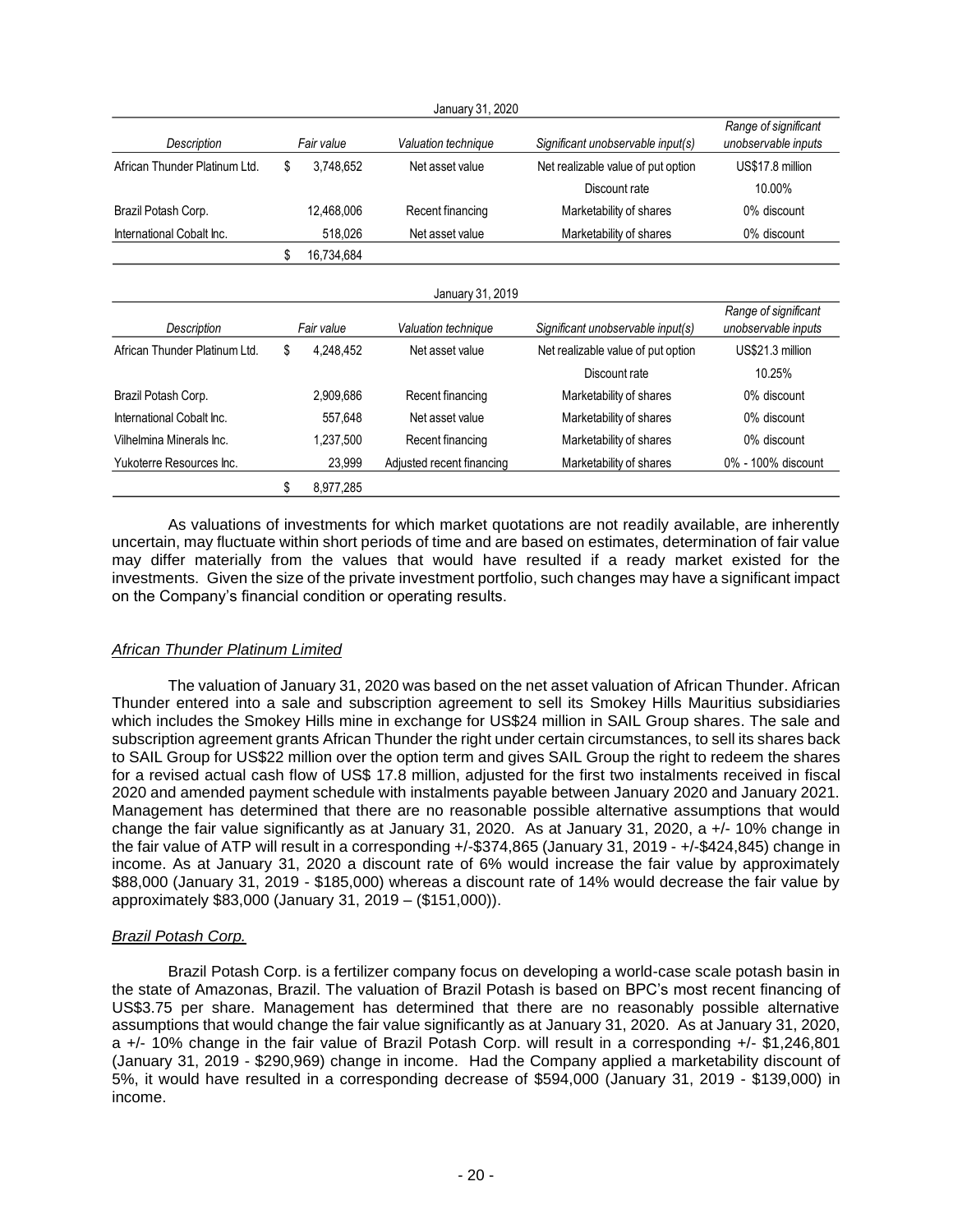#### *International Cobalt Inc.*

On October 23, 2017, the Company invested \$980,000 for a 66.7% interest into International Cobalt Inc. On October 23, 2017, International Cobalt Inc. invested \$980,000 into the Pacific Rim Cobalt Corp. private placement unit financing at \$0.35 per unit. As at January 31, 2020, International Cobalt Corp. had no other assets or liabilities. As at January 31, 2020, the Company valued its fair market value of this investments based on the on the net asset value of International Cobalt Inc. underlying asset, shares and warrants held in Pacific Rim Cobalt Corp. Management has determined that there are no reasonably possible alternative assumptions that would change the fair value significantly as at October 31 2019. As at January 31, 2020, a +/- 10% change in the fair value of International Cobalt Inc. will result in a corresponding +/- \$51,803 (January 31, 2019 - \$55,765) change in income. Had the Company applied a marketability discount of 5%, it would have resulted in a corresponding decrease of approximately \$25,000 (January 31, 2019 - \$27,000) in income.

### *Others*

During the year ended January 31, 2020, the investment in Vilhelmina Minerals Inc. was sold and the investment in Yukoterre Resources Inc. was transferred to Level 1. See 2020 INVESTMENT ACTIVITIES for details.

The sensitivity analysis is intended to reflect the significant uncertainty inherent in the valuation of private investments under current market conditions, and the results cannot be extrapolated due to nonlinear effects that changes in valuation assumptions may have on the estimated fair value of these investments. Furthermore, the analysis does not indicate a probability of changes occurring and it does not necessarily represent the Company's view of expected future changes in the fair value of these investments. Any management actions that may be taken to mitigate the inherent risks are not reflected in this analysis.

### **TRANSACTIONS WITH RELATED PARTIES**

The annual audited consolidated financial statements include the financial statements of the Company and its subsidiary at its respective ownership listed in the following table.

|                          | Country of Incorporation | % equity interest |
|--------------------------|--------------------------|-------------------|
| Aberdeen (Barbados) Inc. | <b>Barbados</b>          | 100%              |

#### **Compensation of Key Management Personnel of the Company**

In accordance with IAS 24, key management personnel are those persons having authority and responsibility for planning, directing and controlling the activities of the Company directly or indirectly, including any directors (executive and non-executive) of the Company.

The remuneration of directors and key executives is determined by the remuneration committee having regard to the performance of individuals and market trends.

The remuneration of directors and other members of key management personnel during the years were as follows:

|                         |      | Years ended January 31, |      |           |  |
|-------------------------|------|-------------------------|------|-----------|--|
|                         | 2020 |                         | 2019 |           |  |
| Short-term benefits (*) | \$   | 402.000                 |      | 390,000   |  |
| Share-based payments    | S    | $(16,500)$ \$           |      | (25, 161) |  |
|                         | S    | 385,500                 |      | 364,839   |  |

\* Benefits included fees paid to Forbes & Manhattan, Inc.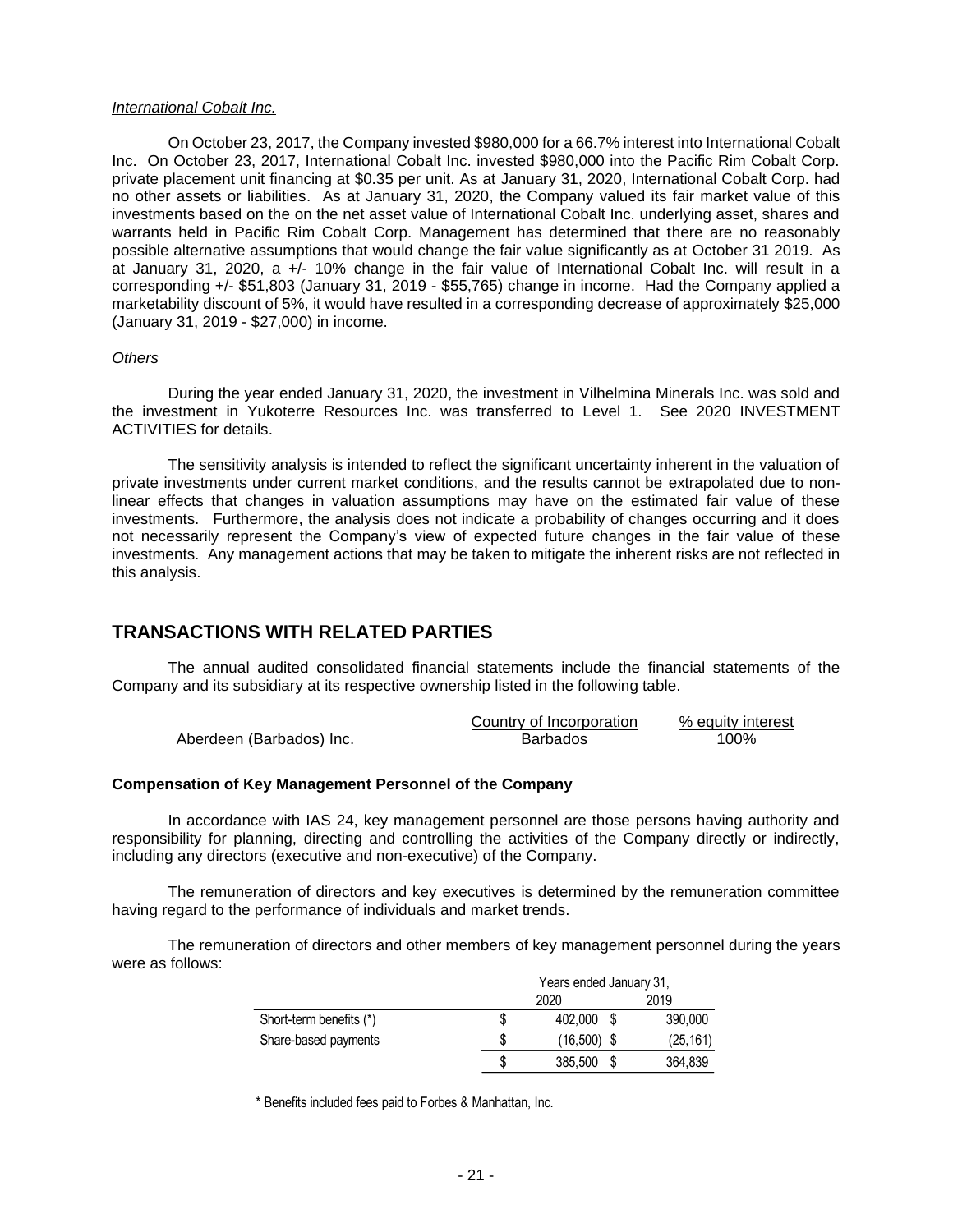At January 31, 2020, the Company had accounts payable and accrued liabilities balance of \$44,000 in DSU accrual (January 31, 2018 - \$60,500) and \$17,500 in directors' fees (January 31, 2019 - \$Nil) owing to its key management and related companies. Such amounts are unsecured, non-interest bearing and with no fixed terms of payment.

The Company shares office space with other companies who may have common officers or directors. The costs associated with this space are administered by an unrelated company.

During the year ended January 31, 2020, the Company borrowed \$470,000 from Sulliden Mining Capital Inc. ("Sulliden") with interest calculated at 12% per annum. The principal and accrued interest are due and payable in full on or before February 7, 2020 but extended till July 31, 2020. As of January 31, 2020, \$496,877 (January 31, 2019 - \$Nil) was owed to Sulliden. A director and officer of Aberdeen, Stan Bharti, is also a director and officer of Sulliden.

During the year ended January 31, 2020, the Company received return on capital from ATP totaled US\$649,576 (\$860,653). A former director of the Company, George Faught is a director of ATP.

During the year ended January 31, 2020, BPC granted the Company 298,810 (2019 – 2,000,000) options to purchase shares of BPC at a price of US\$1.00 per share. The Company exercised the options in November for US\$298,810 (\$397,088) in order to settle loans and interest owing by BPC to the Company (2019 - US\$2,000,000 (\$2,644,578)). See 2020 INVESTMENT ACTIVITIES for details. A director and an officer of the Company, Stan Bharti and Ryan Ptolemy, serves as a director and an officer of BPC.

Mr. Stan Bharti, a director and officer of the Company, is the Executive Chairman of F&M, a corporation that provides administrative and consulting services to the Company, including but not limited to strategic planning and business development. F&M charges a monthly consulting fee of \$25,000. As of January 31, 2020, \$28,250 (January 31, 2019 - \$Nil) was owed to F&M.

The Company was party to a cost sharing policy with F&M whereby the Company will be responsible for 50% of costs, including any reasonable third-party costs such as legal, technical, and/or accounting expenses jointly incurred in connection with, or arising as a result of the pursuit of certain investment opportunities and the subsequent development of any such investment opportunities that are acquired by the Company and F&M up to a maximum of \$500,000. In the event any expenses incurred with respect to the investment opportunities are recouped by either party, such amounts will be allocated 50% to each party. As at October 31, 2016, \$500,000 had been incurred by the Company. On March 27, 2017, the Board amended the cost sharing agreement whereby the Company would pay all legal, technical, and/or accounting expenses in connection with or arising as a result of the pursuit of certain investment opportunities and the subsequent development of any such investment opportunities that are acquired by the Company and F&M. During the year ended January 31, 2020, the Company incurred \$107,688 (2019 - \$69,266) of legal and professional fees. As at January 31, 2020 \$1,404,712 (January 31, 2019 - \$1,297,024) had been incurred by the Company. Of the total legal costs incurred during the year ended January 31, 2019, \$103,500 was owed to QuestCap Inc ("QSC"). Stan Bharti, an officer and director of the Company, is the Executive Chairman of F&M and a director and officer of QSC.

During 2017, the Company entered into a loan agreement with FRC, a corporation controlled by Stan Bharti, a director and officer of the Company. Pursuant to this agreement, the Company has agreed to make loans to FRC up to a maximum of \$1,000,000. The loans will mature and be due and payable on the date on which FRC completes the earlier of (i) an initial public offering of the common shares, or a reverse takeover transaction, or any similar going public transaction or a private financing which shall occur no later than January 1, 2018; or (ii) final settlement or decision with respect to the legal claim FRC has been filed against the estate of Patrick Sheridan and Sheridan Platinum Group.

Pleadings have closed and discoveries are complete, although the parties may conduct further examinations on answers to undertakings and advisements. The next step, once document review of thirdparty records from underwriters is complete, is to schedule and attend at mediation.

If the loan first matures and becomes payable upon the occurrence of an event set out in subparagraphs (i) or (ii), then interest shall be payable on the principal at the rate of 10% per annum,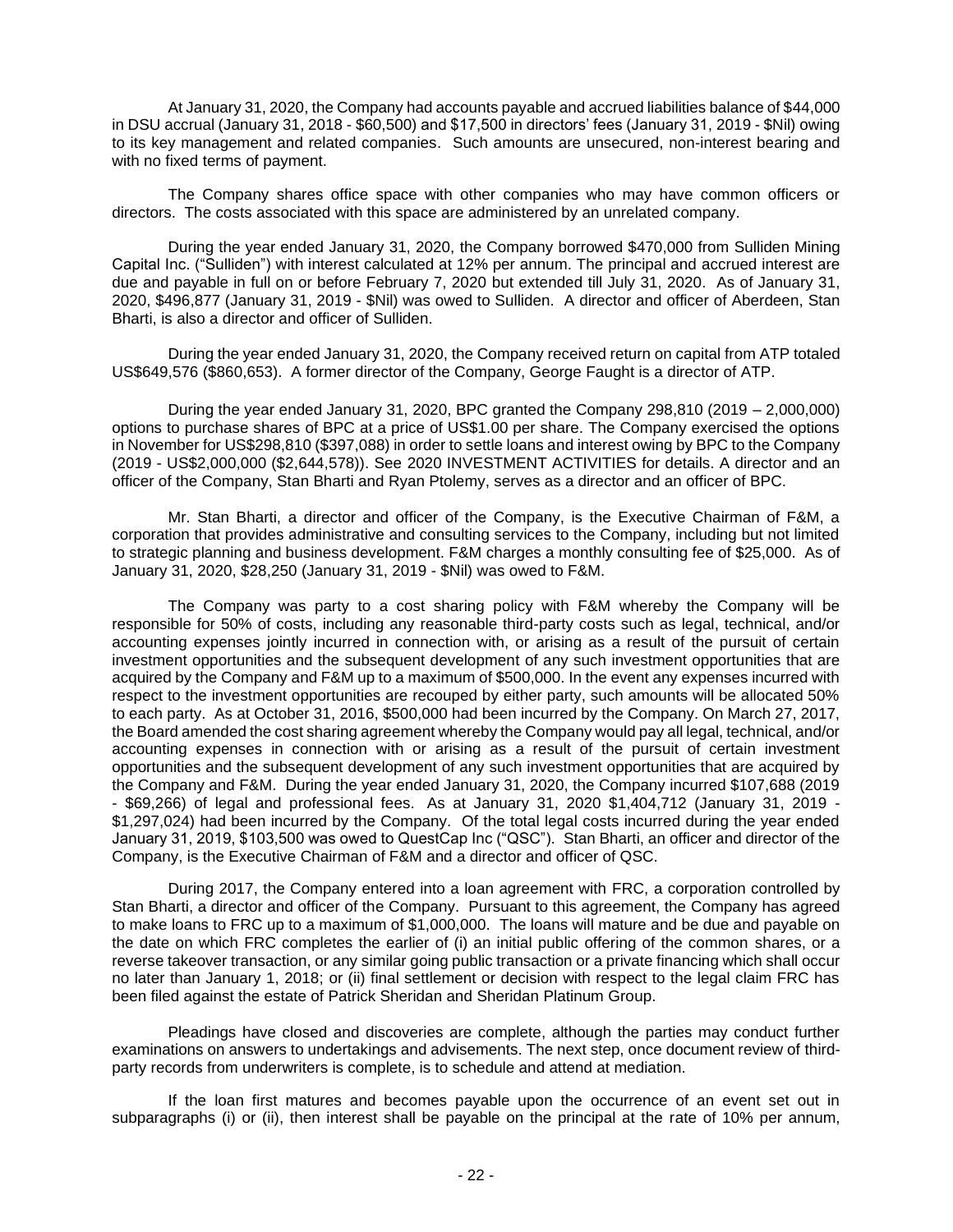payable on maturity. If the loan first matures and becomes payable upon the occurrence of an event set out in subparagraph (iii), then the loan shall be repaid in full upon FRC paying to the Company an amount equal to: (a) the amount of the principal draw down under this loan by FRC in first priority and senior in right of repayment to any other amount owed by FRC; plus (b) to the extent FRC receives any amount in excess of \$1,000,000 and the fees of external counsel incurred by FRC in connection with an event in subparagraph (iii), 50% of such amount received in excess of the principal drawn down up to a maximum of three times the principal drawn down.

During the year ended January 31, 2020, the Company advanced a total of \$93,984 (2019 - \$35,542) to FRC. As at January 31, 2020, \$353,871 (January 31, 2019 - \$259,887) had been advanced pertaining to the loan agreement. The Company has expensed this amount directly in the statement of comprehensive Income (loss) due to the uncertainty of success of the final settlement or decision with respect to the legal claim FRC been filed against the estate of Patrick Sheridan and Sheridan Platinum Group.

The Company provided loans to companies of which directors and officers are also directors and officers of Aberdeen. Directors and officers of Aberdeen may also hold investments in these companies. See Loans Receivable Section for details.

The Company earns financing advisory fees from companies of which directors and officers are also directors and officers of Aberdeen. Directors and officers of Aberdeen may also hold investments in these companies. During the year ended January 31, 2020, the Company earned \$56,073 (2019 - \$262,760) in advisory fees from Ore Acquisition Partners LP ("Ore") and incurred \$7,623 (2019 - \$233,334) in related expenses paid to David Stein and other vendors. The Company has control and direction over investments held by Ore. As at January 31, 2020, the Company held common investments with Ore in Brazil Potash Corp., Panthera Resources PLC. and Sulliden Capital Mining Inc. A former director and officer of Aberdeen, David Stein, is a limited partner in Ore.

| Investment                           | Nature of relationship                                                     | Estimated<br>Fair value | % of FV |
|--------------------------------------|----------------------------------------------------------------------------|-------------------------|---------|
| African Gold Group, Inc.             | Director and officer (Stan Bharti) and officer (Ryan Ptolemy)              | \$<br>555,307           | 2.4%    |
|                                      |                                                                            |                         |         |
| African Thunder Platinum Limited*    | Former director (George Faught), 10% security holder (Aberdeen)            | 3,748,652               | 16.1%   |
| Apio Africa Ltd.                     | Director (Stan Bharti)                                                     | 33,864                  | 0.1%    |
| Amazon Potash Corporation*           | Director (Stan Bharti), former director (George Faught)                    |                         | 0.0%    |
| Blue Sky Energy Inc.                 | 10% security holder (Aberdeen)                                             | 207,834                 | 0.9%    |
| Brazil Potash Corp.*                 | Director (Stan Bharti), officer (Ryan Ptolemy)                             | 12,468,006              | 53.5%   |
| Earthrenew Inc.                      | Officer (Ryan Ptolemy), 10% security holder (Stan Bharti)                  | 665,853                 | 2.9%    |
| Euro Sun Mining Inc.                 | Director (Stan Bharti)                                                     | 3,605                   | 0.0%    |
| Fura Gems Inc.                       | Officer (Ryan Ptolemy), 10% security holder (Stan Bharti)                  | 1,808,714               | 7.8%    |
| International Cobalt Inc.*           | 10% security holder (Aberdeen)                                             | 518,026                 | 2.2%    |
| Jourdan Resources Inc.               | 10% security holder (Aberdeen)                                             | 90,833                  | 0.4%    |
| Magnolia Colombia Limited            | Director (Maurice Colsen)                                                  | 120,000                 | 0.5%    |
| Panthera Resources PLC               | Former director (David Stein)                                              | 31,827                  | 0.1%    |
| Q-Gold Resources Ltd.                | Director (Maurice Colsen), 10% security holders (Aberdeen,<br>Stan Bharti) | 910,750                 | 3.9%    |
| QuestCap Inc.                        | Director and officer (Stan Bharti)                                         | 311,525                 | 1.3%    |
| Sulliden Mining Capital Inc.         | Director and officer (Stan Bharti), 10% security holder (Aberdeen)         | 376,178                 | 1.6%    |
| Temujin Mining Corp.*                | Director (Stan Bharti)                                                     |                         | 0.0%    |
| Yukoterre Resources Inc.**           | Director (Maurice Colsen)                                                  | 88,200                  | 0.4%    |
| Total of 14 other investments        |                                                                            | 1,385,856               | 5.9%    |
| Total Investments - January 31, 2020 |                                                                            | \$<br>23,325,030        | 100.0%  |

The Company's officers and directors may have investments in and hold management and/or director and officer positions in some of the investments that the Company holds.

\* Private company

\*\* Formerly 2560344 Ontario Inc.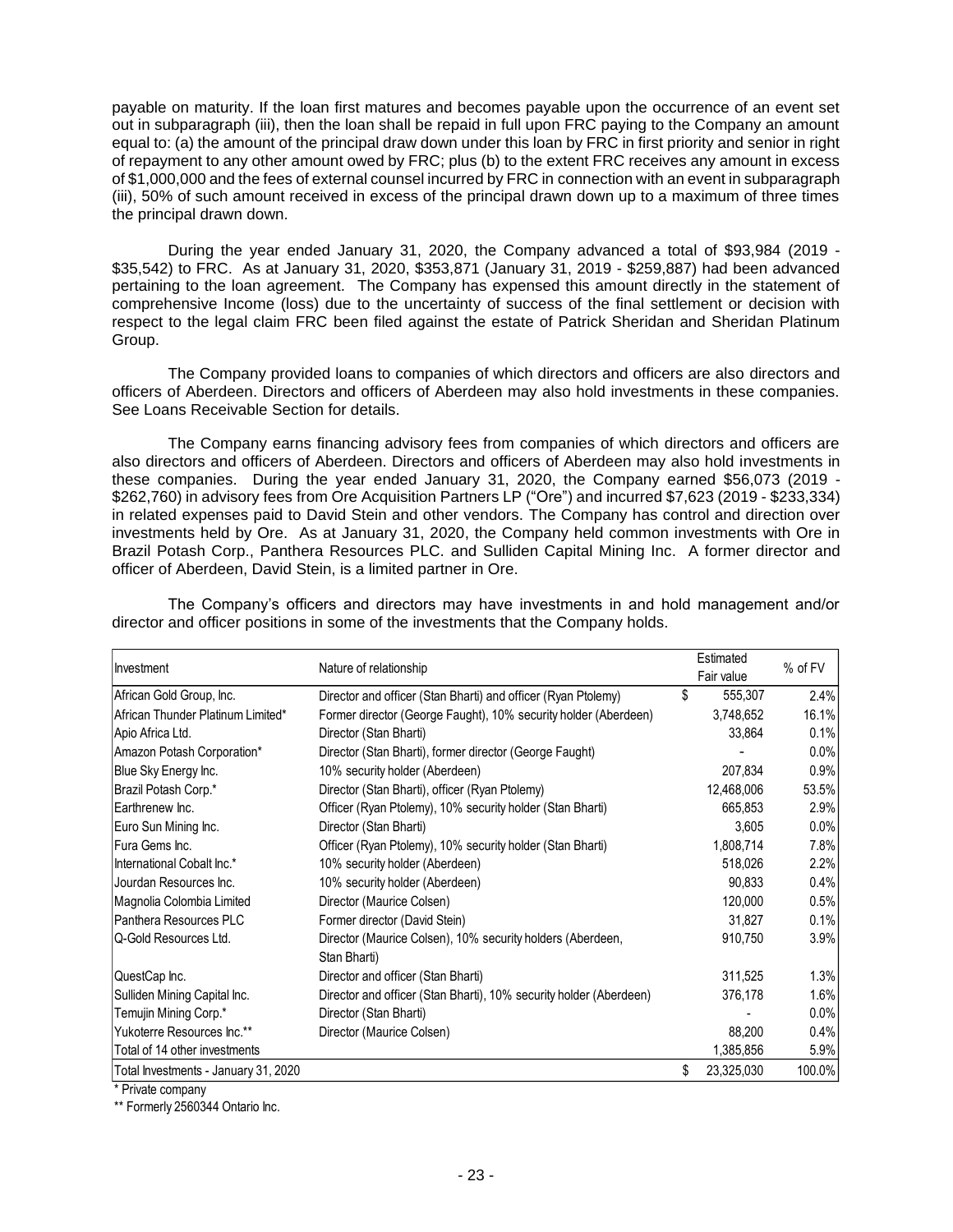| Investment                           |                                                                      | Estimated        | % of FV |
|--------------------------------------|----------------------------------------------------------------------|------------------|---------|
|                                      | Nature of relationship                                               | Fair value       |         |
| Earthrenew Inc.**                    | Officer (Ryan Ptolemy)                                               | 554,862          | 2.6%    |
| African Thunder Platinum Limited*    | Director (George Faught), 10% security holder (Aberdeen)             | 4,248,452        | 19.5%   |
| Apio Africa Ltd.                     | Director (Stan Bharti)                                               | 31,849           | 0.1%    |
| Amazon Potash Corporation*           | Directors (Stan Bharti, George Faught)                               |                  | 0.0%    |
| Aguia Resources Limited              | Director (Stan Bharti), officer (Ryan Ptolemy)                       | 7,788            | 0.0%    |
| Black Iron Inc.                      | Officer (Stan Bharti)                                                | 408.682          | 1.9%    |
| Blue Sky Energy Inc.                 | 10% security holder (Aberdeen)                                       | 2,078,340        | 9.6%    |
| Brazil Potash Corp.*                 | Director (Stan Bharti), officer (Ryan Ptolemy)                       | 2,909,686        | 13.2%   |
| Euro Sun Mining Inc.                 | Director (Stan Bharti)                                               | 251,574          | 1.2%    |
| Fura Gems Inc.                       | Officer (Ryan Ptolemy), 10% security holders (Stan Bharti, Aberdeen) | 6,396,761        | 29.4%   |
| International Cobalt Inc.*           | 10% security holder (Aberdeen)                                       | 557,648          | 2.6%    |
| Jourdan Resources Inc.               | 10% security holder (Aberdeen)                                       | 410,000          | 1.9%    |
| Magnolia Colombia Limited            | Director (Maurice Colsen)                                            | 70,300           | 0.3%    |
| Panthera Resources PLC               | Former director (David Stein)                                        | 16,254           | 0.1%    |
| Q-Gold Resources Ltd.                | 10% security holders (Aberdeen, Stan Bharti)                         | 730,750          | 3.4%    |
| Sulliden Mining Capital Inc.         | Director and officer (Stan Bharti)                                   | 144,900          | 0.7%    |
| Temujin Mining Corp.*                | Director (Stan Bharti)                                               |                  | 0.0%    |
| Trigon Metals Inc.                   | 10% security holder (Aberdeen)                                       | 255,387          | 1.2%    |
| Vilhelmina Minerals Inc.*            | 10% security holder (Aberdeen)                                       | 1,237,500        | $5.7\%$ |
| Total of 13 other investments        |                                                                      | 1,446,431        | 6.6%    |
| Total Investments - January 31, 2019 |                                                                      | \$<br>21,757,164 | 100.0%  |

\* Private company

\*\* Formerly 2292055 Ontario Ltd.

The Company has a diversified base of investors. To the Company's knowledge, other than Neil S. Subin, no shareholder holds more than 10% of the Company's common shares as of January 31, 2020 and January 31, 2019.

# **OFF BALANCE SHEET ARRANGEMENTS**

The Company is not committed to any off-balance sheet arrangements.

### **CRITICAL ACCOUNTING ESTIMATES**

The Company's accounting policies are described in Note 2 of the annual audited consolidated financial statements for the years ended January 31, 2020 and 2019. The preparation of annual audited financial statements in conformity with IFRS requires management to make estimates and assumptions which affect the amounts reported in the financial statements and accompanying notes. The following is a list of the accounting policies that the Company believes are critical, due to the degree of uncertainty regarding the estimates and assumptions involved and the magnitude of the asset, liability, revenue or expense being reported.

### *Investments*

Purchases and sales of investments are recognized on a trade date basis. Public and private investments at fair value through profit or loss are initially recognized at fair value with changes in fair value reported in profit (loss).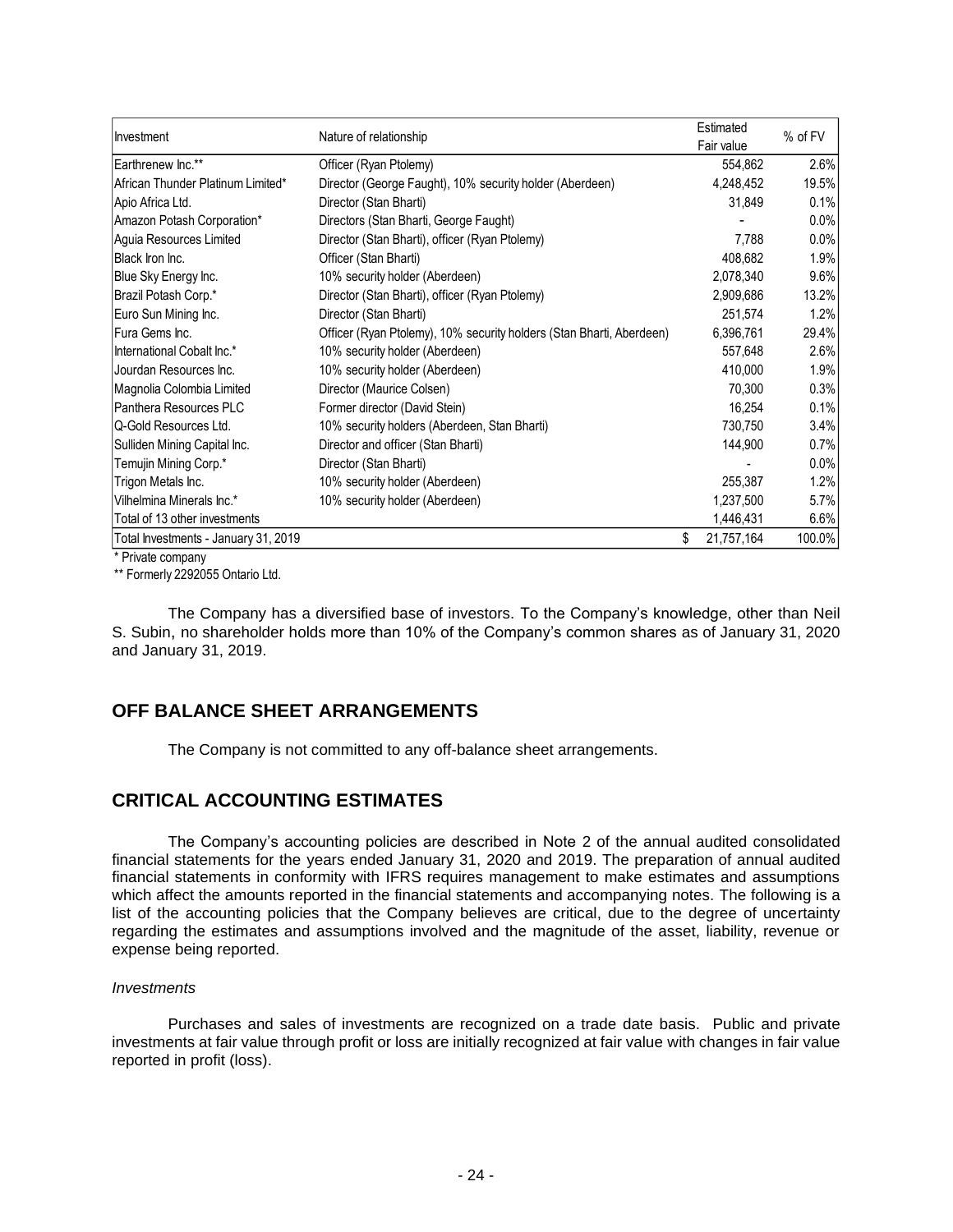At each financial reporting period, the Company's management estimates the fair value of its investments based on the criteria below and reflects such valuations in the annual audited financial statements.

Transaction costs are expensed as incurred in profit (loss). The determination of fair value requires judgment and is based on market information where available and appropriate. At the end of each financial reporting period, the Company's management estimates the fair value of investments based on the criteria below and reflects such changes in valuations in the statements of comprehensive loss. The Company is also required to present its investments (and other financial assets and liabilities reported at fair value) into three hierarchy levels (Level 1, 2, or 3) based on the transparency of inputs used in measuring the fair value, and to provide additional disclosure in connection therewith. The three levels are defined as follows:

Level 1 – investment with quoted market price; Level 2 – investment which valuation technique is based on observable market inputs; and Level 3 – investment which valuation technique is based on non-observable market inputs.

Publicly traded investments:

- 1. Securities, including shares, options, and warrants that are traded on a recognized securities exchange and for which no sales restrictions apply are recorded at fair values based on quoted closing prices at the statements of financial position date or the closing price on the last day the security traded if there was no trades at the statements of financial position date. These are included in Level 1.
- 2. Securities that are traded on a recognized securities exchange but are escrowed or otherwise restricted as to sale or transfer are recorded at amounts discounted from market value. Shares that are received as part of a private placement that are subject to a standard four-month hold period are not discounted. In determining the discount for such investments, the Company considers the nature and length of the restriction, business risk of the investee corporation, relative trading volume and price volatility and any other factors that may be relevant to the ongoing and realizable value of the investments. These are included in Level 2.
- 3. Warrants or options of publicly traded securities which do not have a quoted price are carried at an estimated fair value calculated using the Black-Scholes option pricing model if sufficient and reliable observable market inputs are available. If no such market inputs are available or reliable, the warrants and options are valued at intrinsic value. These are included in Level 2.
- 4. Performance Shares are convertible into common shares if or when the investee companies meet certain milestones. These Performance Shares are recorded at fair value when the certainty of meeting these milestones is reasonably assured. These are included in Level 3.

The amounts at which the Company's publicly-traded investments could be disposed of may differ from carrying values based on market quotes, as the value at which significant ownership positions are sold is often different than the quoted market price due to a variety of factors such as premiums paid for large blocks or discounts due to illiquidity. Such differences could be material.

Privately held investments:

1. Securities in privately-held companies (other than options and warrants) are initially recorded at cost, being the fair value at the time of acquisition. At the end of each financial reporting period, the Company's management estimates the fair value of investments based on the criteria below and reflects such valuations in the annual audited financial statements. These are included in Level 3. Options and warrants of private companies are carried at their intrinsic value.

With respect to valuation, the financial information of private companies in which the Company has investments may not always be available, or such information may be limited and/or unreliable. Use of the valuation approach described below may involve uncertainties and determinations based on the Company's judgment and any value estimated from these may not be realized or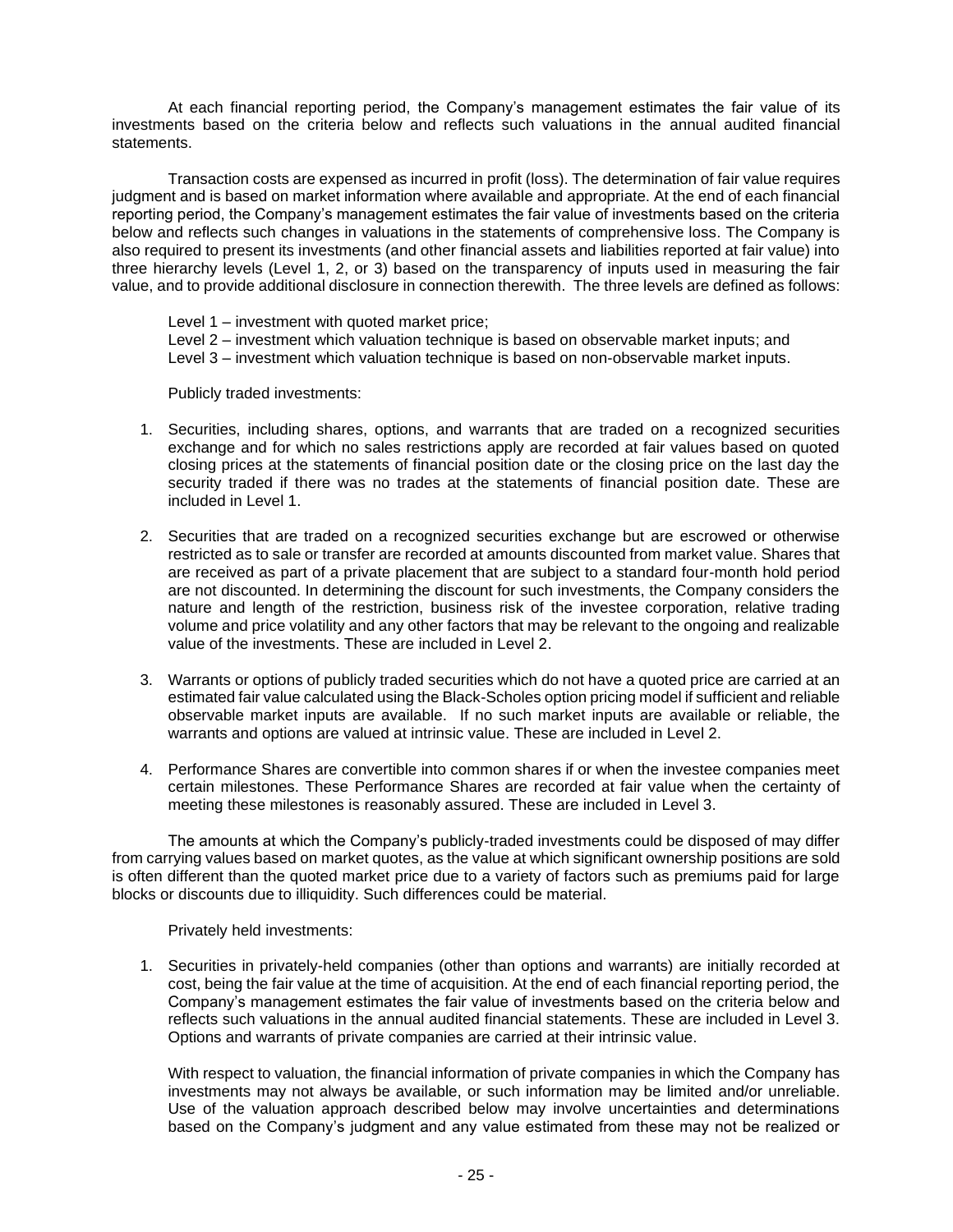realizable. In addition to the events described below, which may affect a specific investment, the Company will take into account general market conditions when valuing the privately held investments in its portfolio. The absence of these events or any significant change in general market conditions indicates generally that the fair value of the investment has not materially changed.

- 2. An upward adjustment is considered appropriate and supported by pervasive and objective evidence when a significant subsequent equity financing by an unrelated investor at a transaction price higher than the Company's carrying value occurs; or if there have been significant corporate, political or operating events affecting the investee company that, in management's opinion, have a positive impact on the investee company's prospects and therefore its fair value. In these circumstances, the adjustment to the fair value of the investment will be based on management's judgment and any value estimated may not be realized or realizable. Such events include, without limitation:
	- political changes in a country in which the investee company operates that, for example, reduce the corporate tax burden, permit mining where, or to an extent that, it was not previously allowed, or reduce or eliminate the need for permitting or approvals;
	- receipt by the investee company of environmental, mining, aboriginal or similar approvals, which allow the investee company to proceed with its project(s);
	- **•** filing by the investee company of a National Instrument 43-101 technical report in respect of a previously non-compliant resource;
	- **•** release by the investee company of positive exploration results, which either proves or expands their resource prospects; and
	- important positive management changes by the investee company that the Company's management believes will have a very positive impact on the investee company's ability to achieve its objectives and build value for shareholders.
- 3. Downward adjustments to carrying values are made when there is evidence of a decline in value as indicated by the assessment of the financial condition of the investment based on third party financing, operational results, forecasts, and other developments since acquisition, or if there have been significant corporate, political or operating events affecting the investee company that, in management's opinion, have a negative impact on the investee company's prospects and therefore its fair value. The amount of the change to the fair value of the investment is based on management's judgment and any value estimated may not be realized or realizable. Such events include, without limitation:
	- **•** political changes in a country in which the investee company operates that increases the tax burden on companies, that prohibit mining where it was previously allowed, that increases the need for permitting or approvals, etc.;
	- **•** denial of the investee company's application for environmental, mining, aboriginal or similar approvals that prohibit the investee company from proceeding with its projects;
	- the investee company releases negative exploration results;
	- changes to the management of the investee company take place that the Company believes will have a negative impact on the investee company's ability to achieve its objectives and build value for shareholders;
	- the investee company is placed into receivership or bankruptcy; and
	- based on financial information received from the investee company, it is apparent to the Company that the investee company is unlikely to be able to continue as a going concern.

The resulting values may differ from values that would be realized had a ready market existed. The amounts at which the Company's privately held investments could be disposed of may differ from the carrying value assigned. Such differences could be material.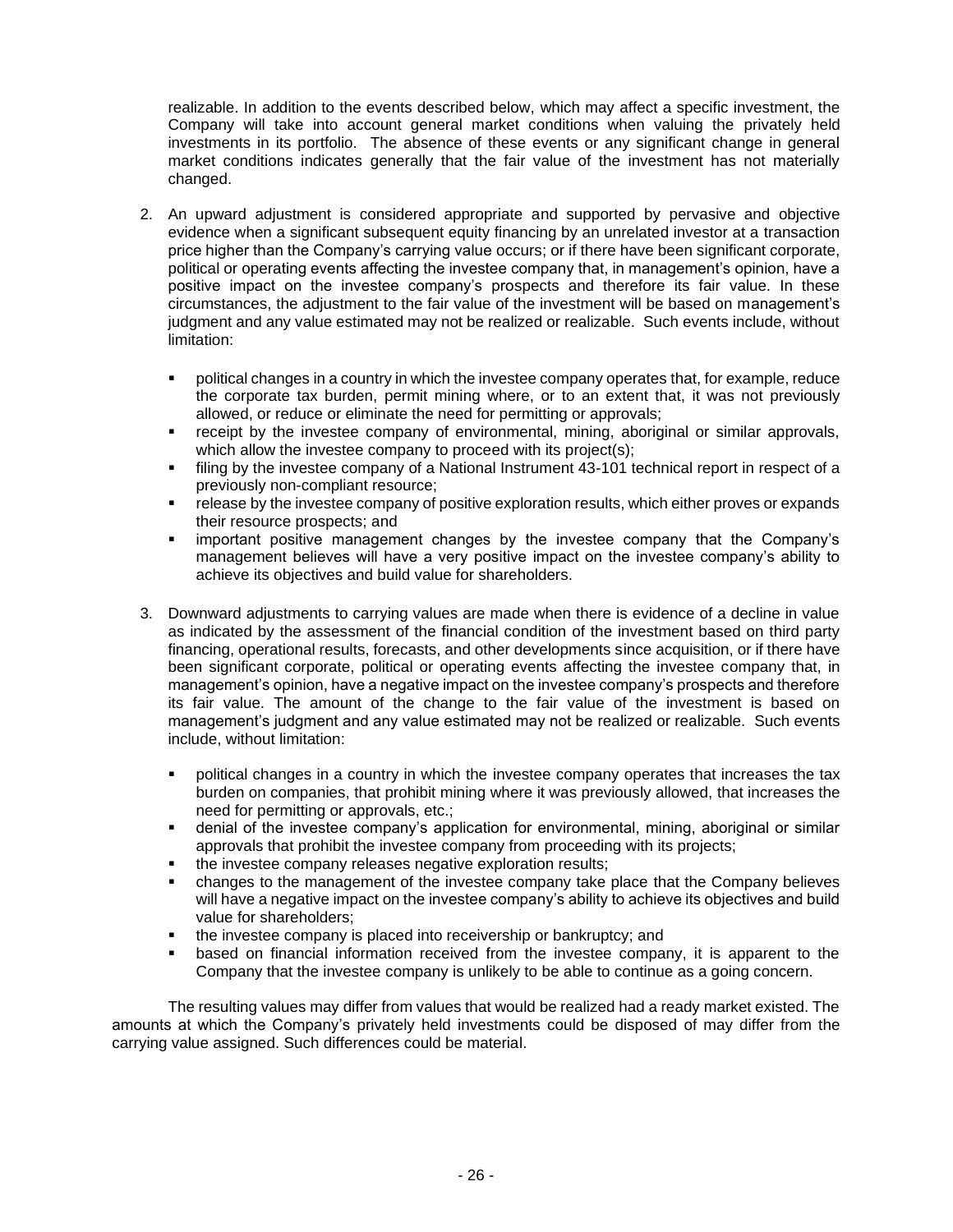### Investments in associates:

Investments in associates are those entities over which the Company has or is deemed to have significant influence, but not control over, the financial and operating policies. Investments in associates are held as part of the Company's investment portfolio and carried in the statement of financial position at fair value even though the Company may have significant influence over the companies. This treatment is permitted by IAS 28, Investments in Associates and Joint Ventures ("IAS 28"), which allows investments held by venture capital or similar organizations to be excluded from its scope where those investments are measured at fair value through profit or loss in accordance with IFRS 9, with changes in fair value recognized in the statement of comprehensive (loss) within unrealized gains or losses on investments.

### Investments with control:

The Company owns 16.9% of the outstanding common shares and voting rights of African Thunder and 66.7% of the outstanding common shares and voting rights of International Cobalt Inc. There are no contractual arrangements, financial support, or other restrictions with these corporations. The Company has reviewed the guidance on the adoption of IFRS 10, *Consolidated Financial Statements,* and determined that it qualifies for the exemption from consolidation given that the Company has the following typical characteristics of an investment entity, with the exception of Aberdeen (Barbados) Inc. to the extent that these subsidiaries provide services that relate to the Company's investment activities.

- *(a) obtains funds from one or more investors for the purpose of providing those investor(s) with investment management services;*
- *(b) commits to its investor(s) that its business purpose is to invest funds solely for returns from capital appreciation, investment income, or both; and*
- *(c) measures and evaluates the performance of substantially all of its investments on a fair value basis.*

As a result of this exemption, the Company's investment in these companies are recorded as a financial instrument, similarly to Aberdeen's other private investments.

### Loans receivable:

- 1. The recoverability of loan receivable is assessed when events occur indicating impairment. Recoverability is based on factors such as failure to pay interest on time and failure to pay the principal. An impairment loss is recognized in the period when it is determined that the carrying amount of the assets will not be recoverable. At that time the carrying amount is written down to fair value. Secured debentures are financial instruments classified as at amortized costs and are adjusted for expected credit losses.
- 2. Convertible debentures and convertible notes issued from publicly traded companies are carried at the higher of the loan receivable value of the loan or the fair value of the common shares or units receivable from the conversion assuming the conversion can be done at the Company's option. The conversion feature of convertible debentures and convertible notes issued from private companies are carried at nominal value. Convertible debentures and convertible notes are financial instruments classified as held for trading.

### *Financial assets other than investments at fair value*

Financial assets which are managed to collect contractual cash flows made up of principal and interest are designated as at amortized cost. All other financial assets are designated as at fair value through profit or loss. All financial assets are recognized initially at fair value plus, in the case of financial assets designated at amortized cost, directly attributable transaction costs. Financial assets at amortized cost are measured at initial cost-plus interest calculated using the effective interest rate method less cumulative repayments and any adjustment for expected credit losses.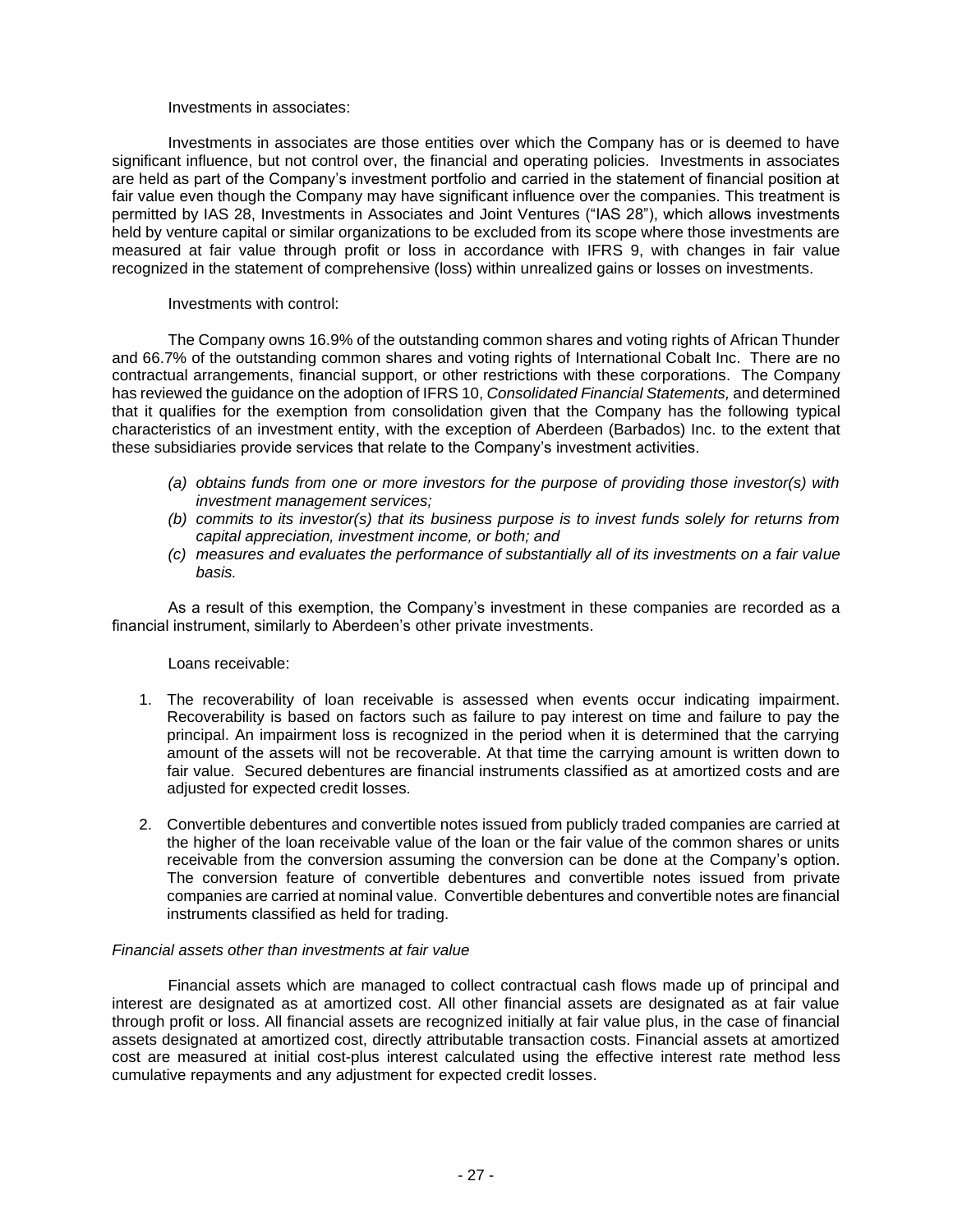A financial asset is derecognized when the rights to receive cash flows from the asset have expired, or the Company has transferred substantially all the risks and rewards of the asset. The Company assesses at each reporting date whether there is any objective evidence that a financial asset is impaired. For amounts deemed to be impaired, the impairment provision is based upon the expected loss.

### *Revenue Recognition*

Realized gains and losses on the disposal of investments and unrealized gains and losses in the value of investments are reflected in the statement of comprehensive loss on a trade date basis. Upon disposal of an investment, previously recognized unrealized gains or losses are reversed, so as to recognize the full realized gain or loss in the period of disposition. All transaction costs are expensed as incurred. Dividend income is recorded on the ex-dividend date. Interest income and other income are recorded on an accrual basis. Deferred revenue is recognized over the period for which the revenue is earned.

The Company earns advisory service fees as well as interest and dividend income. Such revenue is recognized based on contractual obligations and when collection is reasonably assured.

### *Income Taxes*

Income tax expense comprises of current and deferred tax. Current tax and deferred tax are recognized in profit or loss except to the extent that it relates to the translation gain or loss on the royalty division, recognized directly in other comprehensive income or loss.

Current tax is the expected tax payable or receivable on the taxable income or loss for the year, using tax rates enacted or substantively enacted at the reporting date, and any adjustment to tax payable in respect of previous years.

Deferred tax is recognized in respect of temporary differences between the carrying amounts of assets and liabilities for financial reporting purposes and the amounts used for taxation purposes. Deferred tax is not recognized for the following temporary differences: the initial recognition of assets or liabilities in a transaction that is not a business combination and that affects neither accounting nor taxable profit or loss, and differences relating to investments in jointly controlled entities to the extent that it is probable that they will not reverse in the foreseeable future. Deferred tax is measured at the tax rates that are expected to be applied to temporary differences when they reverse, based on the laws that have been enacted or substantively enacted by the reporting date. Deferred tax assets and liabilities are offset if there is a legally enforceable right to offset current tax liabilities and assets, and they relate to income taxes levied by the same tax authority on the same taxable entity, or on different tax entities, but they intend to settle current tax liabilities and assets on a net basis or their tax assets and liabilities will be realized simultaneously.

A deferred tax asset is recognized for unused tax losses, tax credits and deductible temporary differences, to the extent that it is probable that future taxable profits will be available against which they can be utilized. Deferred tax assets are reviewed at each reporting date and are reduced to the extent that it is no longer probable that the related tax benefit will be realized.

### *Share-Based Payments*

Equity-settled share-based payments to employees and others providing similar services are measured at the fair value of the equity instruments at the grant date. Fair value is measured at grant date and each tranche is recognized on a graded-vesting basis over the period in which options vest. At the end of each reporting period, the Company revises its estimate of the number of equity instruments expected to vest. The impact of the revision of the original estimates, if any, is recognized in profit or loss such that the cumulative expense reflects the revised estimate, with a corresponding adjustment to the equity reserve.

Equity-settled share-based payment transactions with parties other than employees are measured at the fair value of the goods or services received, except where that fair value cannot be estimated reliably,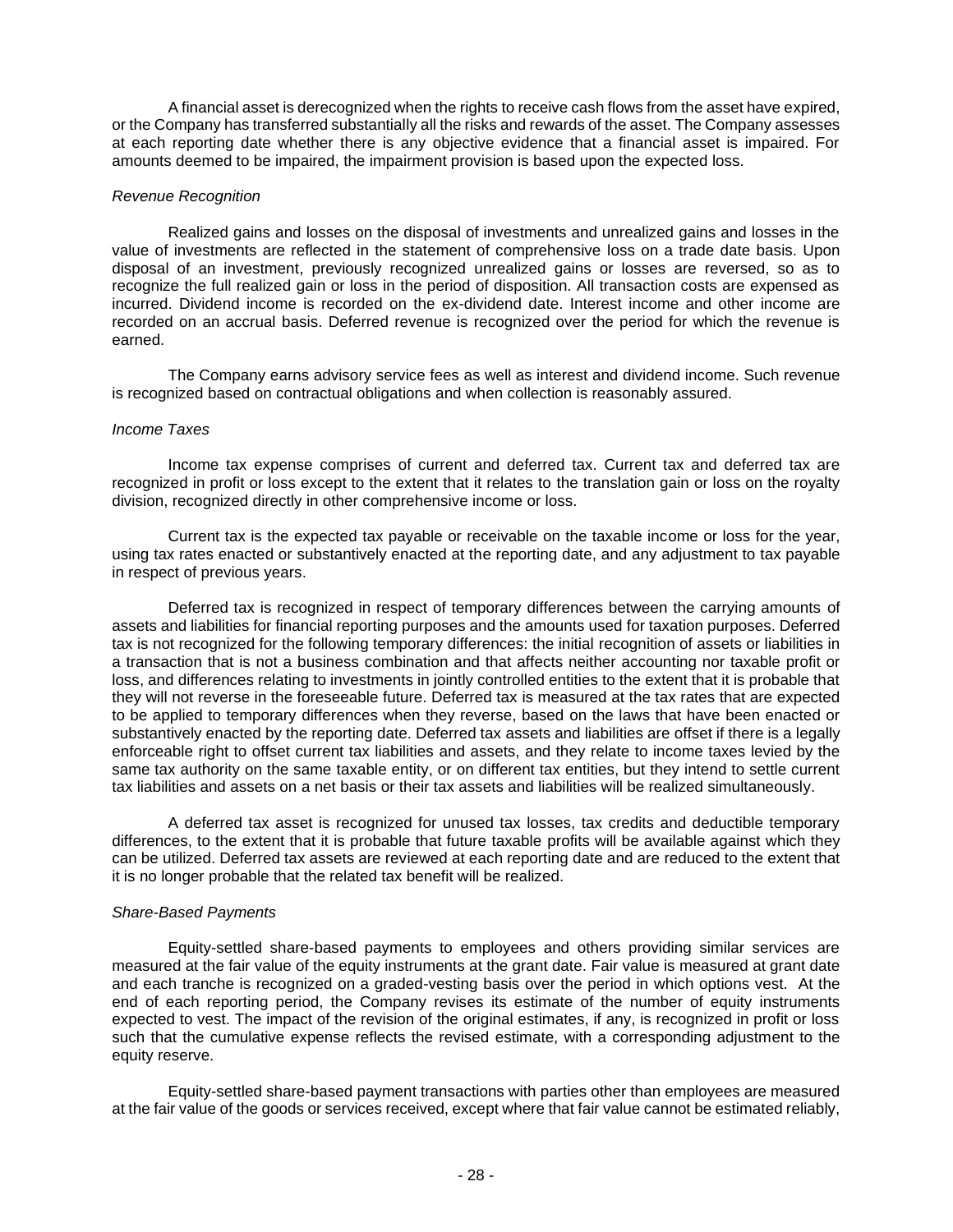in which case they are measured at the fair value of the equity instruments granted, measured at the date the entity obtains the goods or the counterparty renders the service.

For options that expire unexercised, the recorded value is transferred to retained earnings.

# **SIGNIFICANT ACCOUNTING POLICIES**

### *Future Accounting Policies*

Certain new standards, interpretations, amendments and improvements to existing standards was issued by the IASB or IFRIC that are mandatory for accounting periods beginning on February 1, 2019 or later. Updates that are not applicable or are not consequential to the Company have been excluded. The following have not been adopted and are being evaluated to determine their impact on the Company.

IAS 1 – Presentation of Financial Statements ("IAS 1") and IAS 8 – Accounting Policies, Changes in Accounting Estimates and Errors ("IAS 8") were amended in October 2018 to refine the definition of materiality and clarify its characteristics. The revised definition focuses on the idea that information is material if omitting, misstating or obscuring it could reasonably be expected to influence decisions that the primary users of general-purpose financial statements make on the basis of those financial statements. The amendments are effective for annual reporting periods beginning on or after January 1, 2020.

IFRIC 23 – Uncertainty Over Income Tax Treatments ("IFRIC 23") was issued in June 2017 and clarifies the accounting for uncertainties in income taxes. The interpretation committee concluded that an entity shall consider whether it is probable that a taxation authority will accept an uncertain tax treatment. If an entity concludes it is probable that the taxation authority will accept an uncertain tax treatment, then the entity shall determine taxable profit (tax loss), tax bases, unused tax losses and credits or tax rates consistently with the tax treatment used or planned to be used in its income tax filings. If an entity concludes it is not probable that the taxation authority will accept an uncertain tax treatment, the entity shall reflect the effect of uncertainty in determining the related taxable profit (tax loss), tax bases, unused tax losses and credits or tax rates. IFRIC 23 is effective for annual periods beginning on or after January 1, 2019. The adoption of this standard does not result in any material change to the Company's financial statements.

# **RISKS AND UNCERTAINTIES**

The investment in pre-IPO and early stage public resource companies involves significant risks, which even a combination of careful evaluation, experience and knowledge may not eliminate. Certain risk factors listed below are related to investing in the resource industry in general while others are specific to Aberdeen. For an additional discussion of risk factors and other information please refer to the Company's Annual Information Form filed on April 30, 2020, under the profile of the Company at www.sedar.com.

### *Portfolio Exposure*

Given the nature of Aberdeen's activities, the results of operations and financial condition of the Company are dependent upon the market value of the securities that comprise the Company's investment portfolio. Market value can be reflective of the actual or anticipated operating results of companies in the portfolio and/or the general market conditions that affect the resource sector. Various factors affecting the resource sector could have a negative impact on Aberdeen's portfolio of investments and thereby have an adverse effect on its business. Additionally, the Company's investments are mostly in small-cap businesses that may never mature or generate adequate returns or may require a number of years to do so. Junior exploration companies may never achieve commercial discoveries and production. This may create an irregular pattern in Aberdeen's investment gains and revenues (if any) and an investment in the Company's securities may only be suitable for investors who are prepared to hold their investment for a long period of time. Macro factors such as fluctuations in commodity prices and global political and economical conditions could have an adverse effect on the resource industry, thereby negatively affecting the Company's portfolio of investments. Company-specific risks, such as the risks associated with mining operations generally, could have an adverse effect on one or more of the investments in the portfolio at any point in time.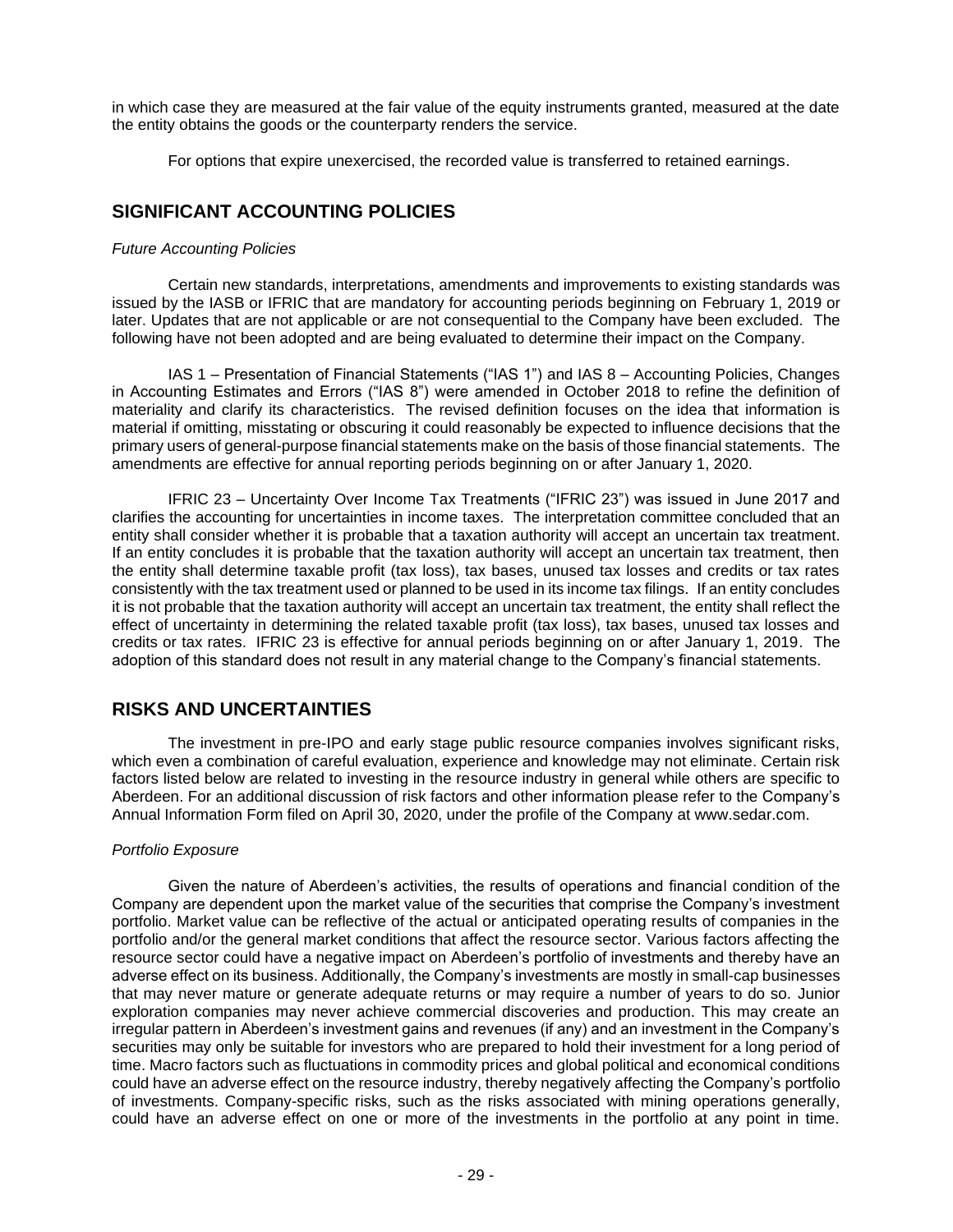Company-specific and industry-specific risks that materially adversely affect the Company's investment portfolio may have a materially adverse impact on operating results.

### *Concentration of Investments*

Other than as described herein, there are no restrictions on the proportion of the Company's funds and no limit on the amount of funds that may be allocated to any particular investment. The Company may participate in a limited number of investments and, as a consequence, its financial results may be substantially adversely affected by the unfavourable performance of a single investment. Completion of one or more investments may result in a highly concentrated investment in a particular company, commodity or geographic area, resulting in the performance of the Company depending significantly on the performance of such company, commodity or geographic area. As at January 31, 2020, BPC, ATP, FURA represented approximately 41%, 12% and 6%, respectively of the Company's total assets, respectively. As a result, the valuation of these investments and the overall financial condition of the Company depends on the performance of these three investee companies.

### *Private Issuers and Illiquid Securities*

Aberdeen invests in securities of private issuers. Securities of private issuers may be subject to trading restrictions, including hold periods, and there may not be any market for such securities. These limitations may impair the Company's ability to react quickly to market conditions or negotiate the most favourable terms for exiting such investments. Investments in private issuers are subject to a relatively high degree of risk. There can be no assurance that a public market will develop for any of Aberdeen's private company investments, or that the Company will otherwise be able to realize a return on such investments.

The value attributed to securities of private issuers will be the cost thereof, subject to adjustment in limited circumstances, and therefore may not reflect the amount for which they can actually be sold. Because valuations, and in particular valuations of investments for which market quotations are not readily available, are inherently uncertain, may fluctuate within short periods of time and may be based on estimates, determinations of fair value may differ materially from the values that would have resulted if a ready market had existed for the investments.

Aberdeen also invests in illiquid securities of public issuers. A considerable period of time may elapse between the time a decision is made to sell such securities and the time the Company is able to do so, and the value of such securities could decline during such period. Illiquid investments are subject to various risks, particularly the risk that the Company will be unable to realize its investment objectives by sale or other disposition at attractive prices or otherwise be unable to complete any exit strategy. In some cases, the Company may be prohibited by contract or by law from selling such securities for a period of time or otherwise be restricted from disposing of such securities. Furthermore, the types of investments made may require a substantial length of time to liquidate.

The Company may also make direct investments in publicly-traded securities that have low trading volumes. Accordingly, it may be difficult to make trades in these securities without adversely affecting the price of such securities.

### *Cash Flow and Revenue*

Aberdeen's revenue and cash flow is generated primarily from financing activities, proceeds from the disposition of investments and management fees from Ore. The availability of these sources of income and the amounts generated from these sources are dependent upon various factors, many of which are outside of the Company's direct control. The Company's liquidity and operating results may be adversely affected if its access to the capital markets is hindered, whether as a result of a downturn in the market conditions generally or to matters specific to the Company, or if the value of its investments decline, resulting in losses upon disposition.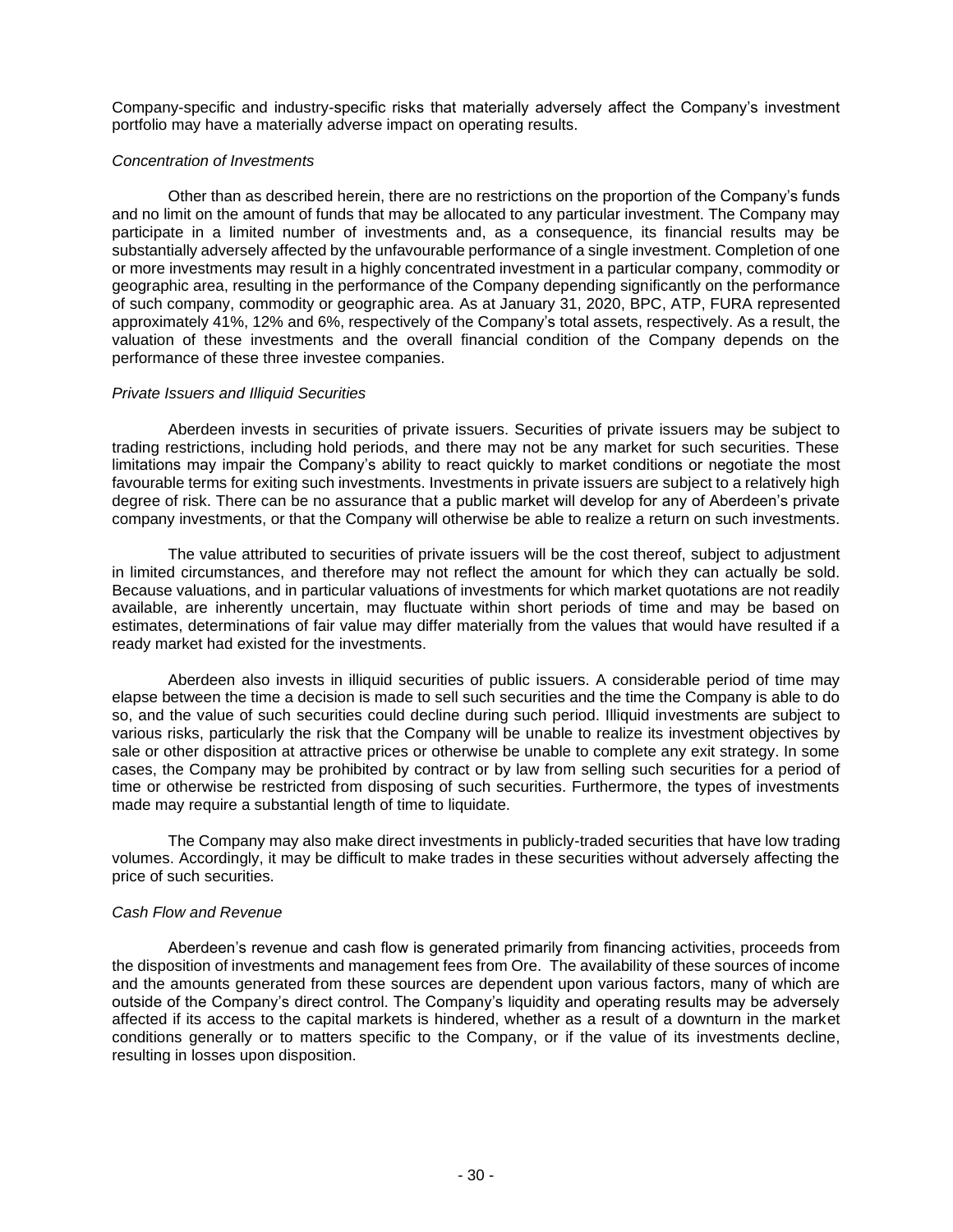### *Dependence on Management, Directors and Investment Committee*

Aberdeen is dependent upon the efforts, skill and business contacts of key members of management, for among other things, the information and deal flow they generate during the normal course of their activities and the synergies that exist amongst their various fields of expertise and knowledge. Accordingly, the Company's success may depend upon the continued service of these individuals who are not obligated to remain consultants to Aberdeen. The loss of the services of any of these individuals could have a material adverse effect on the Company's revenues, net income and cash flows and could harm its ability to maintain or grow existing assets and raise additional funds in the future.

### *Sensitivity to Macro-Economic Conditions*

Due to the Company's focus on the resource industry, the success of Aberdeen's investments is interconnected to the strength of the mining, agriculture and other commodity industries. The Company may be adversely affected by the falling share prices of the securities of investee companies; as Aberdeen's share prices have directly and negatively affected the estimated value of Aberdeen's portfolio of investments. The Company may also be adversely affected by fluctuations in commodity prices which may dictate the prices at which resource companies can sell their product. The participation and involvement of Aberdeen representatives with investee companies, the related demand on their time and the capital resources required of Aberdeen may be expected to increase in the event of any weaknesses in the macroeconomic conditions affecting these companies, as it would be expected that the Company would be required to expend increased time and efforts reviewing strategic alternatives and attracting any funding required for such investee companies. The factors affecting current macro-economic conditions are beyond the control of the Company.

### *Possible Volatility of Stock Price*

The market prices of the Company's common shares have been and may continue to be subject to wide fluctuations in response to factors such as actual or anticipated variations in its results of operations, changes in financial estimates by securities analysts, general market conditions and other factors. Market fluctuations, as well as general economic, political and market conditions such as recessions, interest rate changes or international currency fluctuations may adversely affect the market price of the common shares. The purchase of common shares involves a high degree of risk and should be undertaken only by investors whose financial resources are sufficient to enable them to assume such risks and who have no need for immediate liquidity in their investment. Securities of the Company should not be purchased by persons who cannot afford the possibility of the loss of their entire investment. Furthermore, an investment in the Company should not constitute a major portion of an investor's portfolio.

### *Trading Price of Common Shares Relative to Net Asset Value*

Aberdeen is neither a mutual fund nor an investment fund and due to the nature of its business and investment strategy and the composition of its investment portfolio, the market price of its common shares, at any time, may vary significantly from the Company's net asset value per common share. This risk is separate and distinct from the risk that the market price of the common shares may decrease.

### *Available Opportunities and Competition for Investments*

The success of the Company's operations will depend upon: (i) the availability of appropriate investment opportunities; (ii) the Company's ability to identify, select, acquire, grow and exit those investments; and (iii) the Company's ability to generate funds for future investments. Aberdeen can expect to encounter competition from other entities having similar investment objectives, including institutional investors and strategic investors. These groups may compete for the same investments as Aberdeen, may be better capitalized, have more personnel, have a longer operating history and have different return targets. As a result, the Company may not be able to compete successfully for investments. In addition, competition for investments may lead to the price of such investments increasing that may further limit the Company's ability to generate desired returns. There can be no assurance that there will be a sufficient number of suitable investment opportunities available to invest in or that such investments can be made within a reasonable period of time. There can be no assurance that the Company will be able to identify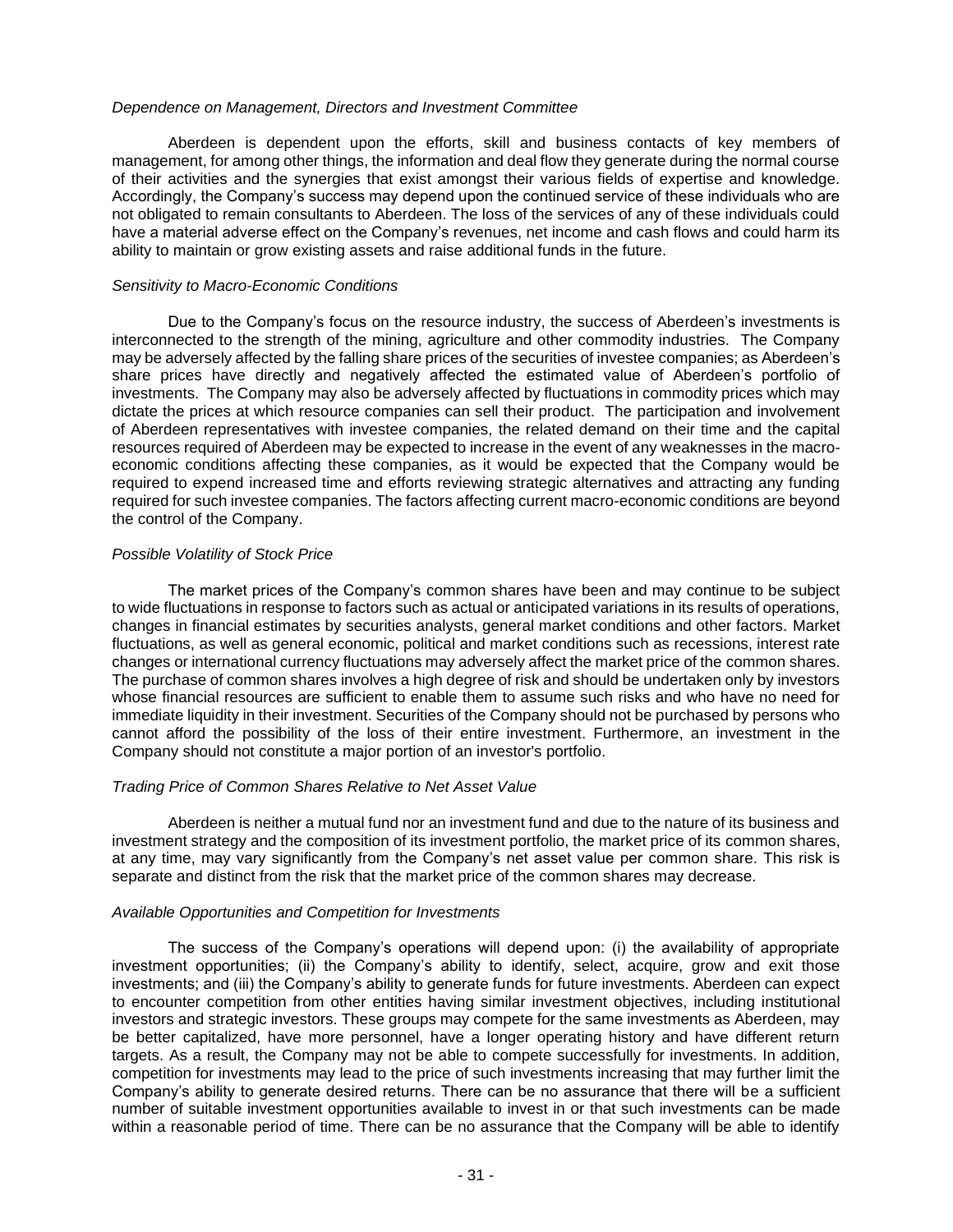suitable investment opportunities, acquire them at a reasonable cost or achieve an appropriate rate of return. Identifying attractive opportunities is difficult, highly competitive and involves a high degree of uncertainty. Potential returns from investments will be diminished to the extent that the Company is unable to find and make a sufficient number of investments.

### *Share Prices of Investments*

Investments in securities of public companies are subject to volatility in the share prices of the companies. There can be no assurance that an active trading market for any of the subject shares is sustainable. The trading prices of the subject shares could be subject to wide fluctuations in response to various factors beyond Aberdeen's control, including, quarterly variations in the subject companies' results of operations, changes in earnings, results of exploration and development activities, estimates by analysts, conditions in the resource industry and general market or economic conditions. In recent years equity markets have experienced extreme price and volume fluctuations. These fluctuations have had a substantial effect on market prices, often unrelated to the operating performance of the specific companies. Such market fluctuations could adversely affect the market price of the Company's investments.

### *Additional Financing Requirements*

The Company anticipates ongoing requirements for funds to support its growth and may seek to obtain additional funds for these purposes through public or private equity, or debt financing. There are no assurances that additional funding will be available at all, on acceptable terms or at an acceptable level. Any additional equity financing may cause shareholders to experience dilution, and any debt financing would result in interest expense and possible restrictions on the Company's operations or ability to incur additional debt. Any limitations on the Company's ability to access the capital markets for additional funds could have a material adverse effect on its ability grow its investment portfolio.

### *No Guaranteed Return*

There is no guarantee that an investment in the Company's securities will earn any positive return in the short term or long term. The task of identifying investment opportunities, monitoring such investments and realizing a significant return is difficult. Many organizations operated by persons of competence and integrity have been unable to make, manage and realize a return on such investments successfully. In addition, past performance provides no assurance of future success.

### *Management of Aberdeen's Growth*

Significant growth in the business, as a result of acquisitions or otherwise, could place a strain on the Company's managerial, operational and financial resources and information systems. Future operating results will depend on the ability of senior management to manage rapidly changing business conditions, and to implement and improve the Company's technical, administrative and financial controls and reporting systems. No assurance can be given that the Company will succeed in these efforts. The failure to effectively manage and improve these systems could increase costs, which could have a materially adverse effect the Company's operating results and overall performance.

### *Due Diligence*

The due diligence process undertaken by the Company in connection with investments may not reveal all facts that may be relevant in connection with an investment. Before making investments, the Company conducts due diligence that it deems reasonable and appropriate based on the facts and circumstances applicable to each investment. When conducting due diligence, the Company may be required to evaluate important and complex business, financial, tax, accounting, environmental and legal issues. Outside consultants, legal advisors, accountants and investment banks may be involved in the due diligence process in varying degrees depending on the type of investment. Nevertheless, when conducting due diligence and making an assessment regarding an investment, the Company relies on resources available, including information provided by the target of the investment and, in some circumstances, thirdparty investigations. The due diligence investigation that is carried out with respect to any investment opportunity may not reveal or highlight all relevant facts that may be necessary or helpful in evaluating such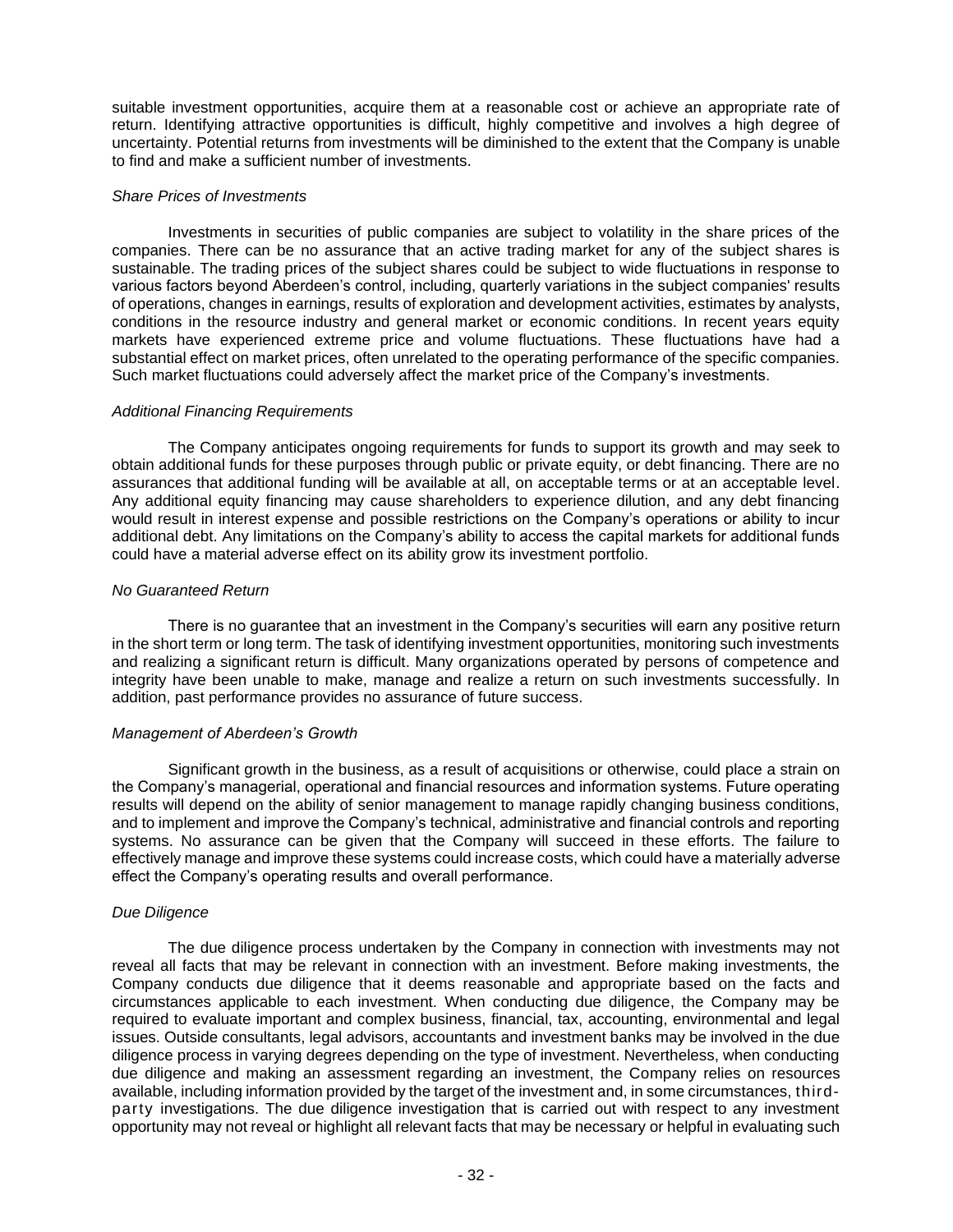investment opportunity. Moreover, such an investigation will not necessarily result in the investment being successful.

### *Exchange Rate Fluctuations*

A significant portion of the Company's investment portfolio could be invested in US dollar denominated investments or other foreign currencies. Changes in the value of the foreign currencies in which the Company's investments are denominated could have a negative impact on the ultimate return on its investments and overall financial performance.

### *Non-controlling Interests*

The Company's investments include debt instruments and equity securities of companies that it does not control. Such instruments and securities may be acquired through trading activities or through purchases of securities from the issuer. These investments are subject to the risk that the company in which the investment is made may make business, financial or management decisions with which Aberdeen does not agree or that the majority stakeholders or the management of the investee Company may take risks or otherwise act in a manner that does not serve the Company's interests. If any of the foregoing was to occur, the values of the Company's investments could decrease and its financial condition, results of operations and cash flow could suffer as a result.

### *Commodity Price*

Commodity price risk is the risk that the fair values or cash flows associated with the Company's investments will vary due to changes in the prices of a particular commodity, e.g. oil, natural gas liquids, natural gas, agricultural crops or livestock. The Company's investee companies may engage in various programs to mitigate exposure to commodity price risk.

The Company is exposed to commodity price risk in respect of several of its investments since their revenues are dependent on the market price of metallurgical and thermal coal, petroleum, natural gas or agricultural products. The price of these commodities is volatile and subject to fluctuations that may have a significant effect on the ability of the investee companies to meet their obligations, capital spending targets or commitments, and expected operational results which in turn impacts their fair values as recorded by the Company.

The value of Aberdeen's investment portfolio will be significantly affected by changes in the market price of platinum, palladium, rhodium and other commodities. Platinum prices fluctuate substantially and are affected by numerous factors beyond the control of Aberdeen, including levels of supply and demand, inflation and the level of interest rates, the strength of the US dollar and geopolitical events. Such external economic factors are in turn influenced by changes in international investment patterns, monetary systems and political developments.

Platinum, by its nature, is subject to wide price fluctuations and future material price declines will result in a decrease in revenue or, in the case of severe declines that cause a suspension or termination of production, a complete cessation of revenue from these royalties. The platinum market tends to be cyclical, and a general downturn in overall commodity prices could result in a significant decrease in overall revenue. Any such price decline may result in a material and adverse effect on Aberdeen's profitability, results of operation and financial condition.

### **Mining Operations; Operations in Developing Countries**

### *Third Parties Operations*

The value of investment's that Aberdeen hold is based on production or development activities by third party property owners and operators. Aberdeen does not participate in the decision making process, as the owners and operators have the power to determine the manner in which the subject properties are exploited, including decisions to expand, continue or reduce production from a property, decisions about the marketing of products extracted from the property and decisions to advance exploration efforts and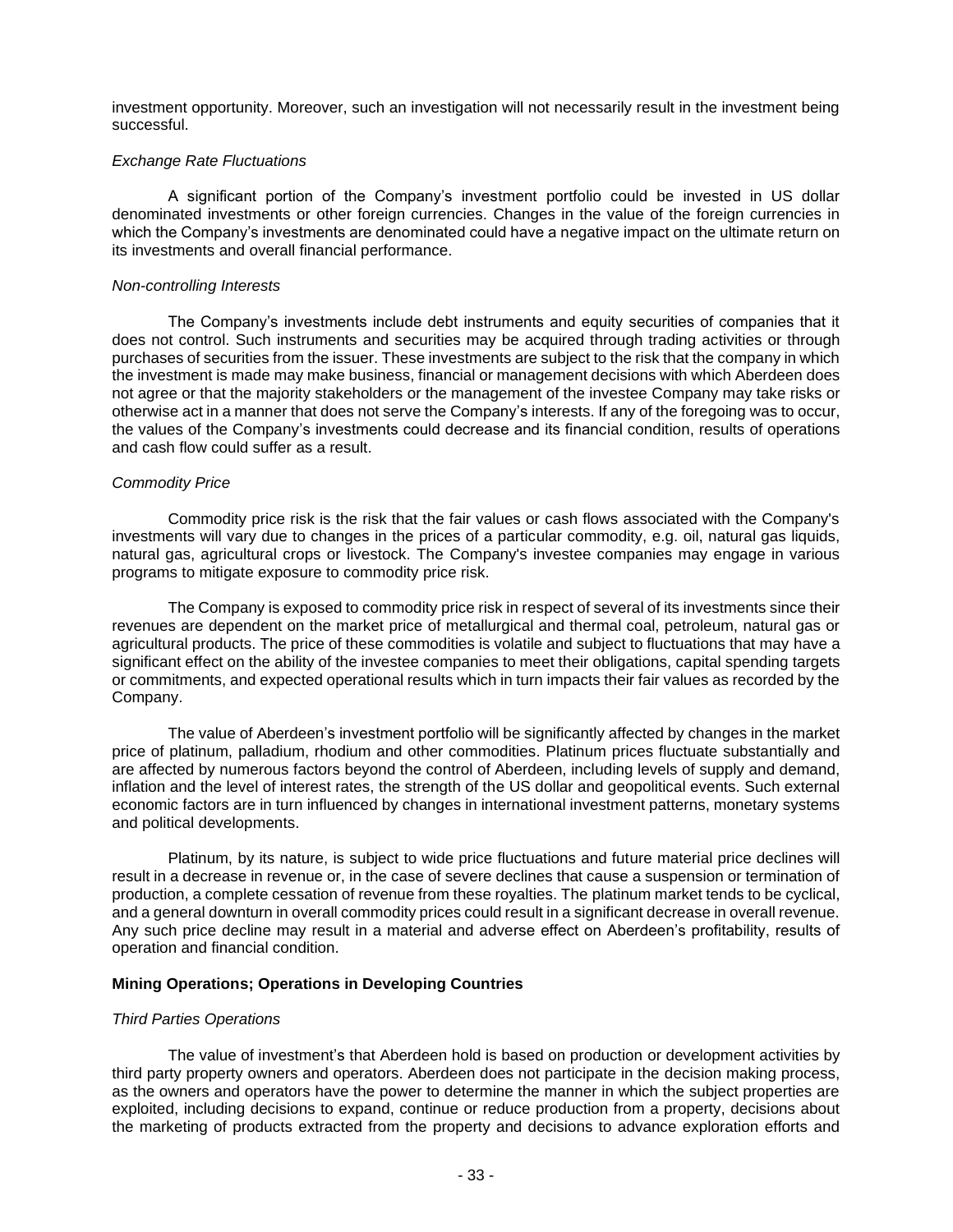conduct development of non-producing properties. The interests of third-party owners and operators and those of Aberdeen on the relevant properties may not always be aligned. As an example, it will usually be in the interest of Aberdeen to advance development and production on properties as rapidly as possible in order to maximize near-term cash flow, while third party owners and operators may take a more cautious approach to development as they are at risk on the cost of development and operations.

### *Exploration, Development and Operating Risks*

The exploration for, development, mining and processing of mineral deposits involves significant risks that even a combination of careful evaluation, experience and knowledge may not eliminate. Mining operations generally involve a high degree of risk. The mining operations of African Thunder Platinum (the "Mining Operations") are subject to most of the hazards and risks normally encountered in the exploration, development and production of ore, including unusual and unexpected geology formations, rock bursts, cave-ins, flooding and other conditions involved in the drilling and removal of material, any of which could result in damage to, or destruction of, mines and other producing facilities, damage to life or property, environmental damage and possible legal liability.

Mineral exploration is highly speculative in nature. There is no assurance that exploration efforts will be successful. Even when mineralization is discovered, it may take several years until production is possible, during which time the economic feasibility of production may change. Substantial expenditures are required to establish proven and probable mineral reserves through drilling. Because of these uncertainties, no assurance can be given that exploration programs will result in the establishment or expansion of mineral resources or mineral reserves. There is no certainty that the expenditures made by PLASA towards the search and evaluation of mineral deposits will result in discoveries or development of commercial quantities of ore.

### *Limited Access to Operations Information*

As a shareholder, Aberdeen has limited access to data on the operations of investees and to the actual properties themselves. The limited access to data and disclosure regarding the operations of the properties in which Aberdeen has an interest may restrict Aberdeen's ability to enhance its performance that may result in a material and adverse effect on Aberdeen's profitability, results of operation and financial condition.

In addition, the Company relies on projections of platinum production from the Mining Operations that are prepared by African Thunder and their respective advisors for investment valuation purposes. Differences between estimated and actual future platinum production could result in an adverse effect on Aberdeen's results of operations and financial condition.

### *Impact of Adverse Developments Related to Subject Properties*

The investments that Aberdeen holds are significant to the business and valuation of Aberdeen. Any adverse development affecting the operation of, production from or recoverability of reserves from the African Thunder, unusual and unexpected geologic formations, seismic activity, rock bursts, cave-ins, flooding and other conditions involved in the drilling and removal of material, any of which could result in damage to, or destruction of, mines and other producing facilities, damage to life or property, environmental damage, hiring suitable personnel and engineering contractors, or securing supply agreements on commercially suitable terms, may have a material adverse effect on Aberdeen's profitability, financial condition and results of operations. In addition, Aberdeen has no control over operational decisions made by the third-party owners and operators of these projects. Any adverse decision made by the owners and operators, including for example, alterations to mine plans or production schedules, may impact the timing and amount of royalty revenue that Aberdeen receives and may have a material adverse effect on Aberdeen's profitability, financial condition and results of operation.

### *Environmental Risks and Hazards*

All phases of the Mining Operations are subject to environmental regulation in the various jurisdictions in which they operate. Environmental legislation is evolving in a manner which will require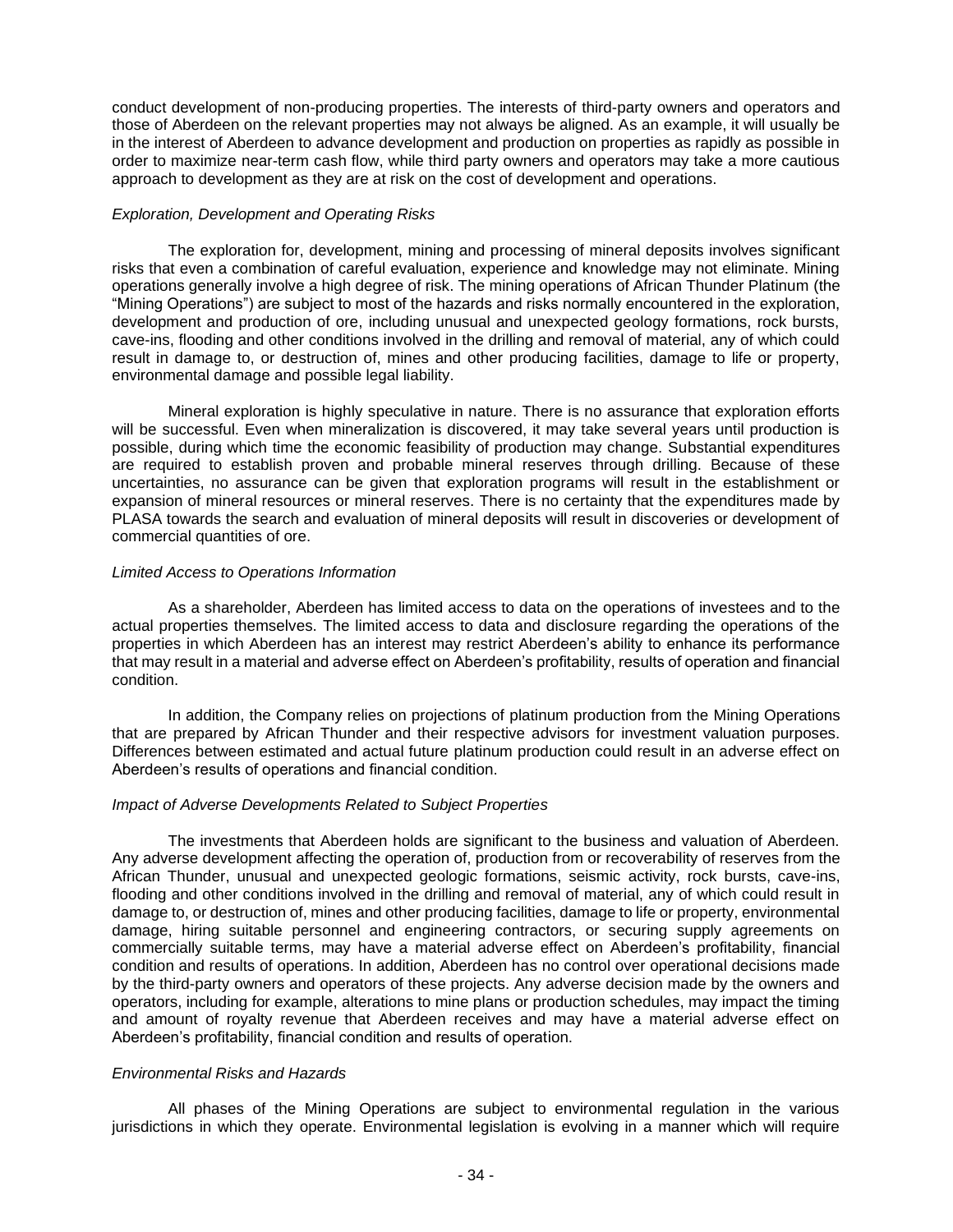stricter standards and enforcement, increased fines and penalties for non-compliance, more stringent environmental assessments of proposed projects and a heightened degree of responsibility for companies and their officers, directors and employees. There is no assurance that future changes in environmental regulation, if any, will not adversely affect the Mining Operations. Environmental hazards may exist on the properties that are unknown to the Mining Operations at present which have been caused by previous or existing owners or operators of the properties. African Thunder may become liable for such environmental hazards caused by previous owners or operators of the properties.

Failure to comply with applicable laws, regulations and permitting requirements may result in enforcement actions thereunder, including orders issued by regulatory or judicial authorities causing operations to cease or be curtailed, and may include corrective measures requiring capital expenditures, installation of additional equipment or remedial actions. Parties engaged in mining operations or in the exploration or development of mineral properties may be required to compensate those suffering loss or damage by reason of the mining activities and may have civil or criminal fines or penalties imposed for violations of applicable laws or regulations.

### *Government Regulation, Permits and Licences*

The exploration and development activities related to the Mining Operations are subject to various laws governing prospecting, development, production, taxes, labour standards and occupational health, mine safety, toxic substance and other matters. Exploration, development and mining activities are also subject to various laws and regulations relating to the protection of the environment. These laws mandate, among other things, the maintenance of air and water quality standards and land reclamation. These laws also place limitations on the generation, transportation, storage and disposal of solid and hazardous waste. Although the Company is not aware that the Mining Operations are not currently carried out in accordance with all applicable rules and regulations, no assurance can be given that new rules and regulations will not be enacted or that existing rules and regulations will not be applied in a manner which could limit or curtail production or development, mining and milling or that more stringent implementation thereof could have a substantial adverse impact on the Mining Operations.

Government approvals, licences and permits are currently, and will in the future be, required in connection with the Mining Operations. To the extent such approvals are required and not obtained, the Mining Operations may be curtailed or prohibited from proceeding with planned operations, which could have an impact on the business and financial condition of the Company. Failure to comply with applicable laws, regulations and permitting requirements may result in enforcement actions thereunder, including orders issued by regulatory or judicial authorities causing operations to cease or be curtailed.

Amendments to current laws, regulations and permits governing operations and activities of mining companies, or more stringent implementation thereof, could have a material adverse impact on the Mining Operations and cause reduction in levels of production or require abandonment or delays in operations at the Mining Operations.

### *Permitting*

The Mining Operations are subject to receiving and maintaining permits from appropriate governmental authorities. Although the Company believes that the owners and operators of the Mining Operations currently have, or will obtain in due course, all required permits for their respective operations, there is no assurance that delays will not occur in connection with obtaining all necessary renewals of such permits for the existing operations, additional permits for any possible future changes to operations or additional permits associated with new legislation. Prior to any development on any of the properties, permits from appropriate governmental authorities may be required. There can be no assurance that the owners or operators of the Mining Operations will continue to hold all permits necessary to develop or continue operating at any particular property.

Failure to comply with applicable laws, regulations and permitting requirements may result in enforcement actions thereunder, including orders issued by regulatory or judicial authorities causing operations to cease or be curtailed. Parties engaged in Mining Operations may be required to compensate those suffering loss or damage by reason of the mining activities and may be liable for civil or criminal fines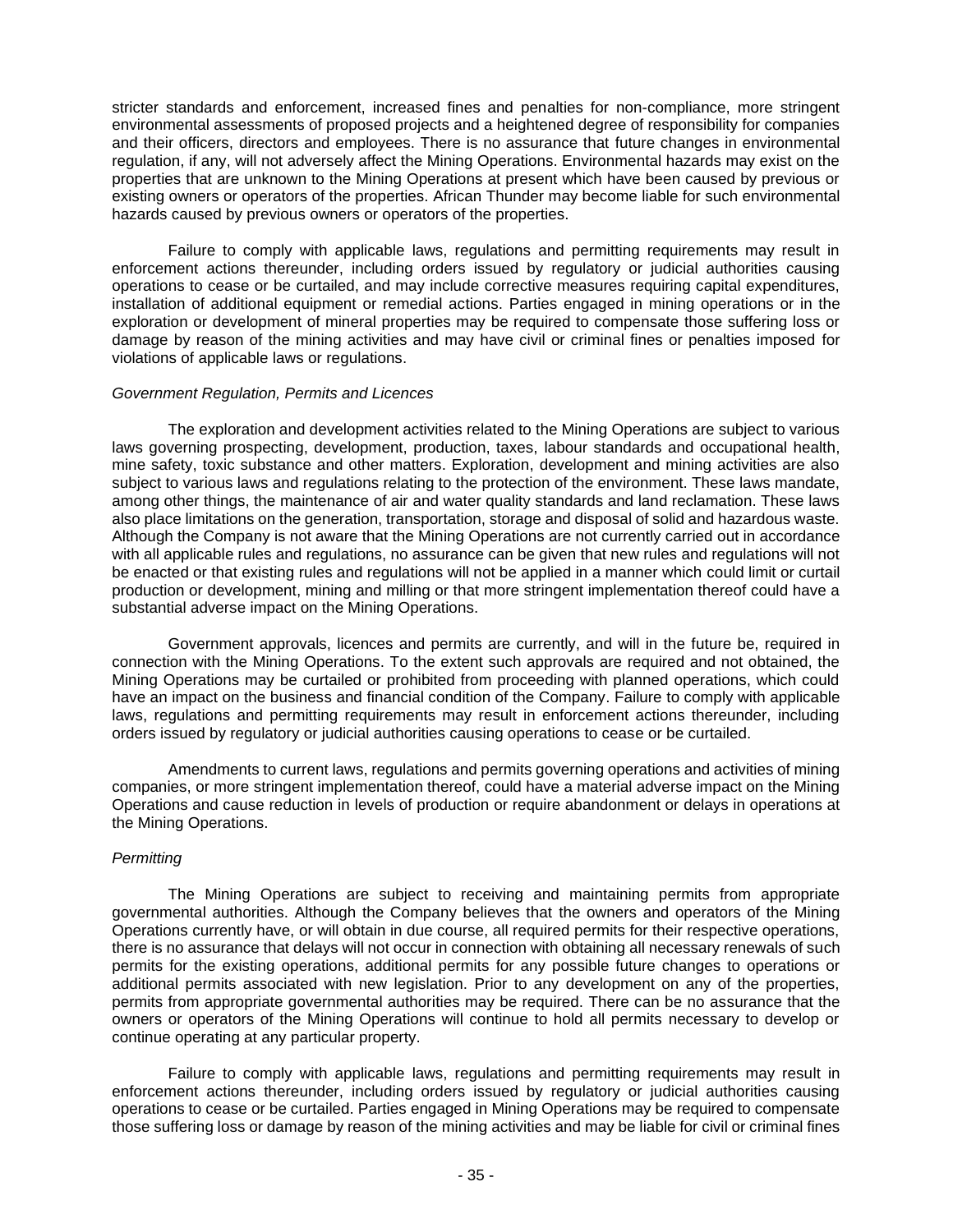or penalties imposed for violations of applicable laws or regulations. Amendments to current laws, regulations and permitting requirements, or more stringent application of existing laws, may have a material adverse impact on the owners or operators of the Mining Operations, resulting in increased capital expenditures or production costs, reduced levels of production at producing properties or abandonment or delays in development of properties.

### *Dependence on Good Relations with Employees*

Production at the Mining Operations depends on the efforts of its employees. There is intense competition for geologists and persons with mining expertise. The ability of African Thunder to hire and retain geologists and persons with mining expertise is key to the Mining Operations. Further, relations with employees may be affected by changes in the scheme of labour relations that may be introduced by the relevant South African governmental authorities. Changes in such legislation or otherwise in African Thunder's relationships with their employees may result in strikes, lockouts or other work stoppages, any of which could have a material adverse effect on the Mining Operations. To the extent these factors cause African Thunder to decide to cease or curtail production at one or more of the properties, such decision could have a material adverse effect on the business and financial condition of the Company.

### *Uninsured Risks*

The mining industry is subject to significant risks that could result in damage to, or destruction of, mineral properties or producing facilities, personal injury or death, environmental damage, delays in mining, monetary losses and possible legal liability. Where African Thunder considers it practical to do so, it maintains insurance in amounts that it believes to be reasonable. Such insurance, however, contains exclusions and limitations on coverage. Accordingly, African Thunder's insurance policies may not provide coverage for all losses related to their business (and specifically do not cover environmental liabilities and losses). The occurrence of losses, liabilities or damage not covered by such insurance policies could have a material adverse effect on African Thunder's profitability, results of operations and financial condition. To the extent that these factors cause African Thunder to cease or curtail production, such decision could have a material adverse effect on the business and financial condition of the Company. *Land Title*

There can be no assurances that there are no title defects affecting the Mining Operations. African Thunder may not have conducted surveys of the claims in which they hold direct or indirect interests; therefore, the precise area and location of such claims may be in doubt. It is possible that the Mining Operations may be subject to prior unregistered liens, agreements, transfers or claims and title may be affected by, among other things, undetected defects. In addition, African Thunder may be unable to operate the Mining Operations as permitted or to enforce its rights with respect to its Mining Operations. To the extent these factors cause African Thunder to decide to cease or curtail production at one or more of the Mining Operations, such decision could have a material adverse effect on the business and financial condition of the Company.

### *South Africa Country Risks*

 The Mining Operations are subject to risks normally associated with the conduct of business in South Africa. Risks may include, among others, problems relating to power supply, labour disputes, delays or invalidation of governmental orders and permits, corruption, uncertain political and economic environments, civil disturbances and crime, arbitrary changes in laws or policies, foreign taxation and exchange controls, opposition to mining from environmental or other non-governmental organizations or changes in the political attitude towards mining, limitations on foreign ownership, limitations on repatriation of earnings, infrastructure limitations and increased financing costs. HIV is prevalent in Southern Africa. Employees of African Thunder may have or could contract this potentially deadly virus. The prevalence of HIV could cause substantial lost employee man-hours and may make finding skilled labour more difficult. The above risks may limit or disrupt African Thunder's business activities. The Mining Operations must remain compliant with the Mining Charter and the Black Economic Empowerment ("BEE") participation requirements. However, no assurance can be given that African Thunder will be able to meet the objectives of the Mining Charter going forward, including the 26% historically disadvantaged South Africans ownership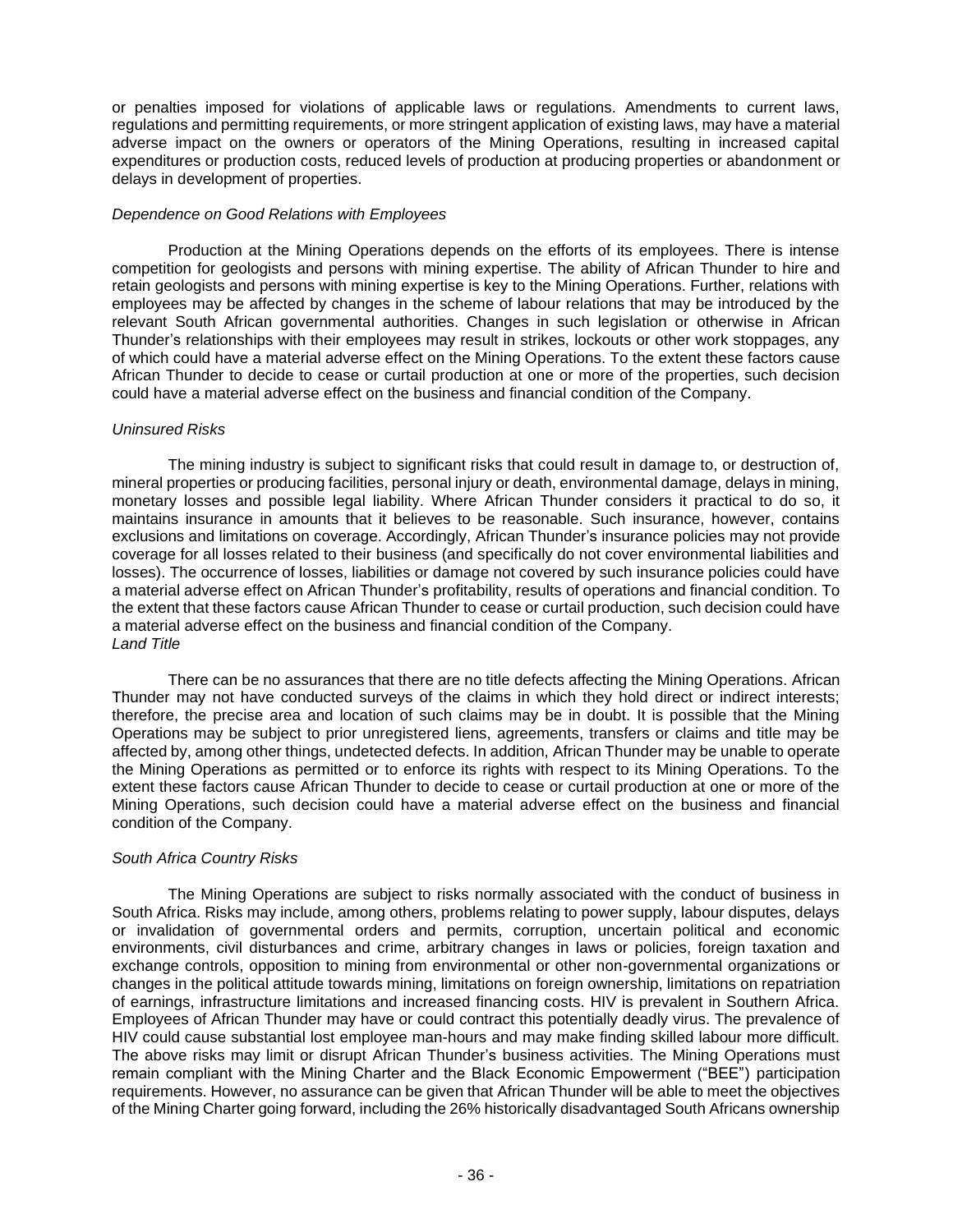objective. There is also no guarantee that the interests of African Thunder will be wholly aligned with the interests of its (direct or indirect) BEE shareholders.

### *Colombian Country Risks*

Fura's core emerald project is located in Colombia and as such, is subject to certain risks, including currency fluctuations and possible political or economic instability. Further, the Corporation's exploration and production activities may be affected in varying degrees by political stability and government regulations relating to the industry. Continued or heightened security concerns in Colombia could also result in a significant loss to Fura and/or costs exceeding current expectations. The perception that matters have not improved in Colombia may hinder Fura's ability to access capital in a timely or cost-effective manner. Any changes in regulations or shifts in political attitudes are beyond the control of Fura and may adversely affect its business. Exploration may be affected in varying degrees by government regulations with respect to restrictions on future exploitation and production, price controls, export controls, foreign exchange controls, income taxes, expropriation of property, environmental legislation and site safety. Fura's operations may also be adversely affected by laws and policies of Canada affecting foreign trade, taxation and investment. In the event of a dispute arising in connection with Fura's foreign operations, Fura may be subject to the exclusive jurisdiction of foreign courts or may not be successful in subjecting foreign persons to the jurisdictions of the courts of Canada or enforcing Canadian judgments in such other jurisdictions. Fura may also be hindered or prevented from enforcing its rights with respect to a governmental instrumentality because of the doctrine of sovereign immunity.

### **Novel Coronavirus ("COVID-19")**

The Company's operations could be significantly adversely affected by the effects of a widespread global outbreak of a contagious disease, including the recent outbreak of respiratory illness caused by COVID-19. The Company cannot accurately predict the impact COVID-19 will have on its operations and the ability of others to meet their obligations with the Company, including uncertainties relating to the ultimate geographic spread of the virus, the severity of the disease, the duration of the outbreak, and the length of travel and quarantine restrictions imposed by governments of affected countries. In addition, a significant outbreak of contagious diseases in the human population could result in a widespread health crisis that could adversely affect the economies and financial markets of many countries, resulting in an economic downturn that could further affect the Company's operations and ability to finance its operations.

# **MULTILATERAL INSTRUMENT 52-109 DISCLOSURE**

### *Evaluation of disclosure controls and procedures*

The Company maintains disclosure controls and procedures designed to ensure that information required to be disclosed in annual filings, interim filings or other reports filed or submitted under provincial and territorial securities legislation, and that such information is accumulated and communicated to management, including the Chief Executive Officer and Chief Financial Officer, as appropriate, to allow timely decisions regarding required disclosures.

We have evaluated the effectiveness of our disclosure controls and procedures and have concluded, based on our evaluation that they are sufficiently effective to provide reasonable assurance that material information relating to the Company is made known to management and disclosed in accordance with applicable securities regulations.

### *Internal controls over financial reporting*

The Chief Executive Officer (CEO) and Chief Financial Officer (CFO), together with other members of Management, have designed internal controls over financial reporting based on the Internal Control– Integrated Framework set forth by the Committee of Sponsoring Organizations of the Treadway Commission (COSO - 1992). These controls are intended to provide reasonable assurance regarding the reliability of financial reporting and the preparation of annual audited financial statements in accordance with IFRS.